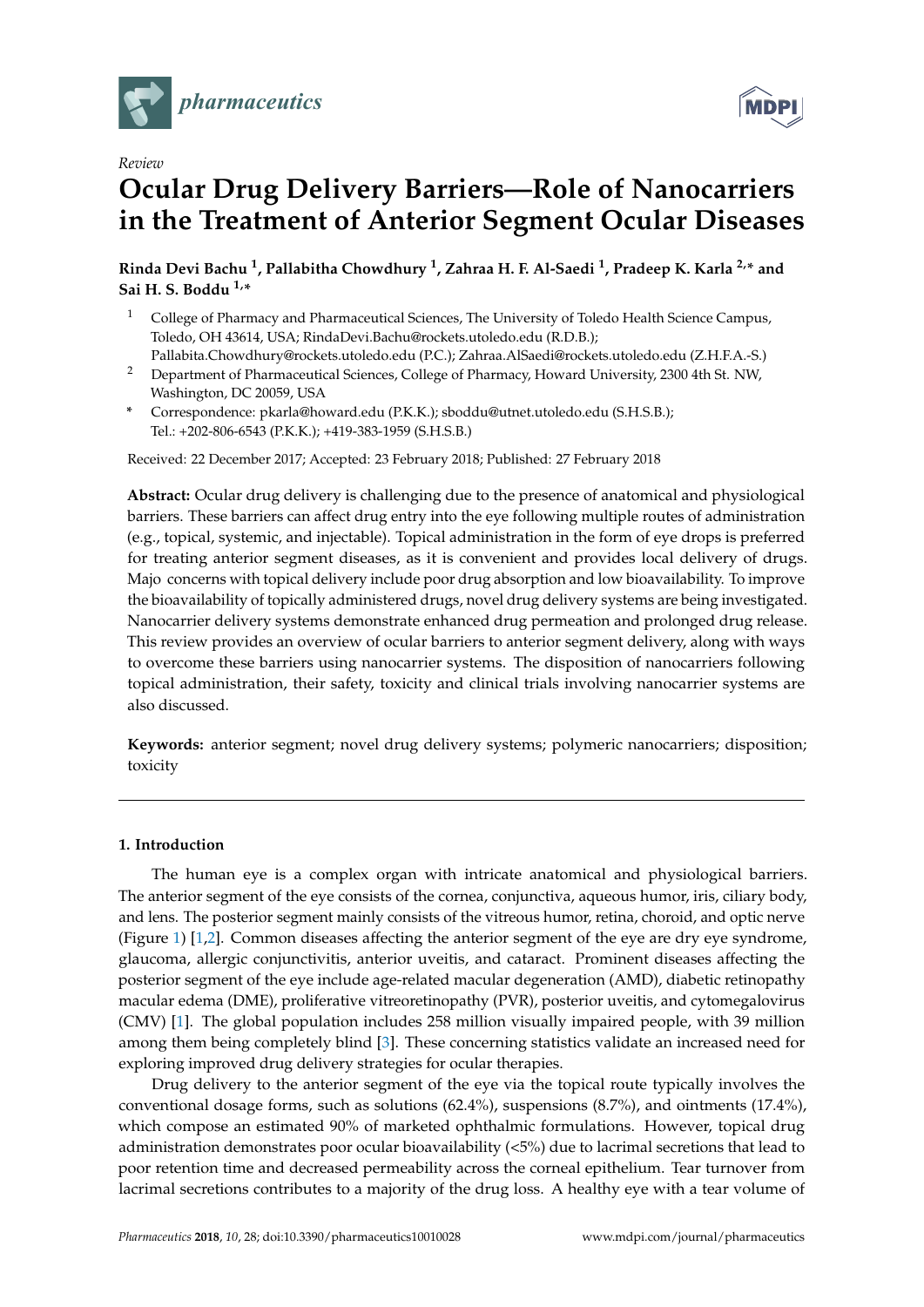$\sim$ 7–9 µL has a turnover rate of 0.5–2.2 µL/min [4]. During topical administration, the average volume of major formulations is  $\sim$ 35–56  $\mu$ L, and excess volume drains via the nasolacrimal duct into systemic circulation. In addition, conjunctival blood circulation affects the topical drug absorption. All of the barriers combined result in a drug loss of  $\sim$ 95% from topical administration. The rest of the drug encounters the corneal epithelial barrier. The significant role of the cornea as a barrier is discussed in detail in subsequent sections.



**Figure 1.** Routes of administration for anterior segment drug delivery, ocular tissue barriers and clearance mechanisms that prevent drug absorption into the eye. Modified from: Credit: National Eye Institute, National Institutes of Health (Ref#: NEA04).

## **2. Anterior Segment Drug Delivery Barriers**

### *2.1. Epithelial Tight Junction (ZO)*

The corneal epithelium forms the primary barrier to drug absorption via topical administration. The stratified corneal epithelium consists of a basal layer of columnar cells, two to three layers of wing cells and one or two outer layers of squamous cells [5]. Superficial cells are surrounded by the intercellular tight junctions (*zonula occludens*). The tight junctions act as barriers for permeation of drug molecules via the paracellular route. Tight junctions are composed of anastomotic strands that confer resistance to the paracellular drug absorption [6]. There are four tight junction proteins, ZO-1, cingulin, ZO-2 [7], and occluden [8], with occluden being the most important. Extracellular and intracellular calcium levels in tight junctions influence the permeability [9]. If tight junction membrane integrity is disrupted or extracellular calcium ions are removed by EDTA, drug permeability increases throughout the tight junctions [10,11]. The pores of the corneal epithelium are negatively charged at physiological pH, hence negatively charged molecules permeate slowly compared to positively charged molecules [12]. Also, the cellular calcium levels and actin filaments present on the cytoskeleton play an important role in maintaining the integrity of tight junctions [6,9,10].

#### *2.2. Reflex Blinking*

A normal eyedropper delivers  $25-56 \mu L$  of the topical formulation with an average volume of  $39 \mu L$ . However, an eye can transiently hold up to  $30 \mu L$ , and the rest is lost either by nasolacrimal drainage or reflex blinking (5–7 blinks/min), significantly decreasing the overall drug available for therapeutic action [13].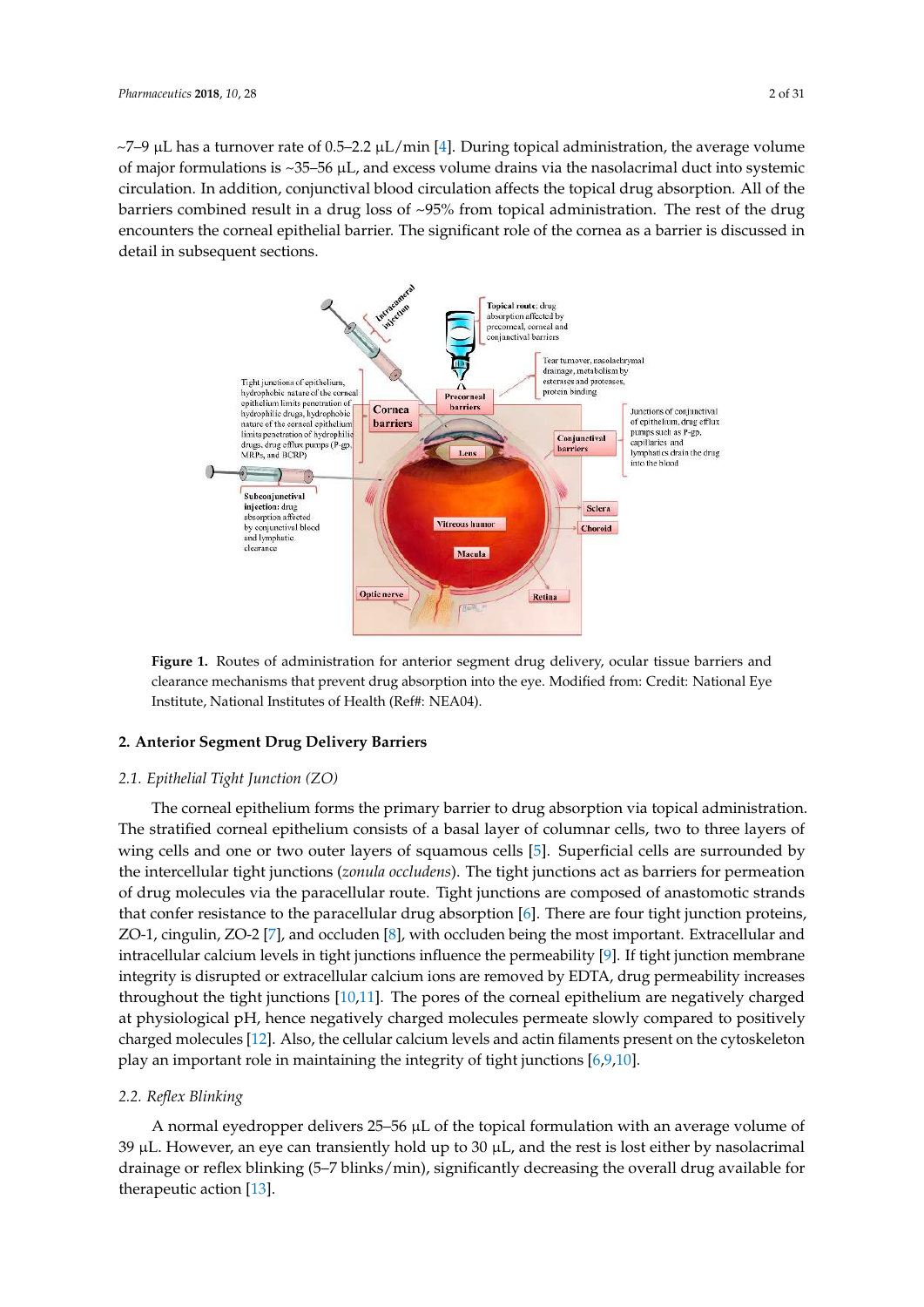## *2.3. Metabolism in Ocular Tissues*

Drugs containing aromatic hydrocarbons are metabolized in the pigmented epithelium and ciliary body to their corresponding epoxides and phenols, or further metabolized by other enzymes present in the eye [14]. Hayakawa et al. demonstrated that poor absorption of peptide drugs and insulin is due to extensive metabolism during conjunctival permeation in albino rabbits [15]. Schoenwald et al. demonstrated that clearance via aqueous humor turnover is significantly lower when compared to the rest of the clearance pathways, indicating that a majority of the drugs are eliminated via metabolic pathways [16,17].

## *2.4. Tear Turnover*

A significant impediment to topical ocular delivery is tear turnover. Following topical administration, an increase in the volume of cul-de-sac occurs that leads to reflex blinking and increased tear secretion, eventually resulting in rapid drug loss from the precorneal area [18]. Loss of the solution occurs due to tear turnover and nasolacrimal drainage until the tear volume in the conjunctiva cul-de-sac returns to a normal range  $(7-9 \mu L)$  [19]. The initial first order drainage rate of eye drops from the ocular surface is 1.2  $\mu$ L/min in humans [17,20] and 0.5–0.7  $\mu$ L/min in rabbits [21].

#### *2.5. Nasolacrimal Drainage*

As mentioned above, a majority of the instilled drug is lost due to tear turnover or nasolacrimal drainage. About 95% of the dose administered is eliminated systemically via the conjunctiva and nasolacrimal duct [22]. The lacrimal drainage system in human adults serves as a conduit for tear flow from the eye to the nasal cavity. The pathway consists of the puncta, canaliculi, lacrimal sac, and nasolacrimal duct. Histologically, the walls of the lacrimal sac and the nasolacrimal duct are vascularized, and hence are potential sites for systemic drug absorption. After topical application, the eye drop solution initially mixes with lacrimal fluid. The contact time of the drug with ocular tissues is approximately 1–2 min due to the constant production of lacrimal fluid. Approximately half of the drug flows into the upper canaliculus and the rest into the lower canaliculus of the lacrimal sac. The flow further opens into the nasolacrimal duct, and, from there, drains into the nose [23]. A few factors that determine the topically applied drug concentration are the volume of the instilled drug solution, reflex blinking by the patient and the patient's age. Larger instilled volumes easily pass into the nose from the nasolacrimal sac [24], and smaller volumes are easily eliminated from the lacrimal sac [25]. The loss of drugs from the nasolacrimal duct via transconjunctival absorption or transnasal absorption is unwanted because of direct exposure to systemic circulation [26].

## *2.6. Efflux Pumps*

The efflux proteins are located either on the apical or basolateral cell membranes. These proteins either restrict or enhance the drug absorption, depending on their cellular localization [27]. The ATP-binding cassette, commonly known ABC proteins, are a superfamily of proteins that are encoded by an MDR1 gene responsible for the efflux of various substrates across the plasma membrane and cytoplasm into the extracellular fluid. There are primarily two major efflux pumps that are responsible for drug resistance: (a) P-glycoprotein, which restricts entry of amphipathic compounds, both in normal and cancer tissue, and (b) multidrug resistant protein (MRP) (ABCC1), which is known to efflux organic anions and conjugated compounds [27,28].

P-glycoprotein 1 (P-gp), also known as MDR1 or ABCB1, is a ~170 kDa ATP dependent efflux pump. It is located on the apical surface of polarized cells [29] and is responsible for decreasing drug accumulation in multidrug-resistant cells. Further, it confers resistance to the absorption of anticancer drugs by tumor cells. P-gp was shown to be present on the ocular conjunctival epithelial cells [30], ciliary non-pigmented epithelium [31], human and rabbit cornea [32], iris and ciliary muscle cells, and retinal capillary endothelial cells [33]. P-gp has been detected at the mRNA level in the human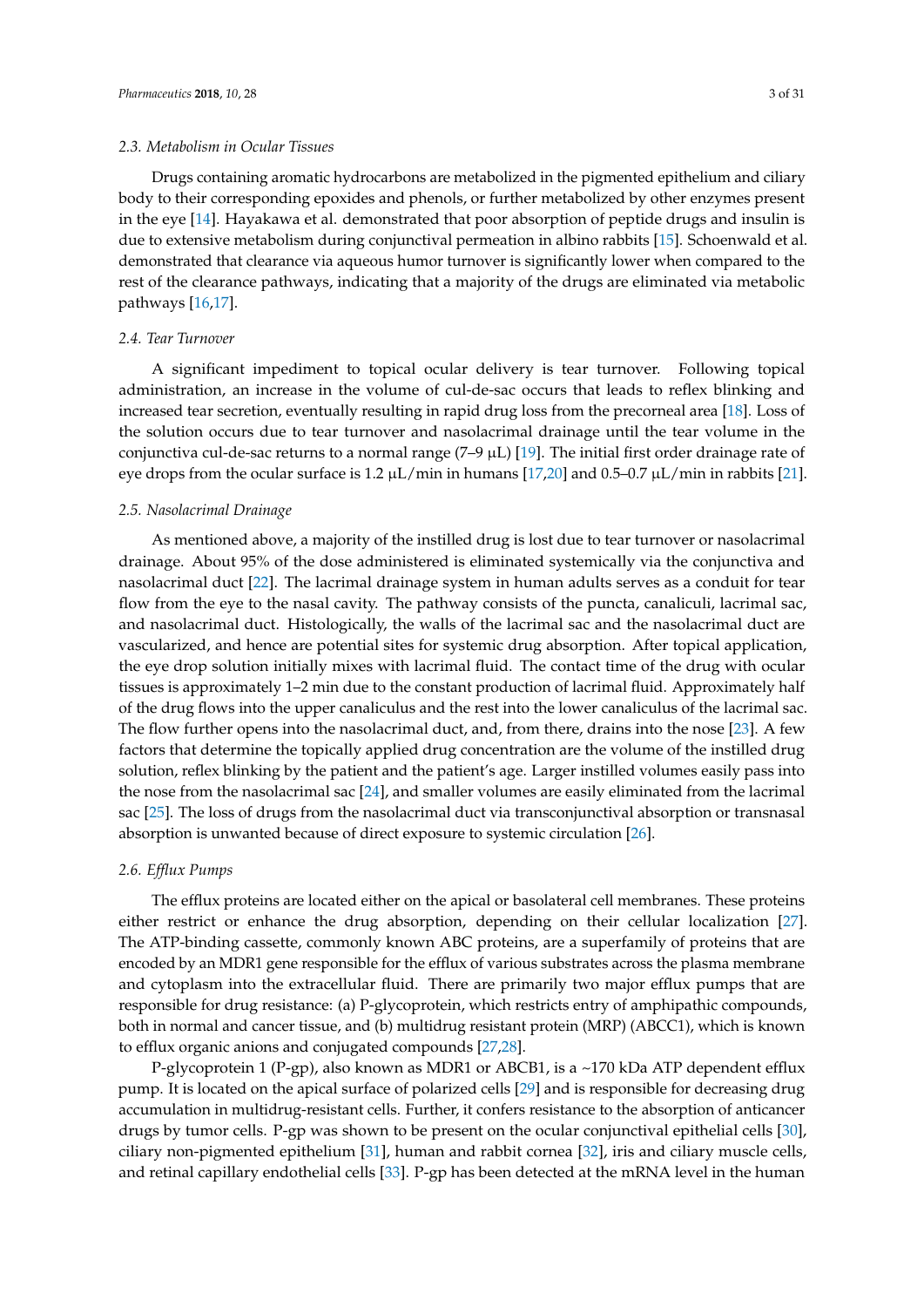cornea, rabbit corneal epithelium, and primary cultures of rabbit corneal epithelial cells [32]. According to Constable et al. the presence of P-gp on three human RPE cells (ARPE19, D407, and h1RPE) have been studied. It was demonstrated that only D407 cells express P-gp and can be utilized for in vitro drug transport studies without any modifications [34].

MRP is a ~190 kDa membrane-bound efflux protein encoded by the ABCC1 gene. It is generally found on the basolateral surface of the intestine, hepatocytes, and kidney cells [35,36]. It acts as an organic anionic transporter with glutathione, cysteinyl leukotrienes, glucuronides, sulfate conjugates and bile salts [37]. MRP expression has been detected in the human corneal epithelium at the RNA level [38]. MRP5 was expressed at a higher level than MDR1, MRP1–MRP4, MRP6, and BCRP [27]. Chen et al. investigated the expression sites of various efflux transporters in different ocular tissues. The study reported that in human cornea efflux transporters including MRP1–4, MRP6 were localized in the basal layer of corneal epithelium, whereas MRP7 and MDR1 were expressed in the entire corneal epithelium. In human conjunctiva, MRP2–4, MRP6, MDR1, and BCRP were expressed in basal cell layer while MRP1, MRP7 were detected in the entire conjunctival epithelium. In human iris ciliary body, MRP1–2, MDR1 were detected in stromal cells [39]. Zhang et al. studied drug transporter and cytochrome P450 mRNA expression in ocular drug disposition. They concluded that both BCRP and MRP2 have very low expression levels in the human cornea, while MRP1 was moderate and MRP3 had low expression levels in the human cornea. Thus, designing drugs that could efficiently evade MRP1 efflux can play an important role in enhancing the ocular absorption [40].

## **3. Nanocarriers for Anterior Segment Drug Delivery**

Despite extensive research efforts, drug delivery to the eye remains a challenge. The anatomical position of the eye confers a unique advantage for site-specific drug delivery and non-invasive clinical assessment of a disease state. For optimal therapeutic activity, drug molecules should circumvent the protective physiological barriers without causing permanent tissue damage. Anterior segment drug delivery comprises the conventional dosage forms, such as solutions, suspensions, ointments and novel dosage forms, such as liposomes, nanoparticles, and implants [41,42]. However, >90% of the marketed formulations are conventional dosage forms, with limited bioavailability due to precorneal clearance and less duration of action, thus requiring frequent administration [43]. Major research is directed towards the development of sustained release nanocarrier systems with higher precorneal retention. Such systems can improve the ocular bioavailability of drugs and provide high patient compliance. For example, patient adherence to eye drops plays a key role in the management of glaucoma and is frequently low (<50%) [44]. Administration of drugs to the eye by means of a droptainer bottle is challenging in elderly patients, due to the lack of physical acuity and inability to aim adequately [45]. The adherence to antiglaucoma therapy using eye drops deteriorates with age [46]. Nanocarriers, such as liposomes, micelles, microemulsions, biodegradable nanoparticles, nanosponges, punctal plugs, and dendrimers hydrogels have been investigated as carriers for antiglaucoma drugs for their ability to deliver drugs in a sustained manner [47]. Further, precorneal retention of drugs loaded into nanocarriers has been improved by coating them with mucoadhesive polymers such as polyethylene glycol (PEG), chitosan and hyaluronic acid, and by dispersing nanocarriers in stimuli-responsive hydrogel, such as pH-, thermo-, and ion-sensitive hydrogels. Nanocarriers were found to effective in the prevention and treatment of cataract, where the nanodrug reached higher lens concentrations; while, the free drug was washed away by tears [48]. More recent research efforts are focused on identifying enhanced drug permeability across the cornea via nanocarrier-mediated tight junction reorganization effect [49]. The most widely employed nanoformulations in treating anterior segment diseases will be discussed in detail in the subsequent sections.

# *3.1. Microemulsions*

A microemulsion is a dispersion of water and oil stabilized by surfactants or co-surfactants to reduce the interfacial tension. Microemulsions are clear in appearance and thermodynamically stable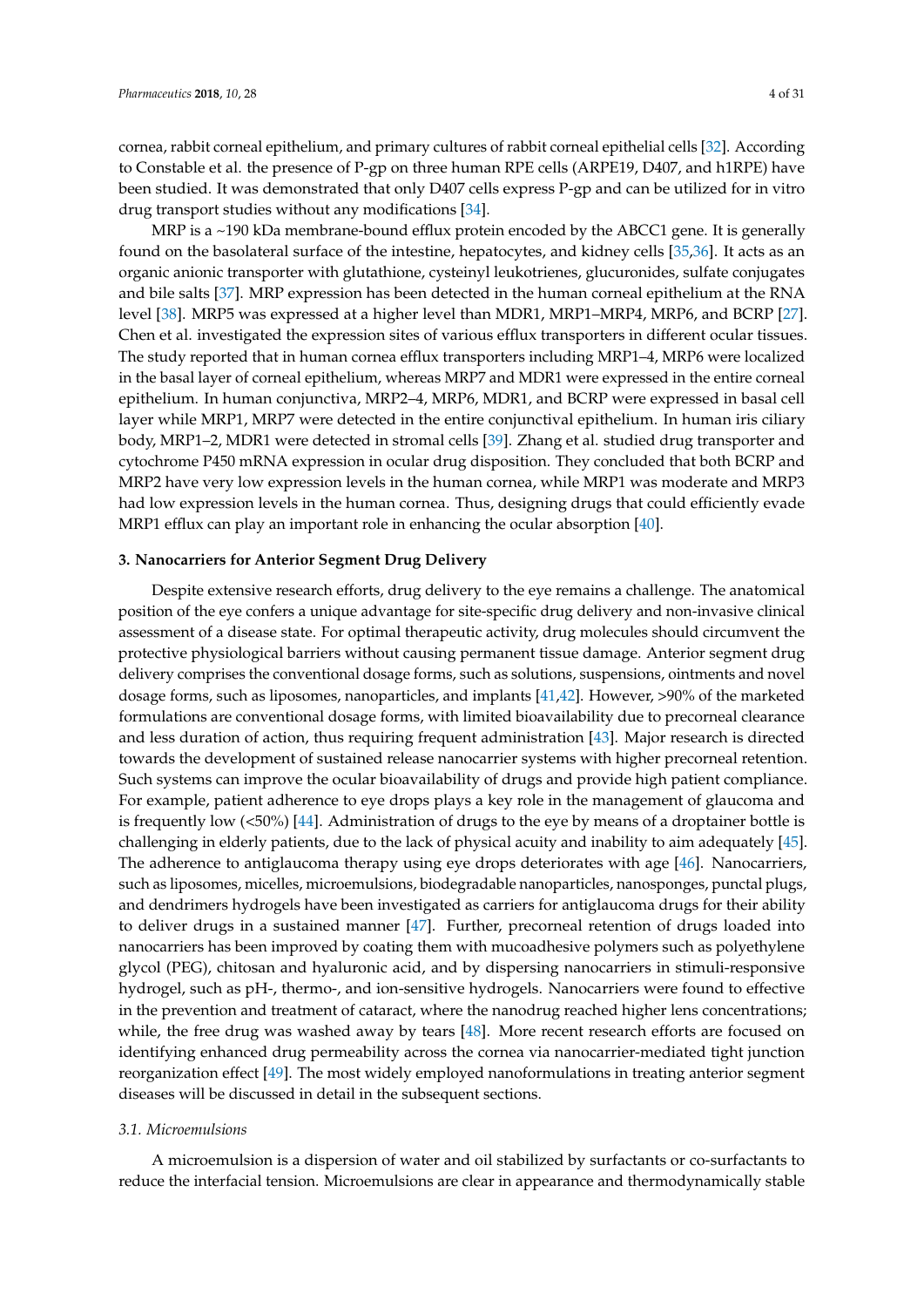with a small droplet size  $(-100 \text{ nm})$ . Microemulsion formulations are shown to increase the solubility of drugs. An oil-in-water type of microemulsion in the presence of surfactant and co-surfactant is able to increase corneal membrane permeability [50]. Increased permeability and sustained release of drugs makes microemulsions an attractive vehicle for ophthalmic drugs. Microemulsification improved solubility of poorly soluble drugs, such as indomethacin and chloramphenicol [51]. Microemulsions have low surface tension and high spreading coefficient, allowing for the drug to spread and mix well with the precorneal fluid. This improves the corneal contact time of drugs [52]. They can be sterilized by filtration for formulation as eye drops. Many studies have reported the occurrence of electrostatic attraction between the emulsified cationic droplets and anionic cellular charges of ocular tissues. Incorporation of a positively charged lipid might therefore increase the binding of cationic droplets to the negatively charged corneal surface [53]. Microemulsion formulations of the ocular drugs, indomethacin, delta-8-tetrahydrocannabinol, pilocarpine, and timolol were tested extensively [54]. In vivo rabbit studies using microemulsions demonstrated a sustained release effect and improved bioavailability [55]. The pilocarpine microemulsion demonstrated increased absorption and reduced dosing frequency to twice a day, as compared to four times a day with conventional eye drops [56]. Pilocarpine microemulsion systems exhibited different morphological forms (crystalline liquid and emulsion) with changes in aqueous content. This altered rheological behavior contributed to higher viscosity and longer retention of the formulation on the corneal surface [57]. The moxifloxacin-loaded water-in-oil microemulsion demonstrated sustained drug release with higher in vivo antimicrobial activity as compared to the conventional solution [58]. Gan et al. developed a cyclosporine-loaded microemulsion with in situ gelling capacity. The developed formulation demonstrated prolonged residence time, with three times higher AUC, compared to the conventional emulsion. Further, the formulation resulted in a sustained cyclosporine delivery for 32 h, preventing the corneal allograft rejection (Figure 2) [59].



**Figure 2.** Concentration of cyclosporine A (CsA) in the cornea after the instillation of formulations ( $* p < 0.05$ ) Reprinted from [59]. Copyright (2018), with permission from Elsevier.

Despite advantages, a narrow range of surfactants and oils that are non-toxic and biocompatible limits the success of microemulsions in ocular drug delivery [54]. A review by Hedge et al. provided detailed information on microemulsions for ocular drug delivery [60].

## *3.2. Nanosuspensions*

Nanosuspensions are sub-micron colloidal dispersions of poorly water-soluble drugs in a dispersion medium stabilized by surfactants or polymers. These formulations usually consist of a colloidal carrier, such as a polymeric resin, which is inert in nature, for enhancing drug solubility and bioavailability. Unlike microemulsions, they are non-irritant and are regarded a desirable ocular drug delivery vehicle [61]. The inert carriers employed in nanosuspensions are non-irritating to the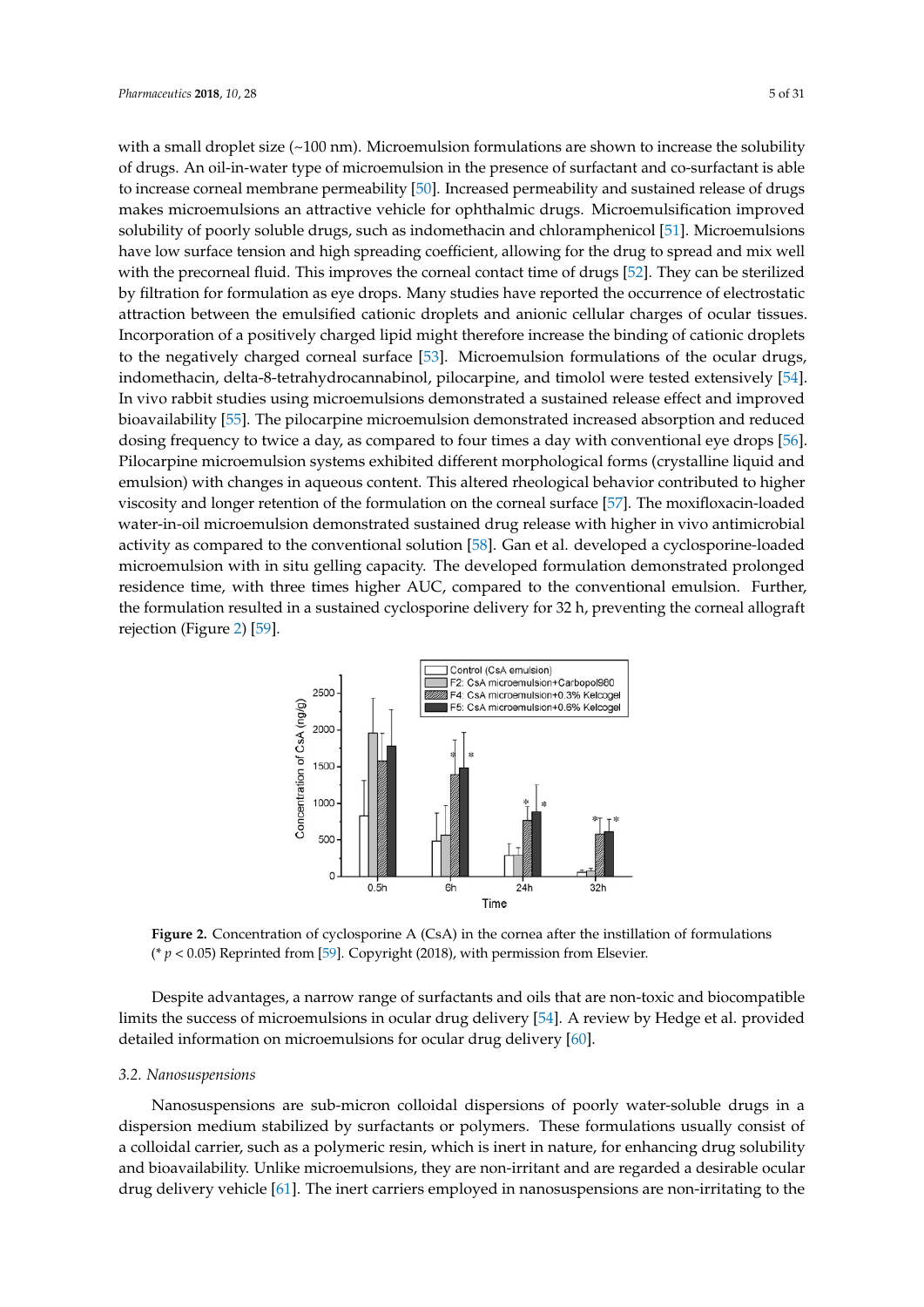cornea, iris, and conjunctiva [62]. Nanosuspensions increase the precorneal residence time and enhance solubility and ocular bioavailability of drugs. Glucocorticoids, such as dexamethasone, prednisolone, and hydrocortisone are widely used in treating anterior segment inflammatory diseases [61]. Repeated administration of glucocorticoid doses was clinically shown to induce cataract formation and cause damage to the optic nerve. Nanosuspension formulations of corticosteroids resulted in sustained drug release and increased ocular bioavailability [63]. Flurbiprofen helps to decrease post-surgical edema after intra-ocular surgery, and flurbiprofen-loaded polymeric nanosuspension has been shown to prevent myosis during extracapsular cataract surgery [64,65]. The positive charge on nanoparticles increases adherence with the negatively charged corneal surface [66]. A lomefloxacin HCl-loaded nanosuspension demonstrated a three-fold increase in drug permeation across bovine corneas as compared to the parent drug solution. Further, a  $\sim$  3.5 fold decrease in minimum inhibitory concentration (MIC) against gram-negative bacteria was observed [67]. A similar study using moxifloxacin-loaded nanosuspension showed sustained drug release and comparable in vitro corneal permeability to that of Moxicip®, a marketed product.

Also, the optimized nanosuspension demonstrated higher anti-bacterial activity against *S. aureus* and *P. aeruginosa* (Figure 3) when compared to conventional eye drops [68]. In vivo pharmacokinetic studies showed that diclofenac/MPEG-PCL-CS (chitosan grafted methoxy poly(ethylene glycol)-poly(ε-caprolactone)) nanosuspension enhanced the pre-corneal retention time, permeation and bioavailability of diclofenac compared to the marketed eye drops [69]. These studies demonstrated that nanosuspensions are an attractive alternative to conventional eye drops for ocular drug delivery.



**Figure 3.** Anti-bacterial activity of optimized moxifloxacin-loaded nanosuspension (MN4) vs. marketed eye drops  $(M^{\circledR})$  [68].

#### *3.3. Liposomes*

Liposomes are lipid vesicles composed of one or more phospholipid bilayers with a central aqueous compartment and are  $0.025-10 \mu m$  in diameter. They are capable of incorporating both hydrophilic and lipophilic drugs due to the presence of a central aqueous compartment and lipid layer. Liposomes have a higher degree of biocompatibility than a polymer-based system [70]. Liposomes can adhere to the cornea and are favorable for drugs with low solubility, low partition coefficient, high molecular weight, and poor absorption [71]. The positive charge on liposomes allows for them to bind to the negatively charged mucin coating on the corneal epithelium. A positively charged liposome is shown to enhance the transcorneal flux of penicillin G four-fold, suggesting enhanced corneal permeability [71]. A review of literature shows that liposomal drug delivery is more favorable for lipophilic as compared to hydrophilic drugs. Ganciclovir liposomes demonstrated two to ten times higher drug concentrations in the sclera, cornea, iris, lens, and vitreous humor compared to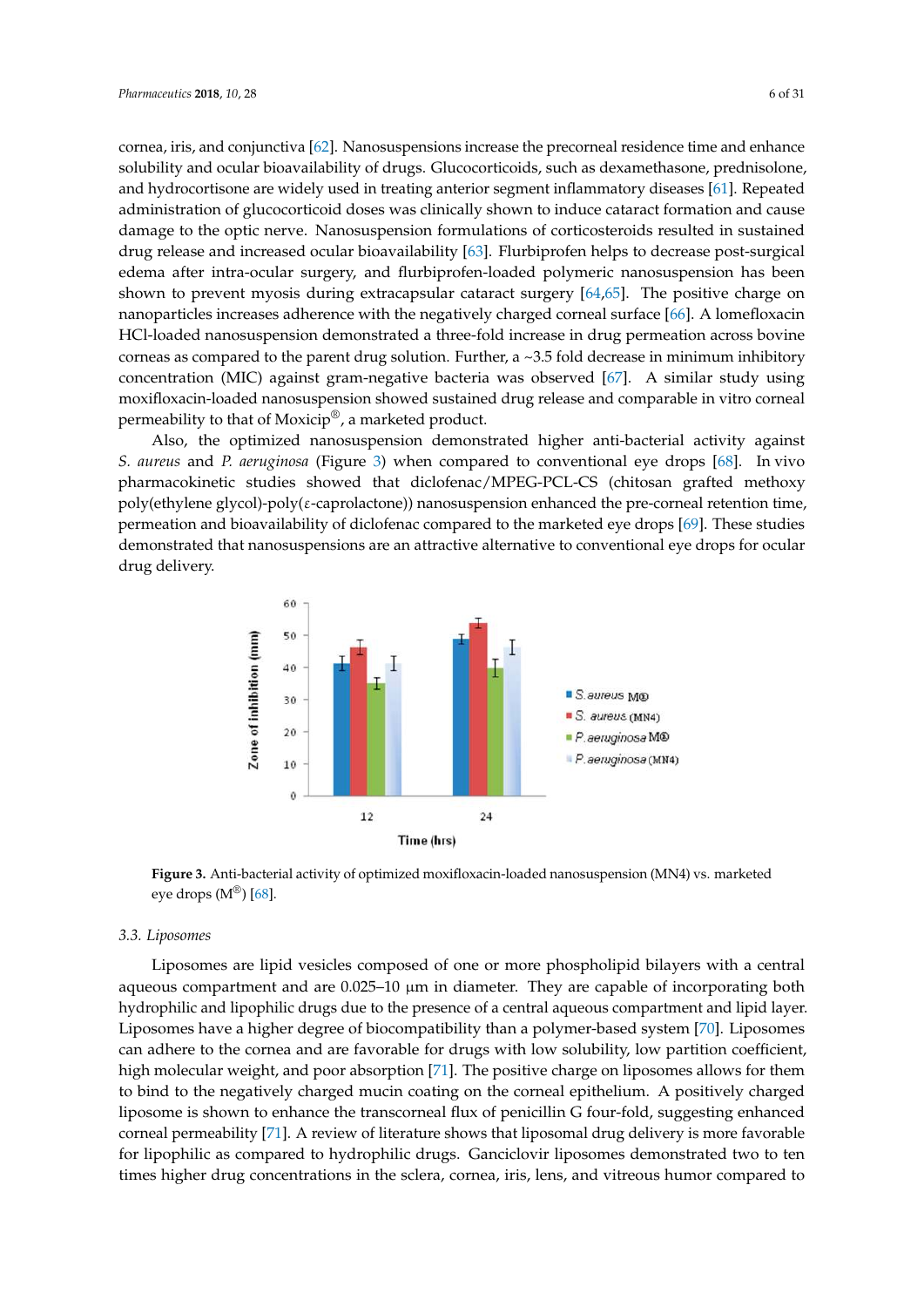the ganciclovir solution [72]. C6-ceramide loaded in liposomes was shown to be capable of treating inflammations of the anterior segment of the eye [73].

In vivo pharmacokinetic studies with selected ciprofloxacin liposomal formulations F6, F12, and F13 in albino rabbits revealed that prepared liposomes demonstrated enhanced aqueous humor concentrations (Figure 4), and a three-fold higher bioavailability when compared to the commercial eye drops (Ciprocin<sup>®</sup>) [74]. A single dose of latanoprost liposomal formulation significantly lowered intra-ocular-pressure for 90 days in rabbits, compared to a daily topical dose of latanoprost [75,76]. Although liposomes confer advantages similar to eye drops and reduce the dosing frequency, short shelf-life, limited drug-loading capacity, and sterilization issues limit their use [62].



**Figure 4.** Concentration of ciprofloxacin in rabbit aqueous humor after the instillation of various liposomal formulations (F6, F12, and F13) as well as commercial eye drops. F6, F12, F13 are prepared using varying molar ratios of phosphatidylcholine (PC), Dipalmitoylphosphatidylcholine (DPPC), 1,2-Dimyristoyl-sn-glycero-3-phosphocholine (DMPC), cholesterol (CH), stearylamine (SA) and dioctadecyldimethyl ammonium bromide (DODAB). Reprinted from [74]. Copyright (2018), with permission from Elsevier.

## *3.4. Dendrimers*

These formulations are polymeric macromolecules with highly branched star-shaped structures. Dendrimers are nanoconstructs with unique physical and chemical properties such as higher water solubility, encapsulation ability, monodispersity, and surface functionalizable groups. The ability to functionalize surface groups makes them a suitable candidate for delivery of both hydrophilic and lipophilic drugs [77,78]. Earlier bioadhesive polymers, such as poly (acrylic) acid were utilized to improve ocular drug delivery by prolonging contact time for better absorption. However, blurring of vision and formation of a veil in the precorneal area, leading to vision loss, limits the use of polymer [79]. To overcome the limitation, dendrimers consisting of polyamidoamine (PAMAM) with carboxylic and hydroxyl surface groups were introduced. PAMAM was able to increase the number of branches in the dendrimers, leading to the development of higher generation dendrimer (G0, G1, G2, and so on), where G stands for "generation". PAMAM not only improves drug solubility but also allows for surface conjugation of the targeting ligand and/or drugs. Dendrimers are suitable for ophthalmic drug delivery since they can solubilize lipophilic and hydrophilic drugs in their core and have an exterior region of terminal moieties providing sustained drug release [80–82]. Vandamme et al. studied the effect of pilocarpine nitrate and tropicamide utilizing PAMAM dendrimers and found that the bioavailability was improved due to better bioadhesion and sustained drug release [83]. Drug delivery using dendrimers could be further improved by PEGylation of dendrimer surfaces. Drug delivery by dendrimers can be altered by selecting the appropriate surface groups, such as amine, carboxylic, and hydroxyl, or selecting the size or molecular weight of the dendrimers. A detailed review about types, properties of dendrimers and ocular application of dendrimeric delivery systems is described by Yaruz et al. [84].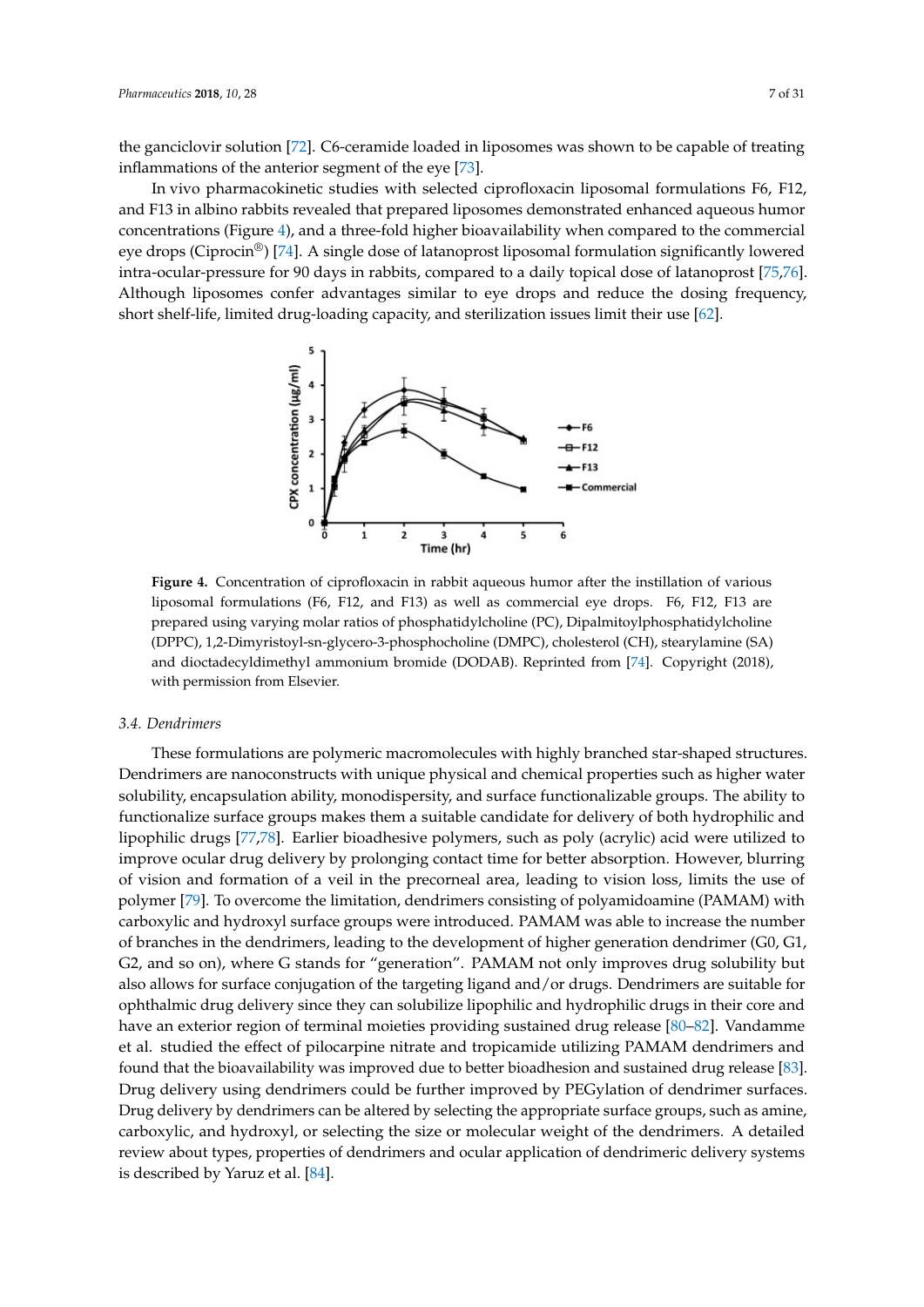## *3.5. Niosomes and Discomes*

Niosomes are bilayered, nanosized vesicles made up of amphiphilic nonionic surfactants that are biodegradable, biocompatible, and non-immunogenic. They are chemically stable with 10 to 1000 nm in size and are capable of incorporating both hydrophilic and lipophilic drugs [62]. Another novel carrier system is the discome, which is a large structure (12–16 mm) as derived from niosomes by the addition of non-ionic surfactants such as Solulan C24 [85]. Niosomes are preferred carrier systems for ocular drug delivery due to their low toxicity that is associated with the use of nonionic surfactants. Niosomes do not require special handling during preparation and are shown to provide targeted, sustained drug release, and enhanced bioavailability. A niosomal formulation of cyclopentolate delivered the drug independent of pH and significantly improved bioavailability [71].

According to Aggarwal et al. timolol maleate niosomes coated with chitosan and carbopol lowered the intraocular pressure in albino rabbits in a controlled manner for 8 h when compared to a timolol maleate solution (Figure 5) [86]. Novel elastic niosomes (ethoniosomes) were developed for ocular delivery of topical corticosteroids, including prednisolone acetate and prednisolone sodium phosphate. The prepared ethoniosomes showed no ocular irritation, and the bioavailability was 1.75 and 1.54 times higher than the Prednisol® eye drops and Predforte® suspension, respectively. Moreover, the side effect of intraocular pressure (IOP) elevation observed with the commercial products was significantly lower with ethoniosomes [87]. An ex vivo study of transcorneal permeability reveals that niosomes can provide sustained drug delivery and improved corneal permeation [88]. Therefore, niosomes can be considered as a safe option for sustained transcorneal drug delivery. Discomes, when prepared, cause the surfactant to partition into the lipid bilayer, forming a large disc-like structure. Discomes have a longer residence time in the cul-de-sac and less systemic drainage due to their large size [71]. Entrapment efficiency of drugs is also higher with discomes than with niosomes. In vivo bioavailability of drugs in discomes was found to be better than in niosomes, as reported by Vyas et al. [85]. It was found that the entrapment efficiency of naltrexone hydrochloride is five times greater in discomes than in niosomes.



**Figure 5.** Change in intraocular pressure (IOP) for various formulations in (**a**) dosed eye (**b**) contralateral eye (*n* = 6). (TMS—Timolol solution 0.25%, REVTM—Uncoated niosomes, REVTMbio1-chitosan coated niosomes, REVTMbio2 and 3-carbopol coated niosomes, GFS—Timolet® GFS). Reprinted from [86]. Copyright (2018), with permission from Elsevier.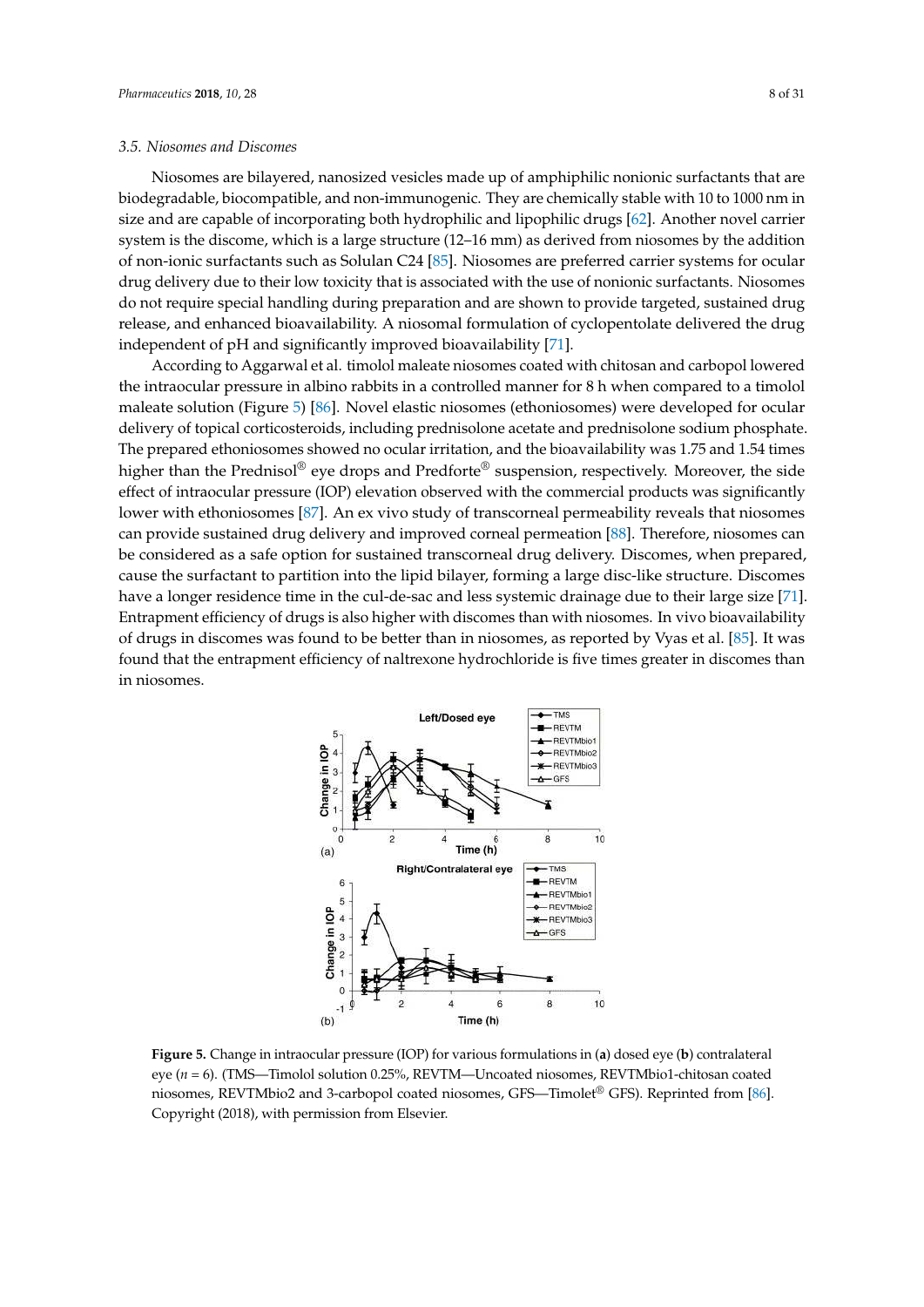## *3.6. Cubosomes*

Cubosomes are self-assembled liquid crystalline particles or nanoparticles [89]. Cubosomes that are loaded with dexamethasone were developed with monoolein and polymer 407, employing an emulsification technique. Ethyl rhodamine B (Rh B) was used to label the nanoparticles, whereas Rh B solutions and Rh B carbopol gel served as controls. It was found that dexamethasone, in cubosomes, increases the AUC by 2.5–3.5 times, relative to Rh B solutions and Rh B carbopol gel. Further, no significant difference in clearance rate was observed for the control groups. This indicates that cubosomes were able to improve the ocular residence time and bioavailability of the drug in ocular tissues.

An in vivo microdialysis study revealed that dexamethasone in cubosomes increased the drug concentration in the aqueous humor by 1.8-fold, when compared to dexamethasone eye drops, and by eight-fold when compared to a dexamethasone suspension (Figure 6). This study concluded that cubosomes can be a good alternative to conventional solutions [89].



**Figure 6.** Concentration-time profile of Dexamethasone (Dex) in the aqueous humor of rabbit after the instillation of various formulations. Reprinted from [89]. Copyright (2018), with permission from Elsevier.

## *3.7. Nanomicelles*

Nanomicelles are colloidal, structured carrier systems that range from 5 to 200 nm in size. They are made up of amphiphilic surfactant molecules that may be anionic, cationic or zwitterionic in nature, or diblock polymers [70]. Micelles could be spherical, cylindrical, or star-shaped, depending on the molecular weight of the core and corona forming blocks [90]. These amphiphilic molecules orient themselves to form normal or reverse micelles. Normal micelles are formed when the hydrophobic portion forms a cluster in the core and the hydrophilic part aligns outwards, increasing the contact with water. Similarly, when an opposite alignment occurs, the clustered aggregates are called reverse micelles. Normal micelles are employed to encapsulate, solubilize, and deliver hydrophobic drugs, whereas reverse nanomicelles are utilized to encapsulate and deliver hydrophilic drugs [91]. Nanomicelles are regarded as safe alternatives for ocular drug delivery because of their ability to solubilize less water-soluble drugs in the hydrophobic core and form a clear aqueous formulation. The primary advantages of nanomicelles include ability to formulate hydrophobic drugs into a clear aqueous solution, high water solubility, monodispersity, ability to form nanosize constructs, ability to minimize drug degradation, reduced toxicity, enhanced permeation through tissues, and higher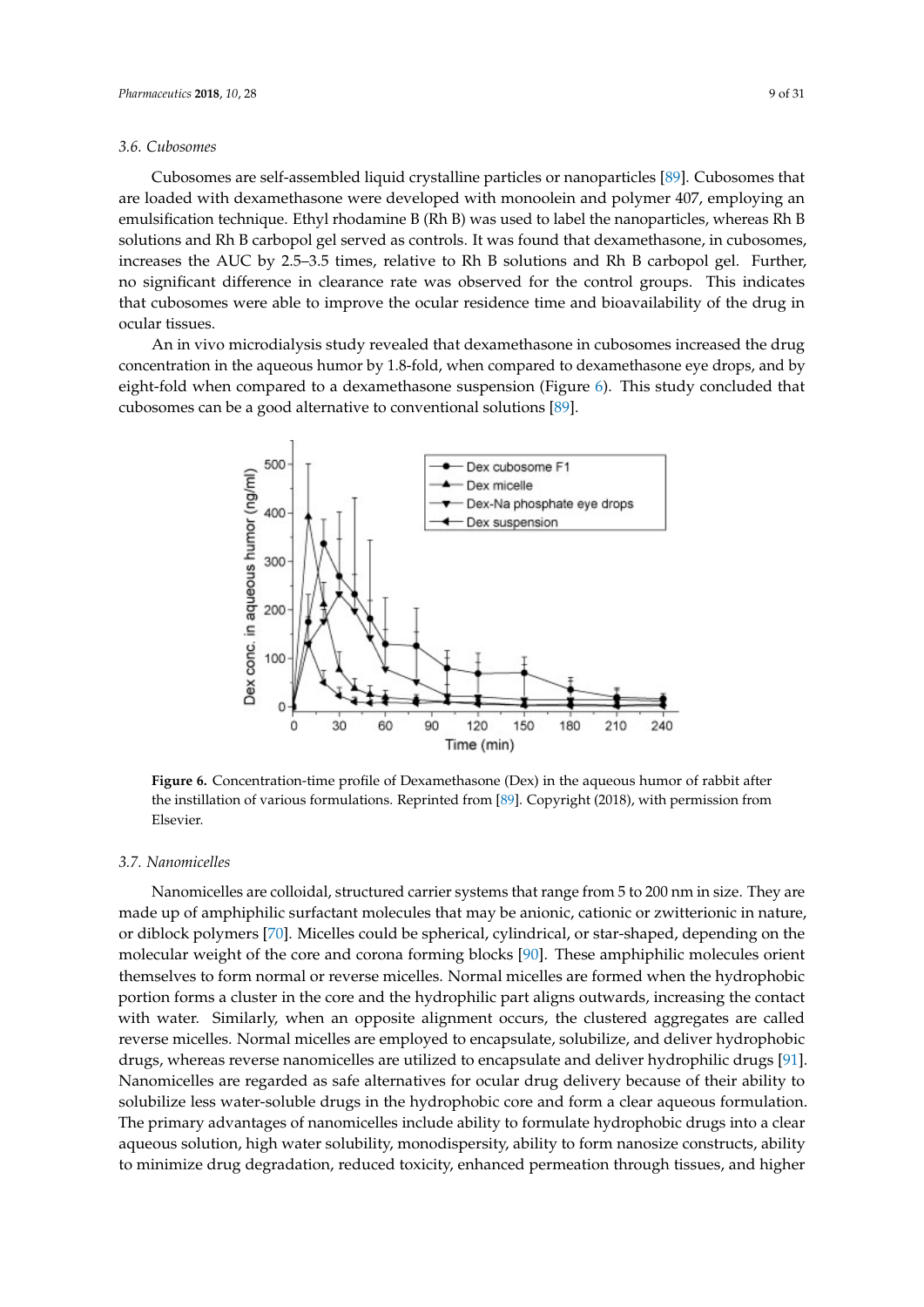bioavailability [91–93]. A detailed review on types of micelles, methods of preparation and studies

involving micelles for both anterior and posterior segment delivery is described by Mitra et al. [94].

## 3.7.1. Surfactant Nanomicelles

Amphiphilic molecules usually possess a hydrophilic head and a hydrophobic tail. The hydrophilic head group carries either an anionic or cationic charge (ionic surfactant), both positive and negative charges (zwitterion surfactant), or no charge (nonionic surfactant). Sodium dodecyl sulfate (SDS) is an example of anionic surfactant, while dodecyltrimethyl ammonium bromide (DTAB) is an example of cationic surfactant, and dioctanoyl phosphatidylcholine (C8-lecithin) is an example of a zwitterionic surfactant. Non-ionic surfactants, such as dodecyl tetra (ethylene oxide) (C12E4), vitamin E TPGS, and octoxynol-40 are considered to be the least toxic [95,96]. The surfactants that are used at lower concentrations are likely to be absorbed at the surface or the interface, thus lowering the surface or interfacial free energy. Surfactants tend to form clustered aggregates (micelles) at or above the critical micelle concentration (CMC). Micellization occurs when a balance exists between the intermolecular forces, such as hydrophobic, steric, electrostatic, hydrogen bonding, and Vander Waals forces. Other parameters that dictate micellization include the shape and size of surfactant monomers, ionic strength, pH, temperature, total surfactant concentration, and the number of surfactants used [91,92,97]. Several reports published in the literature supported the use of surfactant micelles for improved penetration of topically applied drugs through the cornea and enhanced ocular bioavailability.

Mitra et al. reported a mixed nanomicellar system of vitamin E TPGS and octoxynol-40 for delivery of drugs, such as voclosporin, dexamethasone, and rapamycin. An in vivo study conducted in rabbit eyes and canines revealed enhanced anterior segment drug bioavailability, with no symptoms of ocular irritation or toxicity [94,98]. Vadlapudi et al. solubilized biotin-12hydroxystearic acid-acyclovir (B-12HS-ACV) in nanomicelles of vitamin E TPGS and octoxynol-40 and evaluated their biocompatibility in human corneal epithelial cells (HCECs). B-12HS-ACV released in a sustained manner from the nanomicellar formulation for a period of four days, compared to a 100% release of B-12HS-ACV in 6 h with the ethanol solution [99]. Kuwano et al. compared the pharmacokinetics and distribution of cyclosporine A resulting from its topical application as an oil-based medium (polyoxyl 60 hydrogenated castor oil (HCO-60)), o/w emulsion, and cyclosporine A aqueous clear solution containing a surfactant (polyoxyl 40 stearate (MYS-40)) in rabbit ocular tissues. Higher solubility was reported for the insoluble cyclosporine A with surfactants when compared to the other oil-based medium and emulsion. In vivo studies revealed MYS-40 as a solubilizer of cyclosporine A, showing improved ocular drug accumulation with a single topical administration compared to other formulations. Also, a significant increase in AUC was observed in the corneal stroma-endothelium, bulbar conjunctiva, and lacrimal gland as compared to oil- and emulsion-based formulations [100].

## 3.7.2. Polymeric Nanomicelles

Polymeric nanomicelles are synthesized from block copolymers. They form amphiphilic monomeric units with distinct hydrophilic and hydrophobic monomeric units that have a hydrophobic core surrounded by the hydrophilic shell. They contain polymer chains that are self-assembled due to hydrophobic or ion pair interactions between polymer segments [94]. The polymer blocks are arranged differently as diblock (A-B type), triblock (A-B-A type) or even grafted or branched type copolymers, where A and B are different polymers. Ideally, the polymers used to prepare nanomicelles should be biodegradable and/or biocompatible [90]. The polymers commonly used in the preparation of nanomicelles include polyethylene glycol, polyethylene oxide, poly (D,L-lactic acid), polypropylene oxide, polyamino acids, such as polyaspartic acid, polyglutamine acid, poly-L-lysine, and poly-histidine [70]. As the length of the hydrophilic segment increases, copolymers tend to exist in aqueous solvents as unimers. Copolymers form non-nanomicellar structures known as rods and lamellae, with an increase in the length of hydrophobic segment [101]. If the core-forming block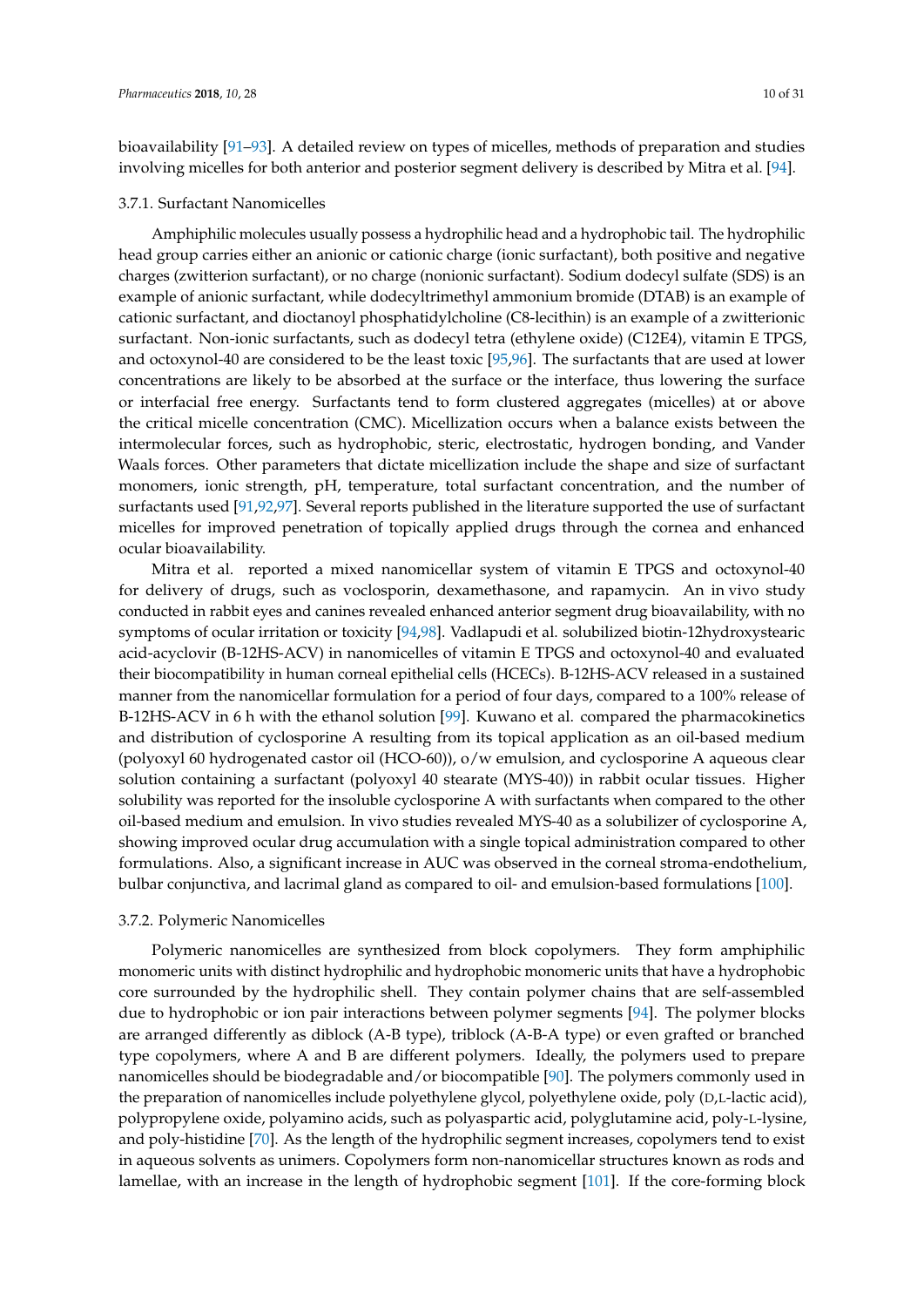structures are efficiently monitored, nanomicelles may have good thermodynamic and kinetic stability, enabling a variety of drugs to be incorporated. It was found that polymeric micelles are more stable than nanomicelles made from conventional surfactants [101]. Literature suggests that these polymeric nanomicelles are able to retain drug molecules for a long time, even in a diluted environment in systemic fluids due to their low CMC values [102]. Polymeric nanomicelles have also been employed in active drug targeting [103]. Polymeric micelles offer advantages like extended circulation time, sustained release, favorable biodistribution, and reduced side effects with lower toxicity [92,104,105]. Thus, polymeric nanomicelles are an attractive option for ocular drug delivery.

Polymeric micelles containing ketorolac and copolymers such as *N*-isopropyl acrylamide (NIPAAM), vinyl pyrrolidone (VP), acrylic acid (AA) cross-linked with *<sup>N</sup>*, *<sup>N</sup>*′ -methylene bis-acrylamide (MBA) were able to improve the ocular bioavailability two-fold, with no toxicity, when compared to an ′ aqueous suspension containing the same amount of ketorolac [106]. Cyclosporine A was formulated in polymeric micelles of methoxy poly (ethylene glycol)-hexylsubstituted poly (lactides) (MPEG-hexPLA). Results indicated excellent in vitro (Figure 7) and in vivo ocular biocompatibility, transparency, and the stability of the formulation.



**Figure 7.** Cell viability of human corneal epithelial cells (HCE) when treated with different concentrations of blank (**white columns**) and cyclosporine A-loaded micelles (**dark columns**). Reprinted from [107]. Copyright (2018), with permission from Elsevier.

These studies demonstrated the potential of MPEG-hexPLA micelles as carriers for cyclosporine A in treating dry eye syndrome, autoimmune uveitis, or for the prevention of corneal graft rejection [107]. Pilocarpine formulated with triblock copolymer Pluronic F127 poly (oxyethylene)/poly (oxypropylene)/poly (oxyethylene) demonstrated improved pharmacokinetics and prolonged miotic response when compared to standard pilocarpine solutions. Such augmentation in mitotic response was attributed to the productive absorption of drug-loaded nanomicelles [108]. Pepic et al. developed and characterized a dexamethasone-loaded nanomicellar formulation with polyoxyethylated nonionic surfactant Pluronic F127 and chitosan. The in vitro release of dexamethasone and transport across Caco-2 cell monolayers was found to be higher in the presence of chitosan compared to chitosan-free Pluronic F127 micelles. Polymeric micelles, Pluronic F127 and chitosan, showed excellent ocular bioavailability with two- to four-fold increases compared to standard dexamethasone suspension. The improved intraocular absorption of dexamethasone from the micellar systems was attributed to the higher permeability and mucoadhesive nature of chitosan [109]. Metipranolol was delivered by using a chitosan-pluronic nanomicellar formulation. Despite the immediate release of the drug with 0.5% chitosan/pluronic micelles, a 1.67-fold increase in area under the curve (AUC) relative to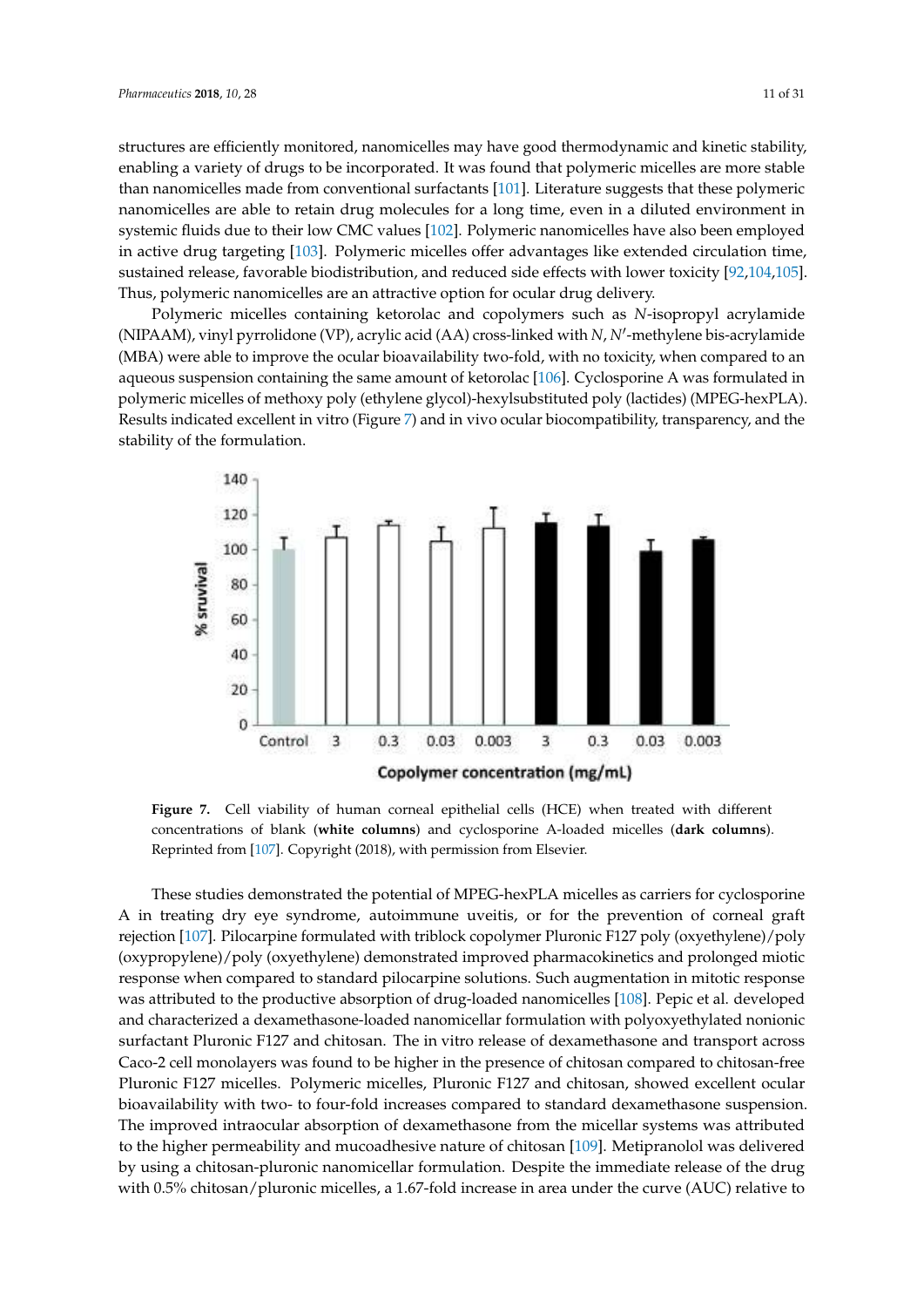commercial metipranolol eye drops was observed. The elevation in AUC of chitosan/pluronic micelles could be attributed to the bioadhesive nature of chitosan. However, no significant difference in AUC was observed with commercial eye drops of metipranolol when only F127 was used. No change in AUC was attributed to the lack of bioadhesion, leading to the elimination of micelles from the precorneal area [110].

## *3.8. Polyion Complex Nanomicelles*

These nanomicelles are formed by electrostatic interactions between polyion copolymers (composed mainly of the neutral segment and ionic segments) and oppositely charged ionic drugs [111]. Polyion complex (PIC) nanomicelles are mainly employed for gene and antisense oligonucleotide delivery [112,113]. In general, the block copolymer is hydrophilic in nature, the neutral block is polyethylene glycol (PEG), and the ionic block is neutralized by oppositely charged species that form the hydrophobic core [114]. For ocular drug delivery, PEG stabilizes the hydrophobic polyion-drug complex, thus forming the PIC micelles. PIC micelles offer reduced side effects as they are target specific and thus are promising carrier systems for ocular delivery of ionic macromolecules [90]. Photodynamic therapy (PDT) with dendrimerporphyrin (DP) loaded PIC micelles was successfully utilized for selective drug accumulation in the pathologic corneal neovascularization area without affecting healthy ocular vessels. Dendrimer zinc porphyrin (DP, photosensitizer) was prepared with PEG-P (Lys) block copolymer, resulting in PIC micelles. PIC micelles accumulated in the corneal neovascular tissue, following intravenous delivery with no accumulation of DP-micelles in normal limbal vessels, suggesting improved drug targeting and enhanced permeability and retention effects [115].

Nanomicelle eye drops have been tested successfully for gene delivery to the anterior segment ocular tissues. This strategy has been used for treating corneal diseases such as corneal neovascularization, dry eye syndrome, corneal scarring, corneal angiogenesis, and inflammation [94]. Liaw et al. have used a nonionic copolymeric system, poly (ethylene oxide)-poly (propylene oxide)-poly (ethylene oxide) (PEO-PPO-PEO), for ocular gene delivery. Stable and efficient delivery of plasmid DNA encapsulated with the LacZ gene was observed in rabbit and mice eyes. Results indicated a promising potential for copolymers in DNA transfer [116]. Another polymeric system composed of PEO-PPO-PEO was developed to deliver genes for cornea-specific promoters (keratin 12 and keratocan). Significant elevation of β-Gal activity occurred (which was considered as a measurement of transgene expression) after administration of six doses of the DNA-encapsulated micellar system. This was attributed to endocytosis and particle size-dependent paracellular transport of polymeric micelles [117]. The polymeric micellar formulation improved m-RNA levels by 2.2-fold, suggesting an increased permeability of nanomicelles in the anterior segment ocular tissues [118].

#### *3.9. Nanoparticles*

Nanoparticles are colloidal drug carriers with a size ranging from 10 to 1000 nm [70,119]. Drug-loaded nanoparticles with size ranging from 50 to 400 nm are considered versatile for ocular delivery as they have the ability to overcome physiological barriers and to direct the drug to specific cells, either by passive or ligand mediated targeting mechanisms [120]. Nanoparticles used in ophthalmic preparations are made up of lipids, proteins, natural or synthetic polymers, such as albumin, sodium alginate, chitosan, poly (lactide-co-glycolide) (PLGA), polylactic acid (PLA), and polycaprolactone [121]. Nanoparticles have been used to deliver drugs to both the anterior and posterior eye segments. Nanoparticles have several advantages. They: (1) provide less irritation due to small size; (2) provide sustained drug release, thus avoiding frequent administration; (3) prevent premature degradation or non-specific uptake; (4) improve intracellular penetration and provide better absorption; and, (5) provide target-specific delivery to the desired tissue [119,122]. However, they have the tendency to drain from the precorneal pockets, similar to aqueous solutions. Nanoparticle-mediated drug targeting is successfully employed to treat ocular diseases involving angiogenesis, such as central retinal vein occlusion (CNVO), choroidal neovascularisation (CNV), and diabetic retinopathy (DR) [62].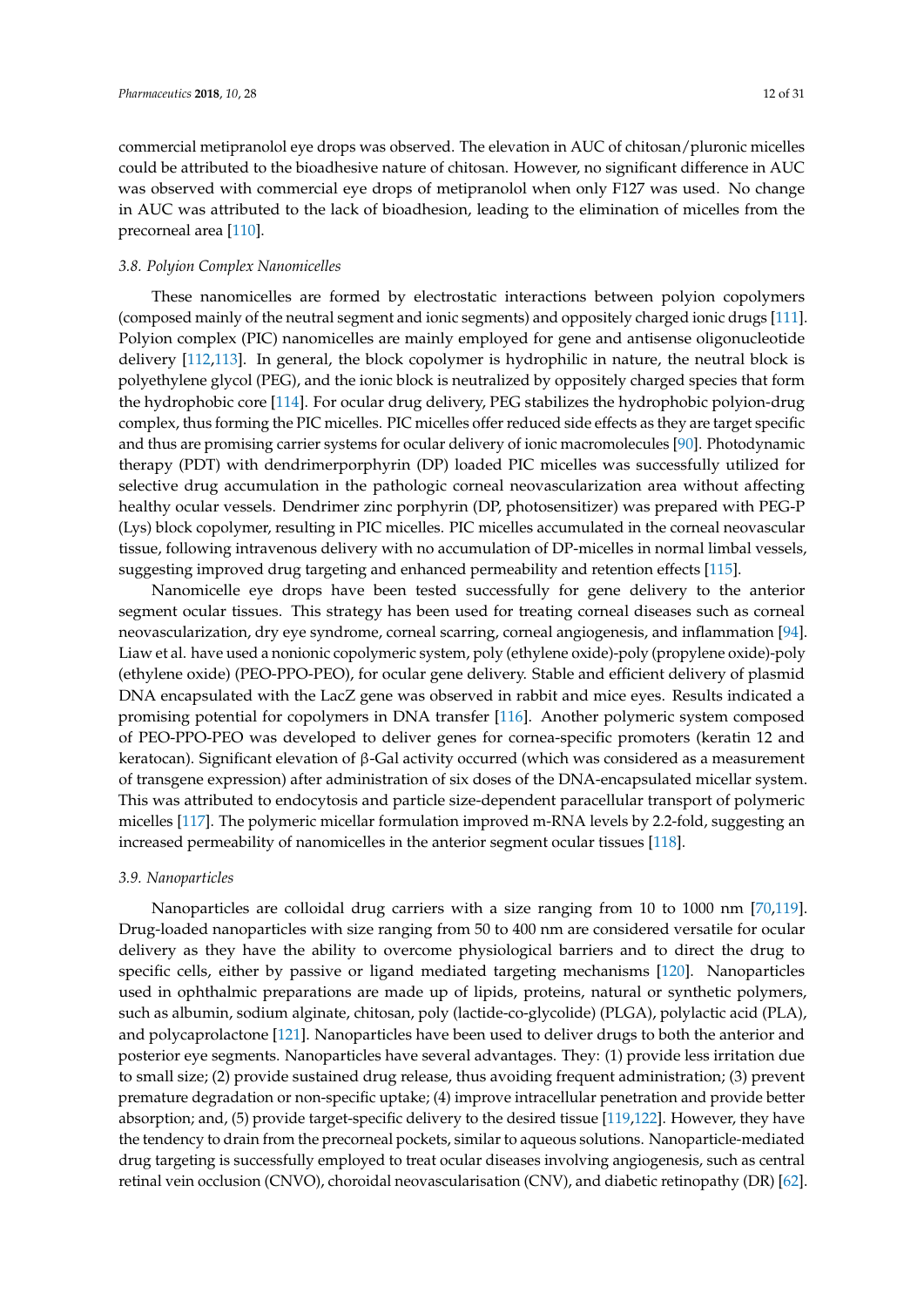Both lipophilic [123] and hydrophilic drugs [124] can be loaded into nanoparticles. Hydrophilic drugs are entrapped in PLGA nanoparticles using a water-in-oil-in-water (W/O/W) double emulsion technique, whereas hydrophobic drugs are entrapped in PLGA nanoparticles using an oil-in-water (O/W) emulsion technique [119].

Polymeric nanoparticles employ biodegradable and non-biodegradable polymers for sustained drug delivery in the treatment of anterior segment inflammations. To overcome the precorneal elimination, the nanoparticles are often coated with polyethylene glycol, chitosan-hyaluronic acid, and even thermosensitive gels to impart mucoadhesiveness [121]. An extensive review on nanoparticles for anterior segment delivery was published by Dileep et al. [125]. Gan et al. prepared self-assembled liquid crystalline nanoparticles of ethyl rhodamine B (Rh B) employing monoolein and poloxamer 407. The bioavailability of Rh B from nanoparticles increased 3.5 and 2.5-fold when compared to Rh B solution and Rh B carbopol gel, respectively. Further, the precorneal clearance was slower with Rh B nanoparticles as compared to solution and gel formulations [89]. Other drugs, such as ibuprofen, flurbiprofen, and indomethacin were incorporated into nanoparticles for treating anterior segment inflammation. Ibuprofen-loaded nanoparticles were able to improve the bioavailability of the drug in the aqueous humor of rabbit eyes when compared with ibuprofen aqueous eye drops [126]. Similarly, flurbiprofen-loaded in nanoparticles showed improved interactions with the corneal surface with increased drug absorption. This is attributed to the cationic nanoparticles interacting well with the anionic corneal surface, improving the bioavailability [127,128]. Chitosan is the most widely employed polymer for increasing the precorneal residence time of nanoparticles. Cyclosporin A-loaded nanoparticles of chitosan have a positive zeta potential with smaller particle size. These nanoparticles improved the precorneal retention by two-fold in cornea and four-fold in conjunctiva when compared to cyclosporin A eye drop solution or suspensions [129]. Improved ocular bioavailability was observed when gatifloxacin was incorporated into mucoadhesive polymer (HA) coated with Eudragit nanoparticles (RS 100 and RL 100) [130]. Mitra et al. developed a pentablock copolymer system, which is capable of forming nanoparticles with thermosensitive gelling capacity. These polymeric systems have been used to deliver drugs for treating chronic anterior ocular diseases [131]. Human cornea and conjunctival cells have CD44 HA receptors located on them. They were monitored to verify the uptake of hyaluronic acid-chitosan oligomer based nanoparticles (HA-CSO NPs), and it was proven that HA-CSO NPs undergo an active transport mediated with the help of CD44 HA receptors via the caveolin-dependent endocytosis pathway [132]. Active drug targeting using surface-modified nanoparticles has also been pursued by ophthalmic researchers. Nanoparticles functionalized with antibodies, vitamins, peptides, and aptamers showed enhanced uptake in specific ocular tissues. According to Kompella et al. surface functionalized nanoparticles with deslorelin and transferrin showed 64% and 74% higher transport, respectively, when compared to un-functionalized nanoparticles. This indicates that surface modification provides rapid and efficient delivery of nanoparticles into and/or across the cornea and conjunctiva [133]. The efficiency and toxicity of 2 kDa polyethylenimine conjugated to gold nanoparticles (PEI2-GNP) in delivering genes to the human cornea (in vitro) and rabbit corneas (in vivo) was investigated. The hybrid nanoparticles could effectively deliver genes to the human cornea without altering cell viability, while appreciable particle uptake was observed throughout the rabbit stroma, with gradual clearance over time. Further, slit-lamp biomicroscopy performed in live animals following topical administration detected no inflammation or redness, with only moderate cell death and immune reactions, suggesting its potential use in the corneal gene therapy [134]. Nevertheless, the nanoparticles have some disadvantages, such as low drug loading and burst release of drugs. Nanoparticles generally exhibit a biphasic release pattern, with an initial burst release followed by sustained release. Jwala et al. demonstrated that the burst release of drugs from nanoparticles could be eliminated by dispersing nanoparticles in thermosensitive gels such as PLGA-PEG-PLGA [135].

Nanoparticles-loaded into contact lenses are considered as an alternative because they can maximize the residence time of the drug and thus improve the drug permeation through the cornea.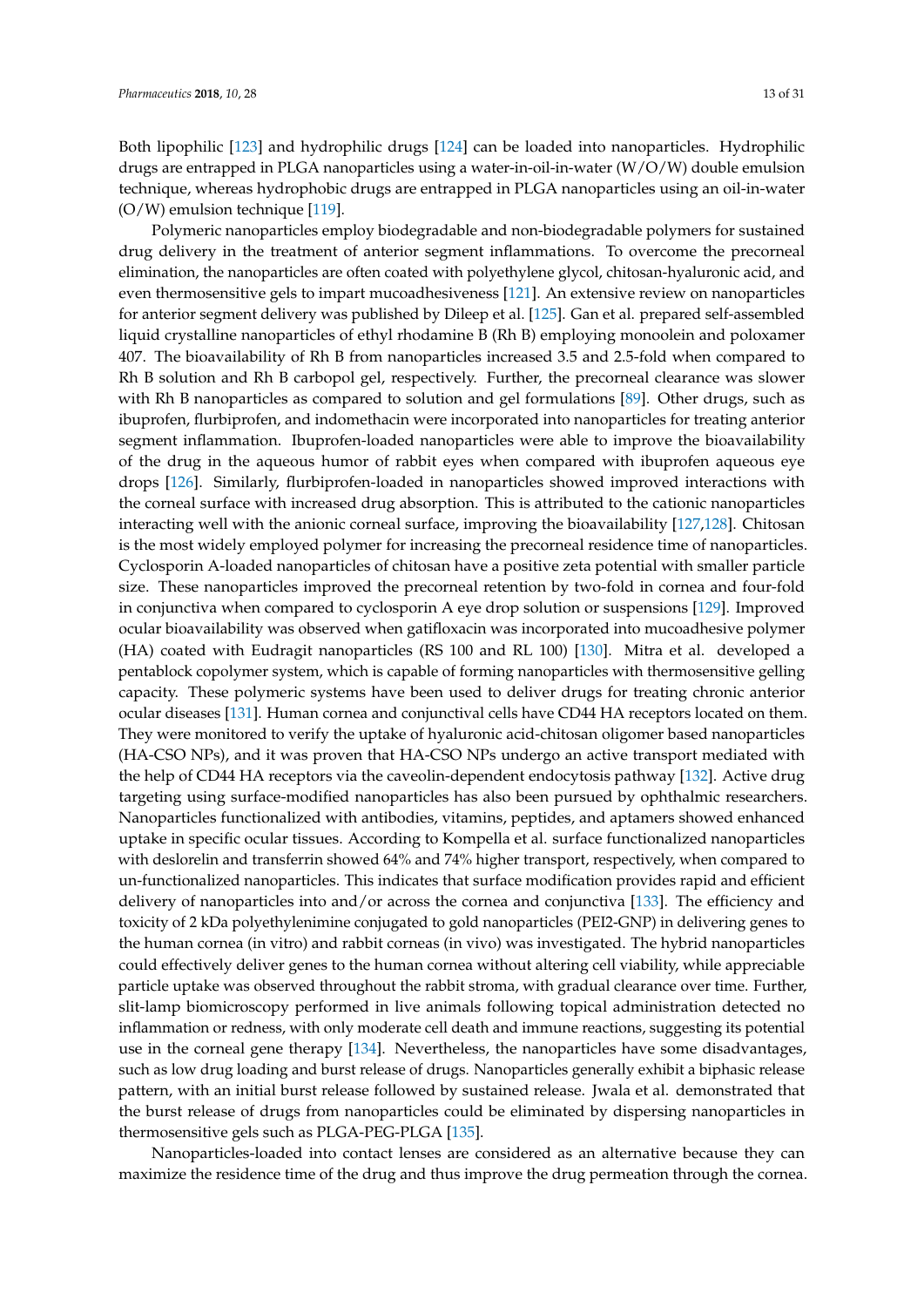They also provide a continuous drug release due to the slow diffusion of drug molecules through nanoparticles and the lens matrix. Drugs can be loaded into the nanoparticles either by soaking the contact lens in a drug solution or by entrapping drugs in nanovesicles and then dispersing these vesicles throughout the contact lens. However, there are a few limitations associated with both methods. Soaked contact lenses deliver drugs only for a limited time period, and the amount of the drug to be loaded depends on the equilibrium solubility of the drug in the lens matrix, which is generally small for most drugs. Thus soaked contact lenses are not a convenient alternative for long-term drug delivery, whereas the entrapment of drugs in nanoparticles results in an additional barrier that prevents the immediate release of drugs [62]. Kim et al. were able to demonstrate that silicon hydrogel material releases timolol and dexamethasone in a zero-order fashion for up to 120 days with a negligible burst release of <5% on the first day [136]. Nakada et al. developed a compound contact lens with a hollow cavity that binds two contact lenses. This, when soaked in the drug solution, resulted in drug loading and allowed the drug to be released following insertion into the eye. However, low oxygen and carbon-dioxide permeability limit its use [137]. Vitamin E-loaded silicone lenses act as barriers to drug diffusion, resulting in an increased duration of action. This approach was investigated using topical anesthetic drugs, including lidocaine, bupivacaine, and tetracaine. Results indicated that vitamin E-loaded lenses could release the anesthetics over seven days, making it highly useful in reducing postoperative pain in patients who undergo corneal procedures such as photorefractive keratectomy [138]. The molecularly imprinted contact lens of ketotifen fumarate was prepared using poly (HEMA-co-AA-co-AM-co-NVP-co-PEG200DMA). The prepared lenses demonstrated greater mean residence time that is four- and 50-fold higher than non-imprinted lenses and commercial eye drops (Zaditor®), respectively [139].

#### *3.10. Solid-Lipid-Nanoparticles (SLN)*

SLN can be defined as a solid lipid matrix in the nanometer size range accommodating a drug that is stabilized by one or more surfactants [140]. They offer advantages, such as controlled drug release, drug targeting, long-term stability, and biocompatibility due to the use of physiological lipids [141]. However, SLNs have a limited drug-loading capacity (around 25% of lipid matrix) and lead to a burst release of hydrophilic drugs during the initial period [142]. SLNs prevent or reduce the degradation of lipophilic drugs, as the mobility of the reactive agents is hindered in the solid-state compared to the liquid state [143]. Impediments associated with SLN led to the modification of SLN to a nanostructured lipid carrier (NLC). NLCs are capable of accommodating a larger quantity of drugs and hence improve the drug-release profile. The additional space between the fatty acid chains of glycerides allows for more drugs to be accommodated, and the formation of lipid crystals prevents drug expulsion during storage [144]. NLC contains around 30% liquid lipids, but the final product is in solid state with no crystalline structure [140]. SLNs are considered a favorable alternative for ocular drug delivery due to their nano-size range, enhanced corneal absorption, improved bioavailability and prolonged ocular retention in the conjunctival sac. Further, SLNs are easily dispersible in aqueous media and can be formulated into eye drops [145]. Drugs loaded in SLNs are capable of crossing the corneal epithelium, and the anionic nature of the corneal epithelium enables absorption of cationic SLNs [146]. Cavalli et al. demonstrated that SLNs enhance the ocular bioavailability of tobramycin by increasing the residence time on the corneal surface and conjunctiva when compared to an equal dose of tobramycin aqueous solution (Figure 8) [147].

SLNs of diclofenac sodium were developed with a combination of homo-lipid from goat (goat fat) and phospholipid (phospholipon 90  $G^{\circledast}$ ), and the control formulation contained diclofenac sodium without phospholipid. Drug-loading capacity was approximately 90% and SLNs showed a sustained release of the drug. On the other hand, the control formulation showed low drug loading with a burst release. Permeation across the cornea was improved due to high drug loading and sustained release [148]. Gokce et al. prepared an SLN formulation of cyclosporine A, employing Compritol 888 ATO as the base lipid. The entrapment efficiency of cyclosporine A was found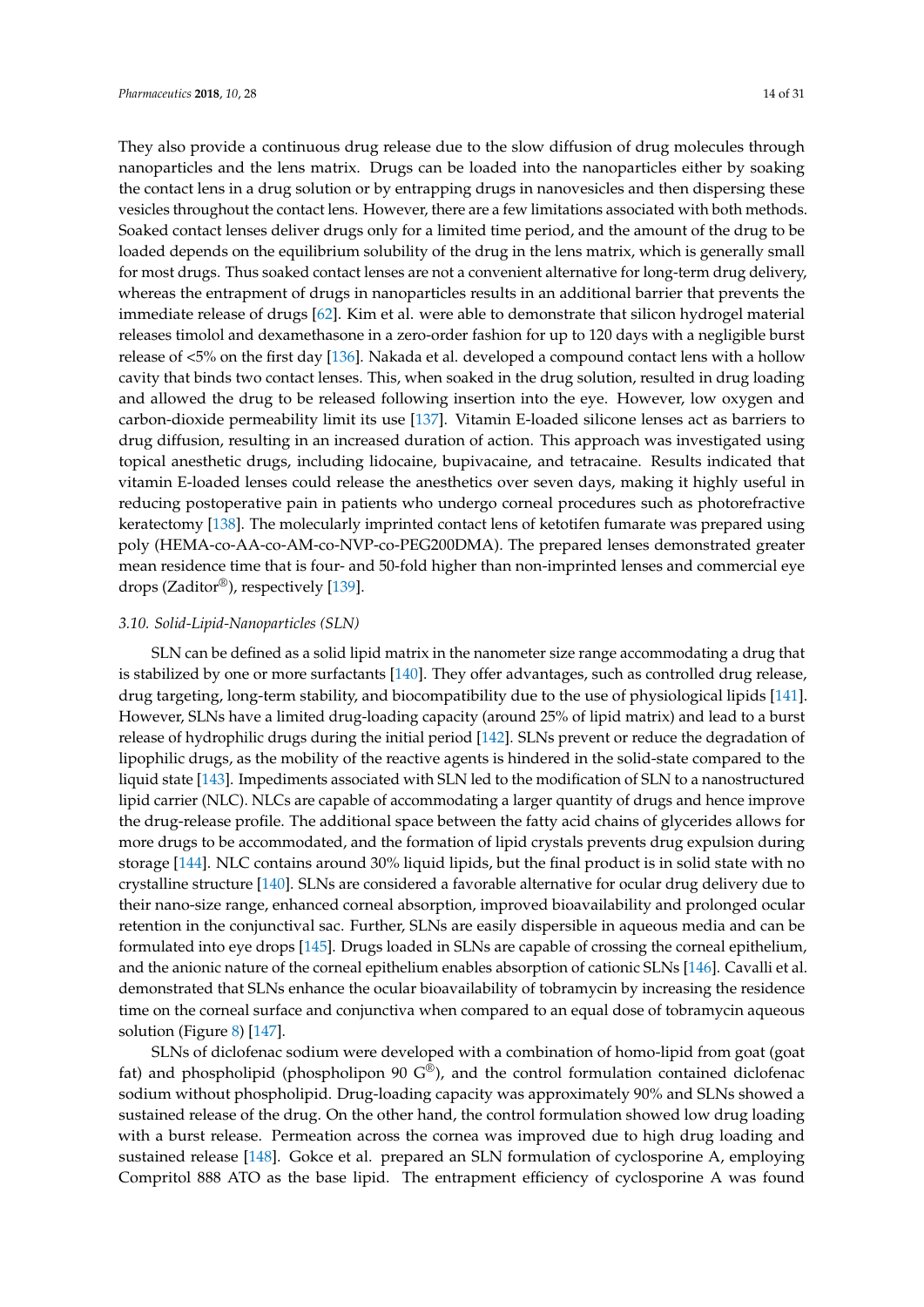to be 95%. SLNs of cyclosporine A were further tested in rabbit eyes. Results showed that the therapeutic level of cyclosporine A was achieved in aqueous humor after 3 h, which was attributed to internalization/uptake of SLNs by the corneal epithelium. SLNs of cyclosporine A were retained in the precorneal area for up to 40 min, while the retention time of cyclosporine A solution was only 10 min [149].



■ ♦ **Figure 8.** Concentration-time profile of Tobramycin (TOB) in the aqueous humor of rabbit after the instillation of the reference solution  $(\blacksquare)$  and TOB-SLN  $(\lozenge)$ . Reprinted from [147]. Copyright (2018), with permission from Elsevier.

NLCs due to increased liquid-lipid concentration result in enhanced ocular retention and improved corneal penetration. Shen et al. incorporated cyclosporine A in NLC with 2% Tween 80 as an emulsifier and 2% polyethylene glycol stearate (PEG-SA) as a surface modifier. This resulted in smaller particles with an enhanced drug-loading capacity, although there was no significant difference in entrapment efficiency. The release profile was improved with NLCs, with a faster drug release during the first 12 h, followed by a sustained release, prolonging ocular retention and corneal permeability [150].

#### *3.11. Nanoparticle-Laden Devices*

To further improve the therapeutic duration and bioavailability, nanoparticles were embedded into a matrix such as hydrogel or hydrogel-contact lenses in order to form a composite drug delivery system. First, the drug needs to diffuse from the nanoparticles to reach the hydrogel/contact lens matrix, and then diffuse from the matrix to the site of action. Therefore, the drug-release duration of the combined system is longer than the release from nanoparticle or hydrogel/contact lens matrix alone [151]. Additionally, the drug metabolism from the enzymes present in tears and on the corneal surface is minimized [44]. Various types of nanocarriers, such as liposomes [152–154], lipid-based nanoparticles [155,156], micelles [157,158], polymeric, and metal nanoparticles [44,151] have been investigated for extended release in composite systems. A few studies involving composite systems are described in this current section. Furqan et al. have developed pH sensitive, cyclosporine-loaded Eudragit S100 nanoparticle-laden contact lenses. The nanoparticles were manufactured by Quasi-emulsion solvent diffusion technique using different weights of drug to Eudragit S100. This study showed that the percentage swelling and optical transparency were improved with prepared lenses when compared to control (DL-50, prepared by direct drug entrapment). The optimized lenses had a 1:1 (drug: Eudragit) sustained the drug release over 156 h without affecting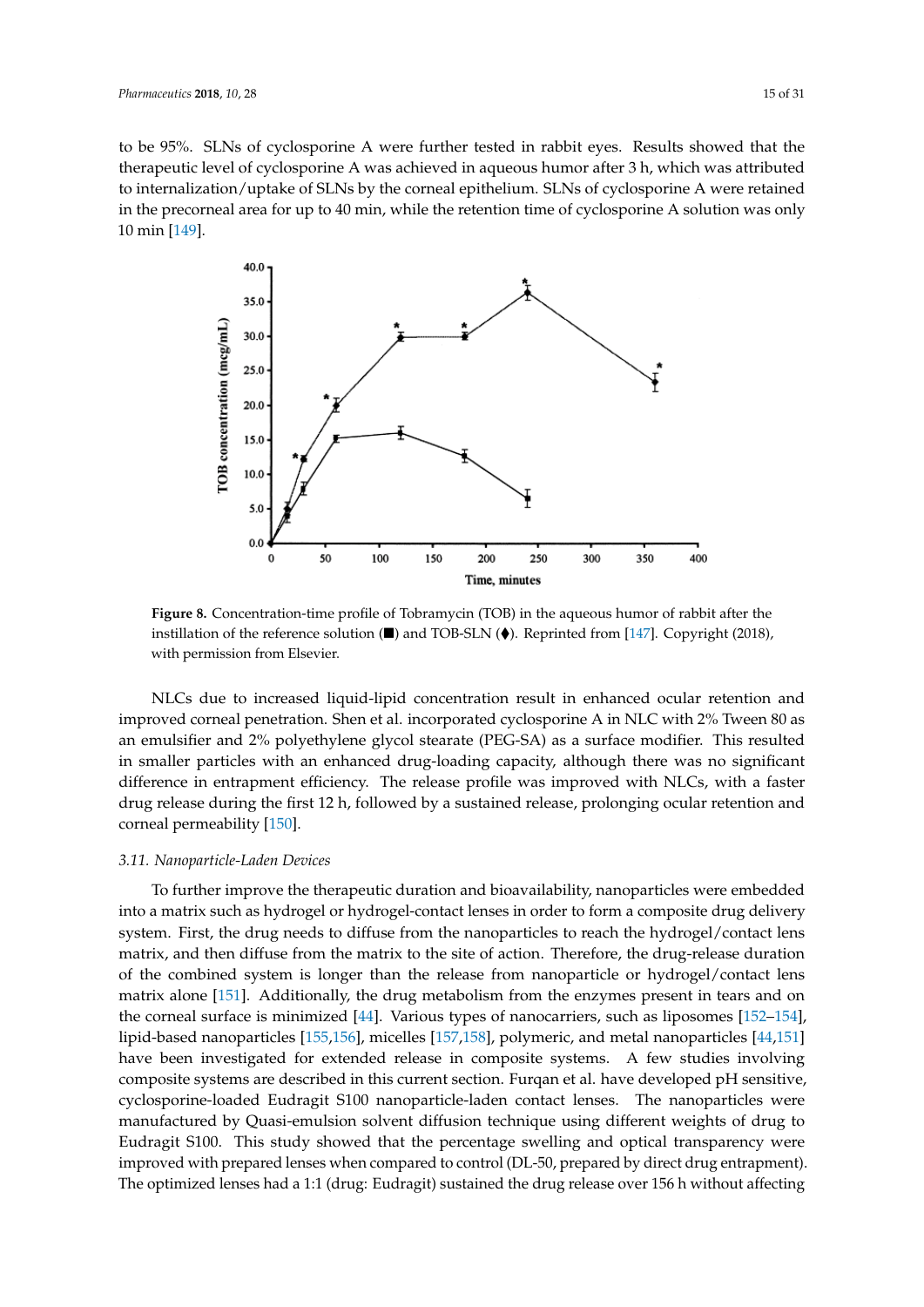the optical and physical properties, whereas in rabbit tear fluids, sustained drug release for up to 14 days was observed. Moreover, no drug leaching was observed in the packaging solution, as confirmed from the packaging study [159].

Another study conducted by Amr et al. investigated the effect of experimental parameters, such as the composition of the polymer mixture and the amount of active ingredient on the preparation of polymeric drug delivery system for prednisolone. Drug-loaded PLGA nanoparticles were prepared by a single-emulsion solvent evaporation technique and were incorporated into the contact lens mixture. The size of the nanoparticles was mostly affected by the amount of co-polymer (PLGA), while the drug loading was affected by the amount of active ingredient used. The prepared lenses were clear, transparent and displayed desired wettability. Nanoparticles alone released 42.3% over 24 h, while nanoparticle-loaded lenses demonstrated a slow release of 10.8%. However, a decrease in hydration by 2% and light transmission by 8% was observed with nanoparticle-loaded lenses when compared to control (unloaded nanoparticle lenses) [160]. The in vitro and in vivo efficacy of timolol maleate (TM)-loaded ethyl cellulose nanoparticle-laden ring in hydrogel contact lenses was recently investigated. The lenses were manufactured by dispersing TM-loaded ethyl cellulose nanoparticles prepared by double-emulsion technique into acrylate hydrogel, which was then fabricated as a ring implant. Later, the same was implanted in hydrogel contact lenses. The study showed that the prepared lenses were non-toxic and non-irritant and showed a sustained drug release for 168 h. Furthermore, in vivo pharmacokinetic data showed a significant increase in the mean residence time (MRT) and area under curve (AUC) with prepared lenses when compared to eye drops. Also, the rabbit model showed a sustained reduction in IOP for 192 h [161].

Liposomal based ion-sensitive in situ gel for the delivery of TM was investigated by Yu et al. Initially, liposomes were produced by the reverse evaporation technique coupled with a pH gradient method (REVPR), and were then incorporated into deacetylated gellan gum gels. The results indicated that TM liposomes were round in shape and demonstrated a 1.93-fold increase in the apparent permeability coefficient when compared to TM eye drops.



**Figure 9.** In vivo real time fluroscence imaging of timolol maleate (TM) eye drops, gel, liposomes and composite system (TM L-ISG). Recovery of TM on the corneal surface at 5 s, 1.5, 3, 5 and 10 min post-application. Reprinted from [162]. Copyright (2018), with permission from Elsevier.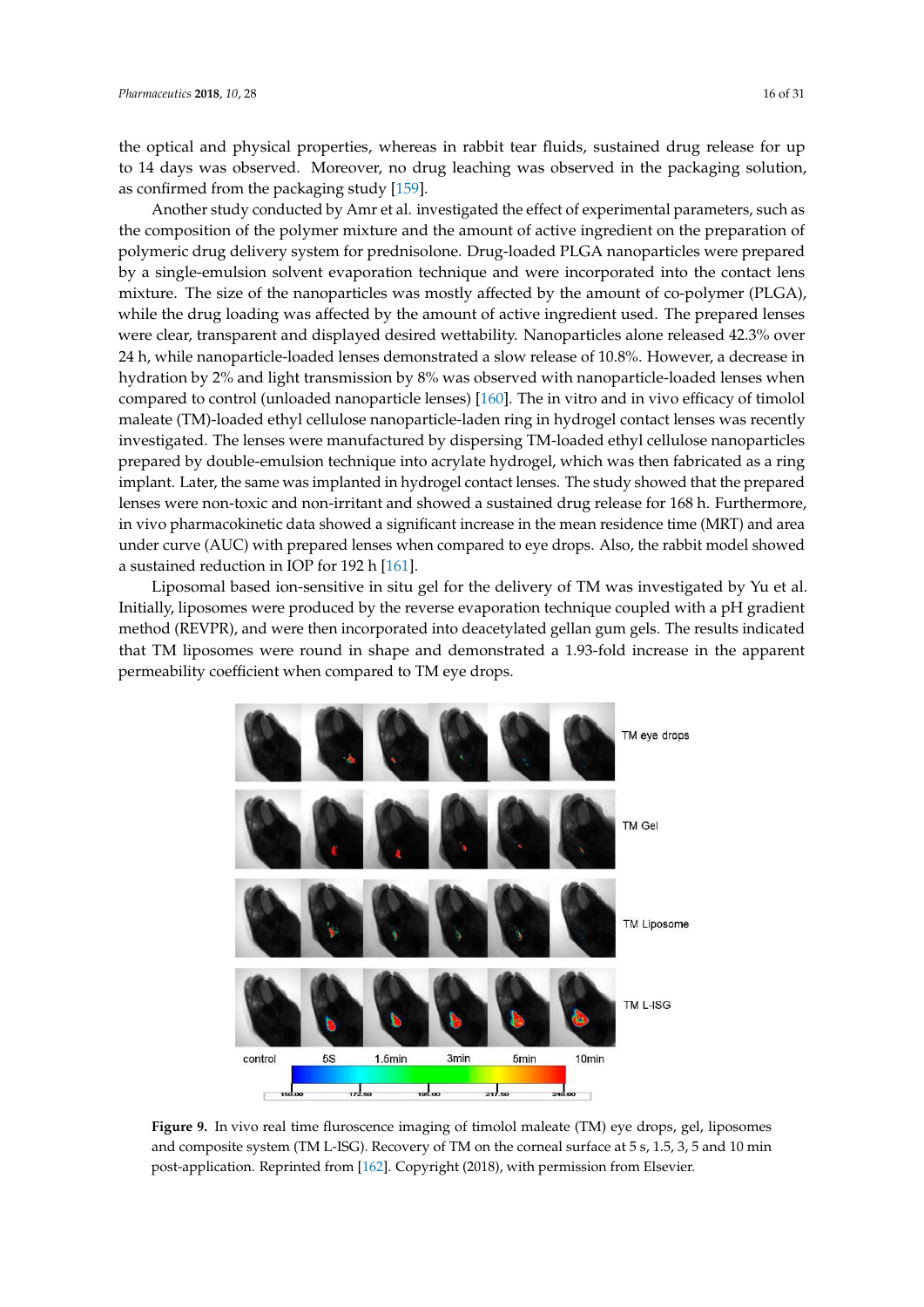On the other hand, the composite system (TM L-ISG) did not show any irritation when tested by draize test and demonstrated a much longer retention time on the corneal surface in vivo when compared to TM eye drops, TM liposomes and TM gel (Figure 9). A quick reduction in IOP was observed when compared to eye drops [162]. A novel in situ gel-based system using Pluronic P123 (P123)/D-α-tocopheryl polyethylene glycosuccinate (TGPS) mixed micelles and gellan gum was investigated for the delivery of curcumin. A central composite design-response surface method was used for optimizing curcumin-loaded P123/TGPS mixed micelles (CUR-MMs). Micelles were initially manufactured, and then were dispersed into 0.2% *w/w* gellan gum solution, which presented a transparent appearance after preparation. The results indicated that the prepared composite system (CUR-MM-ISG) was biocompatible and demonstrated a 1.32-fold increase in cumulative drug permeation compared to curcumin solution [157].

#### *3.12. Nanowafers*

Nanowafers are tiny circular discs or rectangular membranes containing an array of drug-loaded nanoreservoirs applied to the ocular surface using a fingertip. They release the drug over a longer period of time, thereby increasing the therapeutic efficacy. During the course of drug release, the nanowafers dissolve and fade away [163]. Xiaoyong et al. demonstrated the efficacy of axitinib-loaded nanowafers in treating corneal neovascularization using a murine ocular-burn model. Images from laser scanning microscopy and RT-PCR study results revealed that axitinib-loaded nanowafers administered once a day were twice as effective as axitinib eye drops that were delivered two times a day. Nanowafers were found to be nontoxic and did not affect the wound healing and epithelial recovery processes in the induced model [164].

Nanowafers loaded with dexamethasone (Dex-NW) were developed to improve convenience and efficacy in dry eye patients. The Dex-NW nanowafers were fabricated using carboxymethyl cellulose and composed of 500 nm square-shaped reservoirs filled with dexamethasone. In vivo studies in an experimental mouse model demonstrated that Dex-NW administered once a day alternatively over a five-day treatment period was able to help in the restoration of a healthy ocular surface and corneal barrier function. This effect was comparable to dexamethasone eye drops administered twice daily. Moreover, Dex-NW was able to downregulate the expression of inflammatory cytokines (TNF-α, IFNchemokines, and MMP-3), which are stimulated by dry eye [165]. A similar study using Dex-NW also reported an effective suppression of corneal inflammation, which was equivalent to the conventional eye drops, even at a four-fold lower concentration and alternative day dosing frequency [166]. Another study conducted by Daniela et al. demonstrated the efficacy of cysteamine (Cys) nanowafers in the treatment of corneal cystinosis. In vivo studies in cystinosin knockout mice revealed that nanowafers containing 10 µg of Cys administered once a day were twice as effective as 44 µg of Cys delivered through topical eye drops. Furthermore, the nanowafers were able to stabilize Cys for up to four months at room temperature when compared to eye drops, which were only stable for up to a week at refrigerated conditions [167].

## **4. Disposition of Nanocarriers Following Topical Application**

Following topical application in the form of eye drops, nanocarriers quickly associate with cornea and conjunctiva and are likely disposed via possible routes as shown in Figure 10. However, a major portion of instilled formulation is drained via the nasolacrimal duct. Nanocarriers entering the cornea and conjunctiva predominantly contribute to the drug levels in the anterior segment tissues, while the carriers drained through the nose might be further disposed into gastrointestinal tissues, leading to systemic drug absorption [121]. Ocular disposition of nanocarriers is generally evaluated using various in vitro, ex vivo, and in vivo models. In vitro models used for investigation include human corneal and conjunctival cells and rabbit conjunctival epithelial cells. For ex vivo studies, freshly isolated rabbit cornea and conjunctiva, along with porcine and bovine corneas, were used. Additionally, fluorescent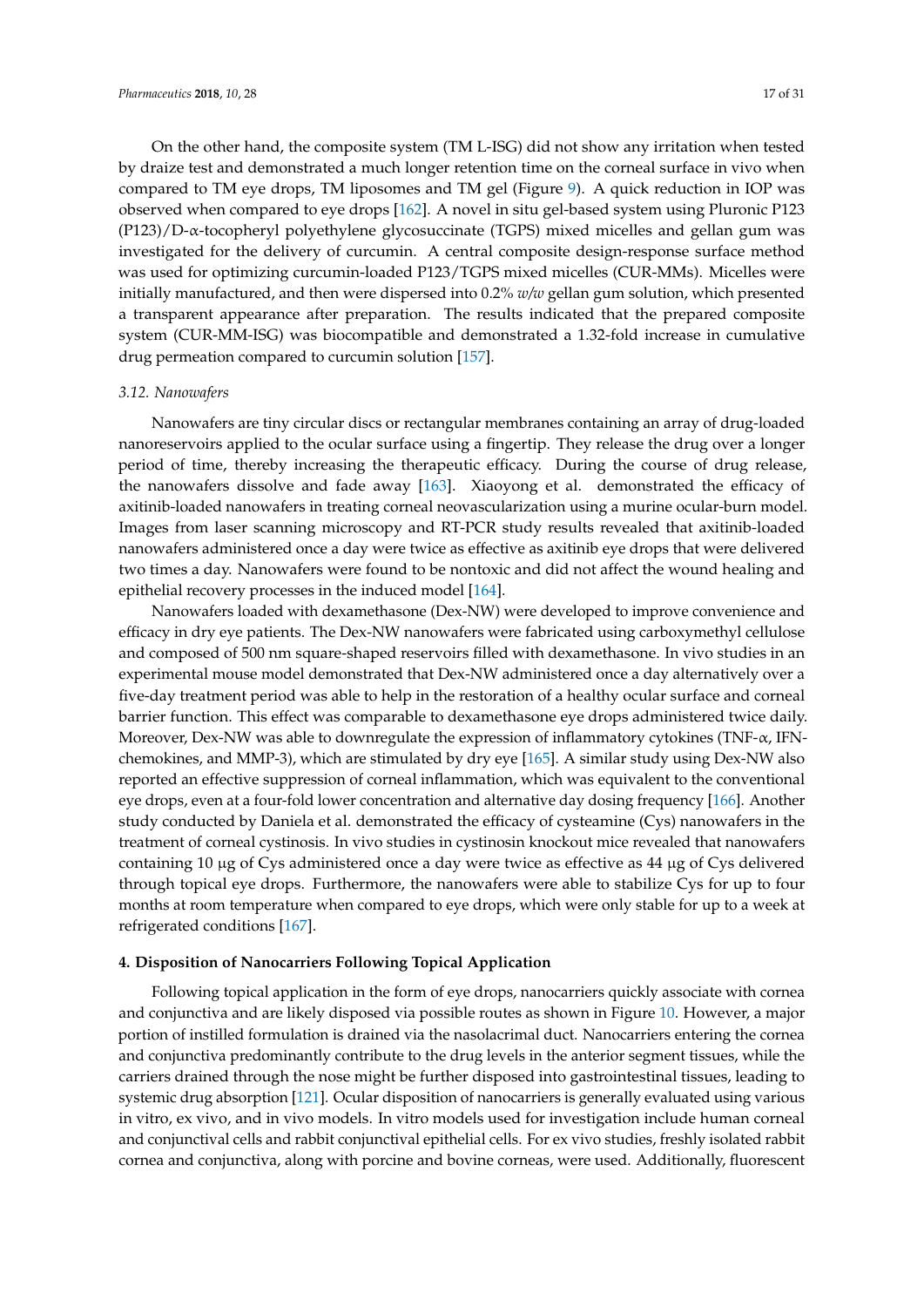labels including fluorescein, rhodamine, 6-coumarin, and radioactive labels, such as carbon-12 and indium-111 were also used [121].



**Figure 10.** Possible disposition routes of nanocarriers following topical administration.

There are a very limited number of studies on disposition of nanocarriers following topical administration. The transport pathway of poly(n-butyl cyanoacrylate) nanoparticles through the rabbit cornea and conjunctiva was investigated by Zimmer et al. Nanoparticles were prepared by emulsion-polymerization technique and labelled using rhodamine 6 G or propidium iodide. Freshly excised tissues were incubated with a suspension of labelled nanoparticles and were visualized using laser scanning confocal microscopy. Nanoparticles were observed inside the conjunctival tissue, in what appeared to be vesicles or granules. As mentioned by the authors, the possible explanations for this could be either endocytosis or lysis of the cell wall by nanoparticle metabolic degradation products. Also, a florescence signal was observed with corneal cells. Furthermore, a transcellular pathway and penetration only into the first two cell layers were observed [168]. In vivo ocular disposition of poly-hexyl-2-cyanoacrylate nanoparticles in tears, aqueous humor, cornea, and conjunctiva was investigated using radiotracer techniques. The results indicated that a majority of nanoparticles rapidly drained away, while a small percent adhered to the surfaces of the cornea and conjunctiva. Degradation of nanoparticles was observed in tear samples. The levels of nanoparticles in the conjunctiva remained fairly constant, while those in the cornea decreased, slowly, over the time of study. Radioactivity observed in the aqueous humor was attributed to the degradation of nanoparticles rather than endocytosis. Furthermore, increased conjunctival levels of nanoparticles were observed due to the mucolytic agent, *N*-acetyl-L-cysteine. However, no effect of mucolytic agent was seen on the corneal levels of nanoparticles or on the radioactivity observed in the aqueous humor [169].

The mechanism of interaction of rhodamine 6 G-loaded PECL nanocapsules with the corneal and conjunctival epithelia was investigated by Calvo et al. In vitro studies revealed the presence of fluorescent signals only in the epithelial cells, thus demonstrating the intracellular localization of nanocapsules. The mechanism was further confirmed by treating corneas with stained blank nanocapsules, which did not display any fluorescence signals, thus confirming the endocytotic process. In vivo results in rabbits corroborated the uptake mechanism; however, no nanocapsules were noticed in the conjunctival epithelium, indicating a selective interaction of nanocapsules with the ocular tissues [170]. The same group also investigated the ability of different drug carriers, including nanoparticles, nanocapsules, microparticles made of poly-epsilon-caprolactone (PECL) and submicron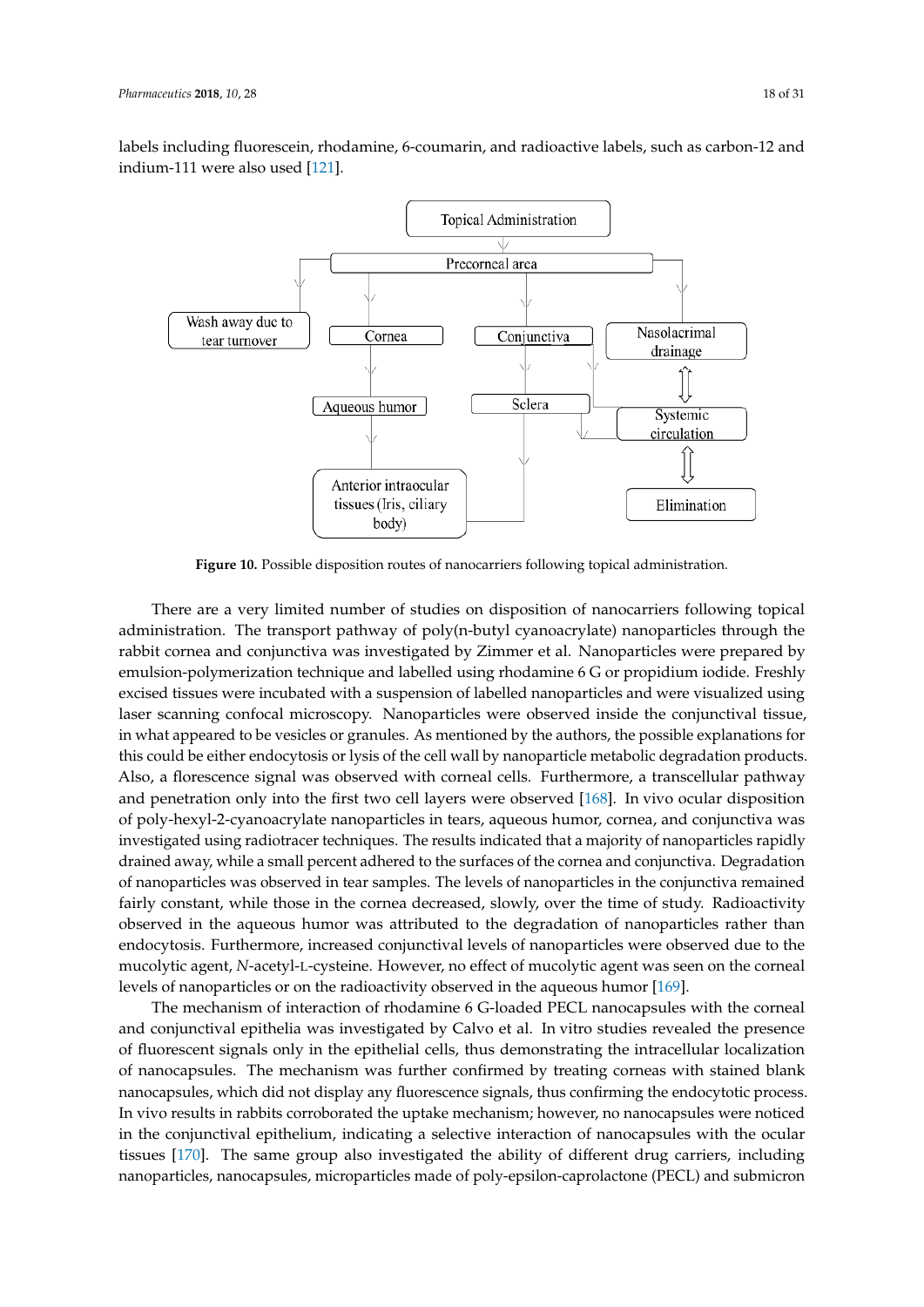emulsion, to improve the ocular bioavailability of indomethacin. They observed an increase in the drug concentration in the cornea, aqueous humor, and iris-ciliary body with nanoparticles, nanocapsules, and emulsion, while microparticles hardly showed any effect. Confocal images confirmed that the carriers, which showed improved bioavailability, as penetrated the corneal epithelium by endocytosis. The authors also concluded that similar behavior of these carriers could be due to the specific ingredient in their composition, which either acts as a penetration enhancer or an endocytic stimulator. Also, the colloidal nature of these carriers might be the major factor behind the demonstrated increase in ocular bioavailability [171].

The effect of surface composition on the biodistribution of colloidal drug carriers was investigated by Campos et al. Three types of nanocapsules with varying surface properties were prepared, including poly-ε-caprolactone (PECL) nanocapusles, chitosan-coated PECL nanocapsules, and polyethylene glycol (PEG)-coated PECL nanocapsules. Nanocapsules were loaded with rhodamine dye in order to quantify and visualize their interactions with ocular surface. The results from the ex vivo studies, concluded that the developed nanocapsules, especially the ones coated with chitosan enhanced the corneal penetration of the encapsulated dye. The other conclusion from the confocal laser scanning microscopy is that the nanocapsules were able to enter the corneal epithelium by transcellular route and that the rate of penetration was dependent on the coating composition. The images also revealed that PEG coating accelerated the transport of the nanocapusles across the whole epithelium, while the CS coating favored the retention in the superficial layers of the epithelium. Furthermore, the specific behavior of CS nanocapsules was also corroborated in vivo [172]. In a different study, the characteristics and mechanisms of uptake of PLGA nanoparticles containing 6-coumarin in primary cultured rabbit conjunctival epithelial cells (RCESs) was investigated. The effect of size was studied using three particle sizes (100 nm, 800 nm, and 10  $\mu$ m). Also, the effect of cytochalasin D, nocodazole and metabolic inhibitors on the uptake of nanoparticles was studied. The maximum uptake at 37 ◦C occurred at 2 h with 100 nm particles when compared to 800 nm and 10  $\mu$ m particles. The uptake was confirmed by confocal microscopy and was significantly inhibited by coumarin-free nanoparticles, low incubation temperature, and by the presence of cytochalasin D and metabolic inhibitors. Based on the findings, the authors suggested that the uptake of nanoparticles occurred most likely by adsorptive-type endocytosis [173].

The difference in ocular interactions of fluorescent-labelled chitosan nanoparticles in comparison to solution was investigated. The intensity of fluorescence in the cornea and conjunctiva was evaluated using confocal microscopy and spectrofluorimetry. The results showed that nanoparticles had a greater corneal and conjunctival retention compared to the solution. Also, CS nanoparticles were able to penetrate through the corneal epithelium, as evident from a strong fluorescent signal at the boundary, in addition to a weak signal observed inside the cells. Therefore, suggesting a greater affinity of chitosan in the nanoparticulate form and also a combination of paracellular/transcellular pathways [174]. The delivery of charged nanoparticles in vivo using hydrogel iontophoresis was studied by Eljarrat-Binstock et al. The particle distribution and the penetration efficiency of negatively charged particles compared to positively charged particles into the ocular tissues was also investigated. Strong fluorescene signals were observed in both anterior and posterior ocular tissues. Also, the distribution profile of negatively charged particles revealed a faster uptake into the outer tissues within 30 min of post treatment, followed by migration to inner ocular tissues for up to 12 h. Moreover, positively charged nanoparticles showed better penetration into the inner ocular tissues when compared to negatively charged particles [175].

The effectiveness and mechanism of action of novel nanoparticles made up of two bioadhesive polysaccharides hyaluronic acid (HA) and chitosan for the ocular gene therapy was recently investigated. The nanoparticles were prepared by ionotropic-gelation technique and were loaded with either model plasmid pEGFP or pβ-gal. Transfection and toxicity studies conducted using human corneal epithelial cells (HCE) and normal human conjunctival (IOBA-NHC) cells showed high transfection levels without affecting the cell viability. Furthermore, the confocal images indicated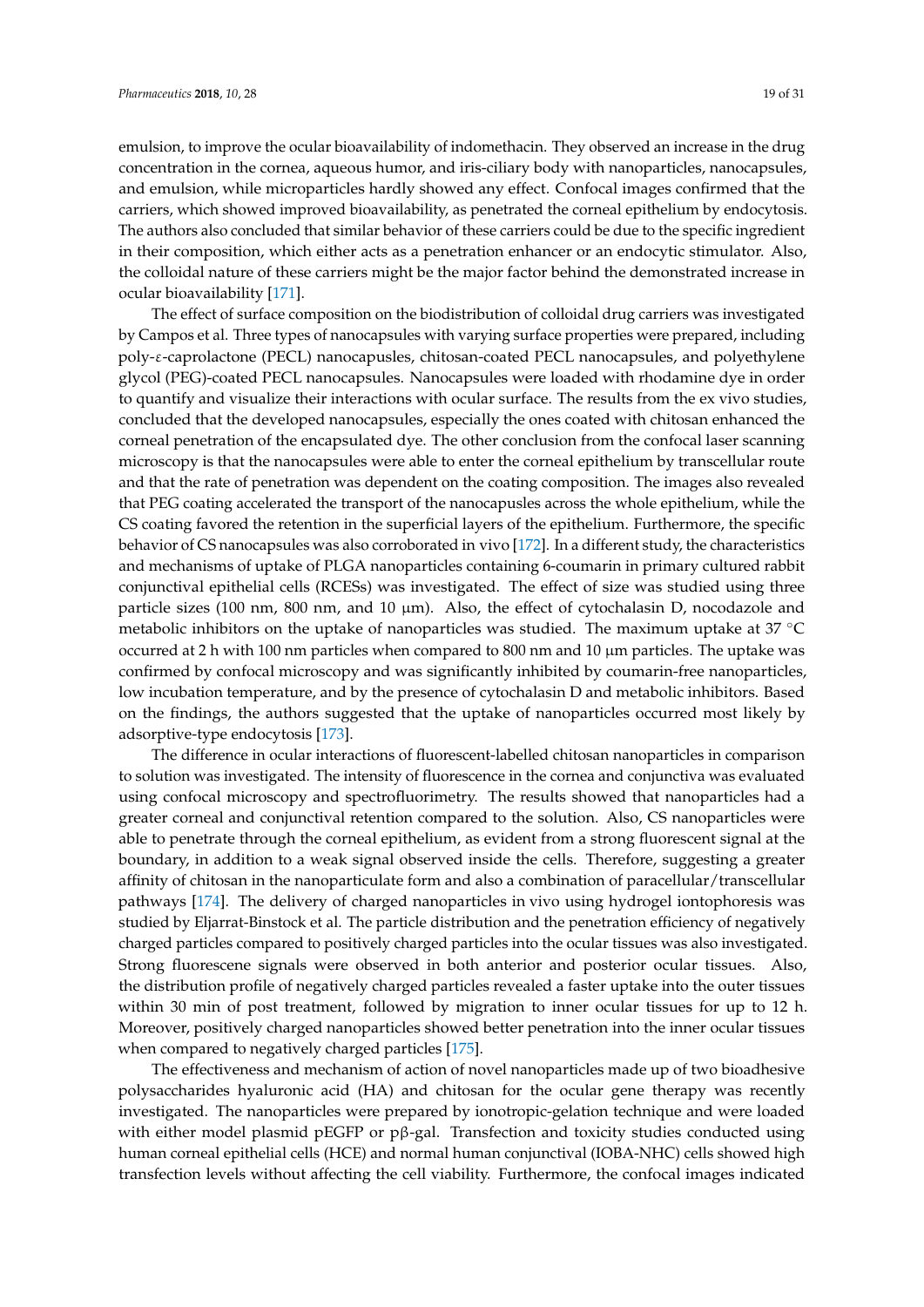that the nanoparticles were internalized by fluid endocytosis and that the process was mediated by hyaluronan receptor CD44 [176]. In conclusion, more research have to be performed in this area of disposition and transport of nanocarriers. A deeper understanding of disposition and transport mechanisms would therefore contribute towards an efficient anterior segment eye delivery.

## **5. Nanocarriers in Clinical Trials**

In spite of the vast research, very few nanocarriers involved in treating anterior segment diseases are now in clinical trials (Table 1). A randomized, single-blind study is currently being conducted to evaluate the efficacy of a microemulsion made of polyunsaturated fatty acids and hydrating polymers (REMOGEN® OMEGA) for treating dry eye (ClinicalTrials.gov Identifier: NCT02908282). The efficacy is being assessed by treating the control subjects with 2% povidone (artificial tears). Recently, Assiut University completed a randomized single-blind phase II trial using urea-loaded nanoparticles for cataract management (ClinicalTrials.gov Identifier: NCT03001466). The efficacy of these nanoparticles has been compared to Balance Salt Solution eye drops (placebo).

In another trial that was conducted by Aston University, the efficacy of different types of artificial tears and a liposomal spray for treating dry eye is being assessed in an interventional randomized study (ClinicalTrials.gov Identifier: NCT02420834). Sun Yat-sen University is also conducting a randomized, single-blind study (ClinicalTrials.gov Identifier: NCT02992392) to compare the efficacy of two tear substitutes (Liposic and Tears Naturale Forte) for dry eye disease. Kala Pharmaceuticals is currently developing mucus-penetrating particles (MPP). This technology is intended to improve drug delivery by enhancing mobility and transport of the particles through the mucus layer. Two product candidates of corticosteroid loteprednol etabonate (KPI-121, 1% and KPI-121, 0.25%) are currently being investigated for their efficacy and safety in treating post-surgical inflammation/pain and dry eye, respectively. The company has completed two phase III trials using KPI-121 (1%) in patients following cataract surgery. The results of these studies revealed that 1% KP1-121 demonstrated statistically significant resolution of both inflammation and pain with twice-daily dosing. Also, it was well tolerated and did not show any adverse effects over the course of trials. Recently, the company filed an NDA application based on the positive results of 1% KPI-121, while 0.25% KP1-121 has successfully completed phase II trial and is currently in phase III trials [177].

| <b>Nanocarriers</b>                                                                                     | <b>Type of Therapy</b>                            | <b>Stage of Trial</b>                     | ClinicalTrials.gov<br>Identifier |
|---------------------------------------------------------------------------------------------------------|---------------------------------------------------|-------------------------------------------|----------------------------------|
| Microemulsion                                                                                           | Dry eye                                           | Randomized,<br>single-blind study         | NCT02908282                      |
| Nanoparticles                                                                                           | Cataract management                               | Randomized single-blind<br>phase II trial | NCT03001466                      |
| Different classes of artificial tears<br>including a liposomal spray                                    | Dry eye                                           | Interventional<br>randomized study        | NCT02420834                      |
| Liposomes                                                                                               | Dry eye                                           | Randomized,<br>single-blind study         | NCT02992392                      |
| Mucus-penetrating particles<br>(MPP)-Loteprednol etabonate<br>ophthalmic suspension:<br>(a) KPI-121, 1% | KPI-121,<br>1%-Post-surgical<br>inflammation/pain | KPI-121, 1%—completed<br>phase III trial  | NCT02163824                      |
|                                                                                                         | KPI-121, 0.25%-Dry eye                            | KPI-121, 0.25%-phase<br>III trial         | NCT02813265                      |
| (b) KPI-121, $0.25\%$                                                                                   |                                                   |                                           |                                  |

**Table 1.** Nanocarriers in Clinical trials.

The reason for fewer clinical trials may be due to the limitations in the development of nanoformulations. One of the major challenges involved is the toxicity profile of different excipients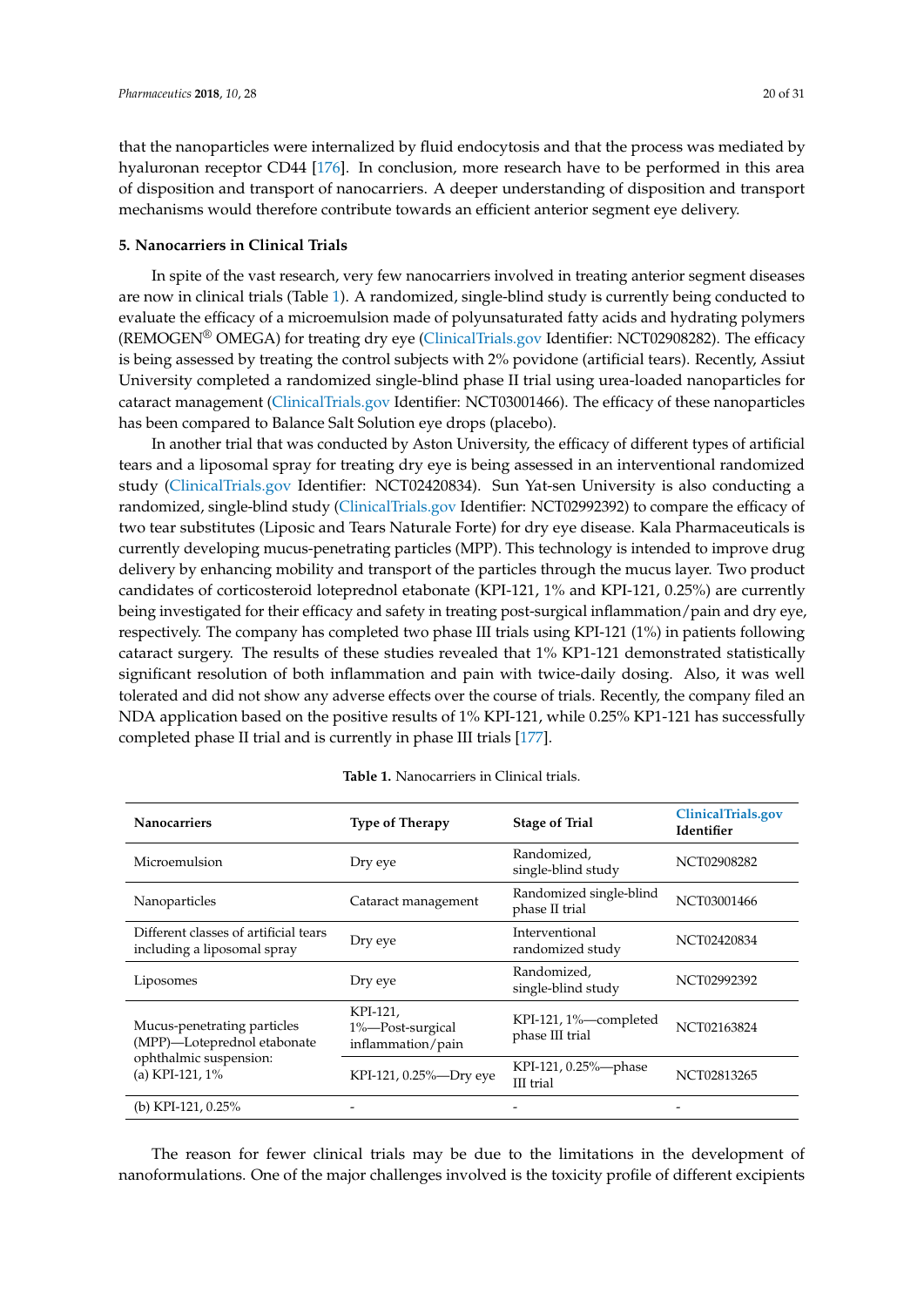and polymers employed [178]. Further, a majority of the research on nanoformulations reported in vitro testing and not in vivo. For the in vivo data reported, the rabbit animal model was employed. A rabbit eye does not completely mimic the human eye. Rabbits show higher surface sensitivity, mucus production, and lower blinking rate, resulting in better bioadhesion and ocular retention as compared to human eyes [179].

Further, optimization of complex formulation parameters for various nanocarriers remains a challenge. Drug delivery employing liposomes exhibits limited long-term stability and low drug-loading capacity [180]. With dendrimers, blurring of the vision needs to be addressed [181]. For microemulsions, the formulation stability is affected by the choice of surfactant/co-surfactant and the aqueous/oil phases. Further, higher concentration of the surfactant system demonstrated toxicity [181]. For nanoparticles, aggregation is a major challenge, as it might block the lachrymal drainage punctum, impair the recycling of tear film and contribute to toxicity [182].

## **6. Safety and Toxicity of Nanocarrier Systems**

Of critical relevance to the clinical development of nanocarriers intended for ocular use is their ability to be safe and well-tolerated. Only a few studies in the literature detail both in vitro and in vivo toxicological information about nanocarriers. The corneal toxicity of topically applied nanocarriers is studied by histological evaluations and the Draize test. A study by De et al. evaluated two types of brimonidine-loaded polycarboxylic acid nanoparticles for reducing intraocular pressure in glaucoma. An in vitro study using human corneal epithelial cells revealed that polyacrylic acid nanoparticles were biocompatible and non-toxic, while polyitanconic acid nanoparticles were toxic to the cells [183]. Flurbiprofen-loaded PLGA nanoparticles were prepared by Vega et al. In vivo topical instillation of these particles in rabbits showed enhanced anti-inflammatory activity with no signs of irritation or toxicity to the surrounding ocular tissues [184]. Recently, a biopharmaceutical profile of pranoprofen-loaded PLGA nanoparticles dispersed into carbomer hydrogels containing 1% azone was investigated. The study reported no signs of ocular irritancy with hydrogels by both the HEM-CAM in vitro test and an in vivo evaluation in New Zealand rabbits [185]. The interaction of chitosan nanoparticles with ocular mucosa in vivo and also their in vitro toxicity was studied by Campos et al. Confocal microscopy revealed the presence of nanoparticles in the corneal and conjunctival epithelia. Also, the cell survival at 24 h was high, with the viability of the recovered cells being near 100% [186].

Amphotericin B eye drops (Fungizone<sup>®</sup>) showed poor patient compliance due to its potential toxicity. Microemulsion of amphotericin B prepared using a titration technique showed higher anti-fungal activity and better in vitro compatibility with erythrocytes when compared to the eye drop formulation [187]. A similar investigation was done by Ince et al. using pilocarpine microemulsion. The prepared formulation was well tolerated in vivo and showed good stability and reduction in IOP compared to commercial collyrium [188]. A study by Boddeda et al. investigated the efficacy and safety of flurbiprofen nanosuspension in comparision to marketed eye drops. The results from the Draize test and histopathological evaluation revealed that the flurbiprofen-loaded nanosuspension was non-irritant and non-toxic [189]. To address the issue of ocular irritation caused by Restasis®, various nanosuspensions loaded with cyclosporine were prepared, and their safety was studied using Draize and Schirmer tests. With the Draize test, both nanosuspension and commercial products caused very slight ocular irritation, resulting in slight redness of the conjunctiva. However, in either case, there was no change in conjunctival discharge when compared to distilled water (control). With the Schirmer test, the nanosuspension showed better results and did not produce any significant differences in flow rates when compared to the commercial formulation [190].

Niosomal formulation of the hydrophilic antibiotic, gentamicin, was studied by Abdelbary and El-Gendy. In vivo studies in albino rabbits over 48 h revealed no signs of redness, irritation, inflammation, or tear production [191]. Another nanocarrier that has been explored recently for ocular delivery is quantum dots. These are semiconductor nanocrystals with unique optical properties. The impact of commonly used CdSe/ZnS core/shell quantum dots (QDs) in the case of corneal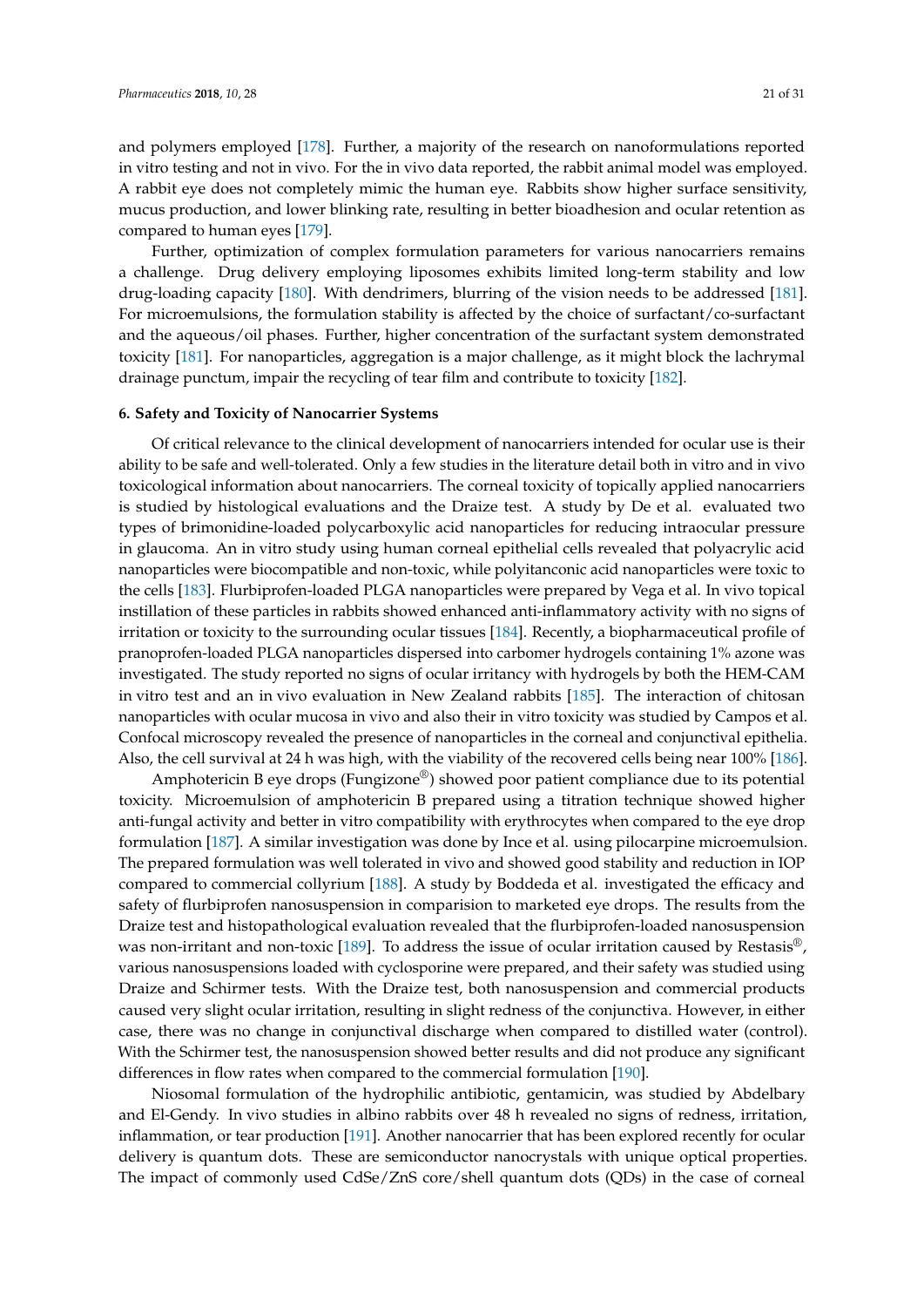abrasion was evaluated by Kuo et al. In this study, QDs at a concentration of 20 nM over 48 h reduced 50% viability in bovine corneal fibroblasts. Also, QDs were found to be retained in the corneal stroma of mice for up to 26 days, suggesting potential cytotoxicity [192].

Thus, taking into consideration, the sensitivity of the eye and the toxicity of nanocarriers and their inherent components, it is of great concern to ensure the safety of ophthalmic nanocarriers before they are made available to the patients. The suitability of nanocarriers with respect to biodegradability, burst/sustained release, and patient comfort for different clinical needs in the anterior segment is yet to be fully explored. Also, attention has to be given to nanocarrier-biological interactions and surface chemistry as they can aid in better understanding of the nanocarrier safety profile.

# **7. Conclusions**

Despite tremendous efforts by scientists, eye drops still account for about 90% of the total ophthalmic formulations. This can be attributed to the stringent regulatory requirements for new ocular delivery systems. Promising initial phase clinical trials on nanoformulations report lower doses, less dosing frequency, and high patient tolerance. With recent research advances in nanoformulation development, along with promising in vivo and clinical trial data, nanocarriers have the potential to replace traditional eye drops as a primary choice for topical ocular therapy in the near future.

**Acknowledgments:** We acknowledge Charisse Montgomerry, Scientific Editor and College Communicator, University of Toledo, for her review and comments.

**Author Contributions:** Rinda Devi Bachu did literature search and contributed to the writing of introduction, a part of nanocarriers section and use of nanocarriers in clinical trials. Pallabitha Chowdhury contributed to the section on nanocarriers for anterior segment. Zahraa H. F. Al-Saedi contributed to the section on safety of nanocarriers. Pradeep K. Karla contributed to the writing of barriers in anterior segment delivery section and supervised the work. Sai H. S. Boddu conceived the project and provided advice and expert assistance with the outline of the manuscript and supervised the work.

**Conflicts of Interest:** The authors declare no conflict of interest.

## **References**

- 1. Patel, A.; Cholkar, K.; Agrahari, V.; Mitra, A.K. Ocular drug delivery systems: An overview. *World J. Pharmacol.* **2013**, *2*, 47–64. [CrossRef] [PubMed]
- 2. Boddu, S.H.S.; Menees, A.L.; Ray, A.; Mitra, A.K. A Brief Overview of Ocular Anatomy and Physiology. In *Treatise on Ocular Drug Delivery*; Mitra, A.K., Ed.; Bentham Science Publishers: Sharjah, UAE, 2013; pp. 3–19.
- 3. Pascolini, D.; Mariotti, S.P. Global estimates of visual impairment: 2010. *Bri. J. Ophthalmol.* **2012**, *96*, 614–618. [CrossRef] [PubMed]
- 4. Boddu, S.H.S.; Gunda, S.; Earla, R.; Mitra, A.K. Ocular microdialysis: A continuous sampling technique to study pharmacokinetics and pharmacodynamics in the eye. *Bioanalysis* **2010**, *2*, 487–507. [CrossRef] [PubMed]
- 5. Klyce, S.D.; Crosson, C.E. Transport processes across the rabbit corneal epithelium: A review. *Curr. Eye Res.* **1985**, *4*, 323–331. [CrossRef] [PubMed]
- 6. Gumbiner, B. Structure, biochemistry, and assembly of epithelial tight junctions. *Am. J. Physiol. Cell Physiol.* **1987**, *253*, C749–C758. [CrossRef] [PubMed]
- 7. Gumbiner, B.; Lowenkopf, T.; Apatira, D. Identification of a 160-kDa polypeptide that binds to the tight junction protein ZO-1. *Proc. Natl. Acad. Sci. USA* **1991**, *88*, 3460–3464. [CrossRef] [PubMed]
- 8. Furuse, M.; Hirase, T.; Itoh, M.; Nagafuchi, A.; Yonemura, S.; Tsukita, S. Occludin: A novel integral membrane protein localizing at tight junctions. *J. Cell Biol.* **1993**, *123*, 1777–1788. [CrossRef] [PubMed]
- 9. Bhat, M.; Toledo-Velasquez, D.; Wang, L.Y.; Malanga, C.J.; Ma, J.K.H.; Rojanasakul, Y. Regulation of tight junction permeability by calcium mediators and cell cytoskeleton in rabbit tracheal epithelium. *Pharm. Res.* **1993**, *10*, 991–997. [CrossRef] [PubMed]
- 10. Rojanasakul, Y.; Robinson, J.R. The cytoskeleton of the cornea and its role in tight junction permeability. *Int. J. Pharm.* **1991**, *68*, 135–149. [CrossRef]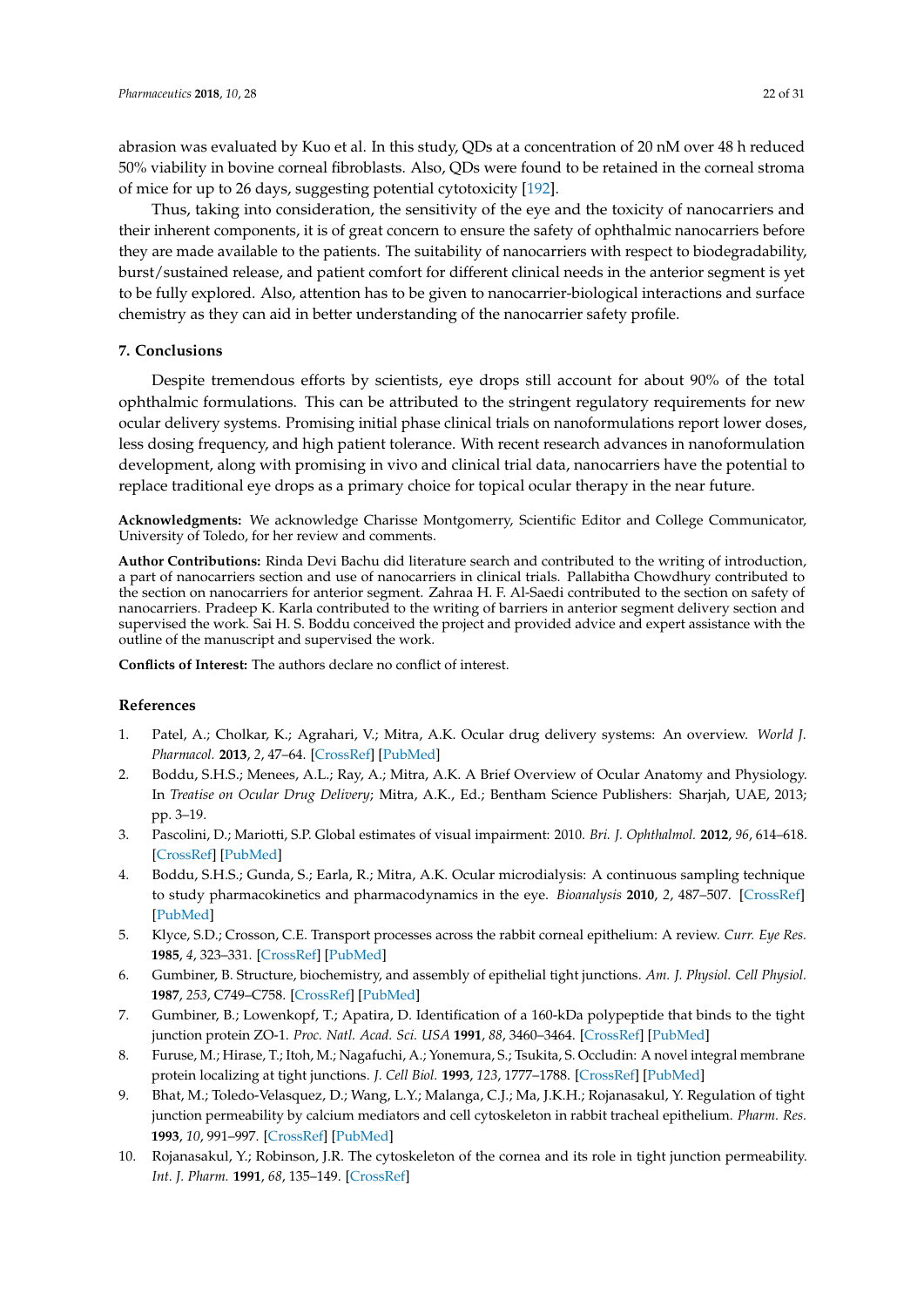- 11. Grass, G.; Wood, R.W.; Robinson, J.R. Effects of calcium chelating agents on corneal permeability. *Investig. Ophthalmol. Vis. Sci.* **1985**, *26*, 110–113.
- 12. Rojanasakul, Y.; Robinson, J.R. Transport mechanisms of the cornea: Characterization of barrier permselectivity. *Int. J. Pharm.* **1989**, *55*, 237–246. [CrossRef]
- 13. Gaudana, R.; Ananthula, H.; Parenky, P.; Mitra, A.K. Ocular drug delivery. *AAPS J.* **2010**, *12*, 348–360. [CrossRef] [PubMed]
- 14. Das, N.D.; Shichi, H. Enzymes of mercapturate synthesis and other drug-metabolizing reactions-specific localization in the eye. *Exp. Eye Res.* **1981**, *33*, 525–533. [CrossRef]
- 15. Hayakawa, E.; Chien, D.S.; Inagaki, K.; Yamamoto, A.; Wang, W.; Lee, V.H.L. Conjunctival penetration of insulin and peptide drugs in the albino rabbit. *Pharm. Res.* **1992**, *9*, 769–775. [CrossRef] [PubMed]
- 16. Schoenwald, R.D. Ocular drug delivery. *Clin. Pharmacokinetics* **1990**, *18*, 255–269. [CrossRef]
- 17. Maurice, D.; Mishima, S. Ocular pharmacokinetics. In *Pharmacology of the Eye*; Sears, M.L., Ed.; Springer: Berlin, Germany, 1984; pp. 19–116.
- 18. Lee, V.H.L.; Robinson, J.R. Mechanistic and quantitative evaluation of precorneal pilocarpine disposition in albino rabbits. *J. Pharm. Sci.* **1979**, *68*, 673–684. [CrossRef] [PubMed]
- 19. Järvinen, K.; Järvinen, T.; Urtti, A. Ocular absorption following topical delivery. *Adv. Drug Deliv. Rev.* **1995**, *16*, 3–19. [CrossRef]
- 20. Sugrue, M.F. The pharmacology of antiglaucoma drugs. *Pharmacol. Ther.* **1989**, *43*, 91–138. [CrossRef]
- 21. Chrai, S.S.; Patton, T.F.; Mehta, A.; Robinson, J.R. Lacrimal and instilled fluid dynamics in rabbit eyes. *J. Pharm. Sci.* **1973**, *62*, 1112–1121. [CrossRef] [PubMed]
- 22. Lang, J.C. Ocular drug delivery conventional ocular formulations. *Adv. Drug Deliv. Rev.* **1995**, *16*, 39–43. [CrossRef]
- 23. Bourlais, C.L.; Acar, L.; Zia, H.; Sado, P.A.; Needham, T.; Leverge, R. Ophthalmic drug delivery systems-recent advances. *Prog. Retin. Eye Res.* **1998**, *17*, 33–58. [CrossRef]
- 24. Hurwitz, J.; Maisey, M.; Welham, R. Quantitative lacrimal scintillography. I. Method and physiological application. *British J. Ophthalmol.* **1975**, *59*, 308–312. [CrossRef]
- 25. Urtti, A.; Salminen, L. Minimizing systemic absorption of topically administered ophthalmic drugs. *Surv. Ophthalmol.* **1993**, *37*, 435–456. [CrossRef]
- 26. Meseguer, G.; Gurny, R.; Buri, P. In vivo evaluation of dosage forms: Application of gamma scintigraphy to non-enteral routes of administration. *J. Drug Targe.* **1994**, *2*, 269–288. [CrossRef] [PubMed]
- 27. Mannermaa, E.; Vellonen, K.S.; Urtti, A. Drug transport in corneal epithelium and blood–retina barrier: Emerging role of transporters in ocular pharmacokinetics. *Adv. Drug Deliv. Rev.* **2006**, *58*, 1136–1163. [CrossRef] [PubMed]
- 28. Sharom, F.J. ABC multidrug transporters: Structure, function and role in chemoresistance. *Pharmacogenomics* **2008**, *9*, 105–127. [CrossRef] [PubMed]
- 29. Bellamy, W.T. P-glycoproteins and multidrug resistance. *Annu. Rev. Pharmacol. Toxicol.* **1996**, *36*, 161–183. [CrossRef] [PubMed]
- 30. Saha, P.; Yang, J.J.; Lee, V. Existence of a p-glycoprotein drug efflux pump in cultured rabbit conjunctival epithelial cells. *Investig. Ophthalmol. Vis. Sci.* **1998**, *39*, 1221–1226.
- 31. Wu, J.; Zhang, J.J.; Koppel, H.; Jacob, T.J. P-glycoprotein regulates a volume-activated chloride current in bovine non-pigmented ciliary epithelial cells. *J. Physiol.* **1996**, *491*, 743–755. [CrossRef] [PubMed]
- 32. Dey, S.; Patel, J.; Anand, B.S.; Jain-Vakkalagadda, B.; Kaliki, P.; Pal, B.; Ganapathy, V.; Mitra, A.K. Molecular evidence and functional expression of P-glycoprotein (MDR1) in human and rabbit cornea and corneal epithelial cell lines. *Investig. Ophthalmol. Vis. Sci.* **2003**, *44*, 2909–2918. [CrossRef]
- 33. Holash, J.A.; Stewart, P.A. The relationship of astrocyte-like cells to the vessels that contribute to the blood-ocular barriers. *Brain Res.* **1993**, *629*, 218–224. [CrossRef]
- 34. Constable, P.A.; Lawrenson, J.G.; Dolman, D.E.M.; Arden, G.B.; Abbott, N.J. P-Glycoprotein expression in human retinal pigment epithelium cell lines. *Exp. Eye Res.* **2006**, *83*, 24–30. [CrossRef] [PubMed]
- 35. Yang, J.J.; Ann, D.K.; Kannan, R.; Lee, V.H.L. Multidrug resistance protein 1 (MRP1) in rabbit conjunctival epithelial cells: Its effect on drug efflux and its regulation by adenoviral infection. *Pharm. Res.* **2007**, *24*, 1490–1500. [CrossRef] [PubMed]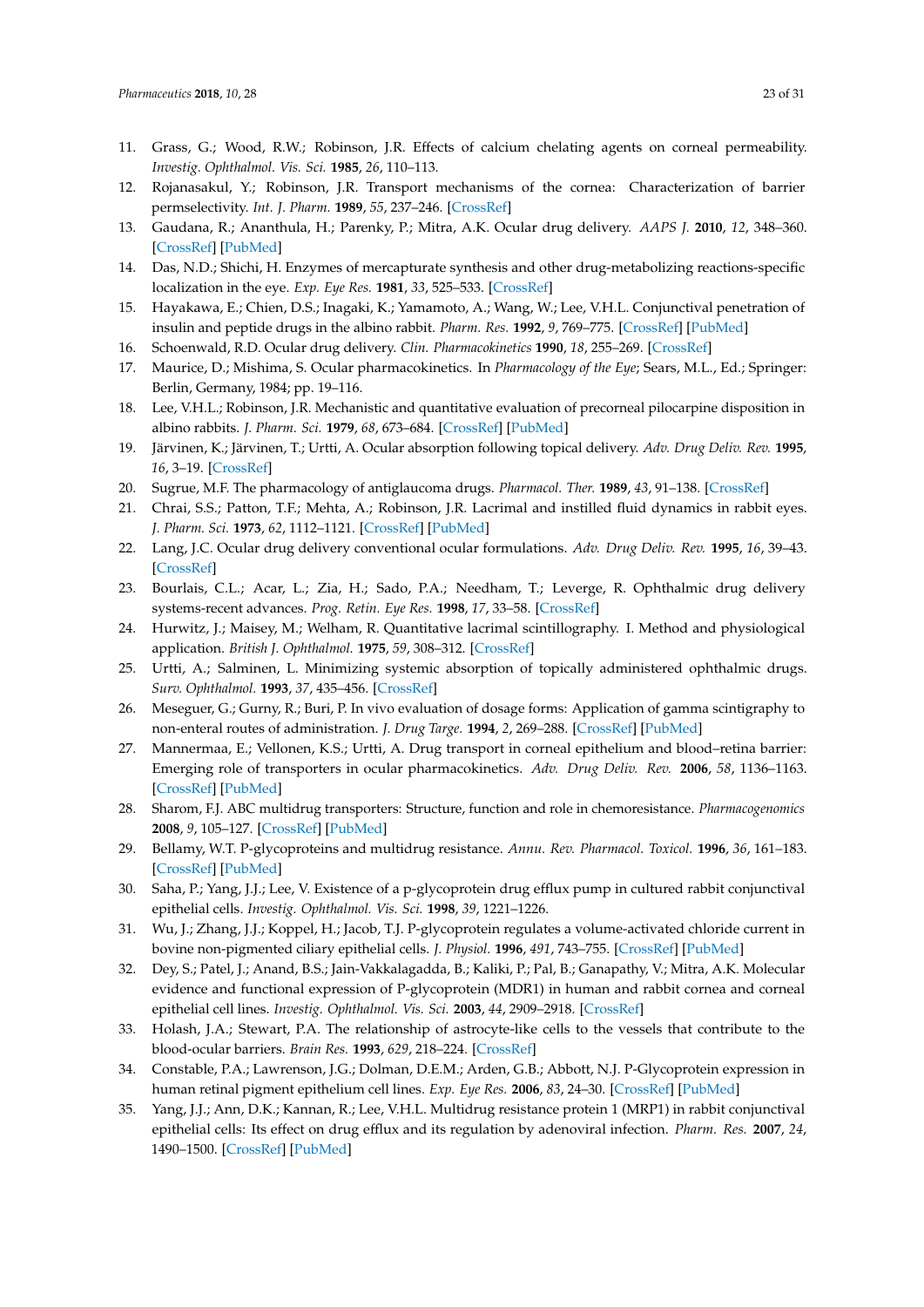- 36. Roelofsen, H.; Hooiveld, G.J.; Koning, H.; Havinga, R.; Jansen, P.L.; Muller, M. Glutathione S-conjugate transport in hepatocytes entering the cell cycle is preserved by a switch in expression from the apical MRP2 to the basolateral MRP1 transporting protein. *J. Cell Sci.* **1999**, *112*, 1395–1404. [PubMed]
- 37. Aukunuru, J.V.; Sunkara, G.; Bandi, N.; Thoreson, W.B.; Kompella, U.B. Expression of multidrug resistance-associated protein (MRP) in human retinal pigment epithelial cells and its interaction with BAPSG, a novel aldose reductase inhibitor. *Pharm. Res.* **2001**, *18*, 565–572. [CrossRef] [PubMed]
- 38. Vellonen, K.S.; Mannermaa, E.; Turner, H.; Toropainen, E.; Honkakoski, P.; Urtti, A. Gene expression and activity of efflux proteins in human corneal epithelial cells. *Investig. Ophthalmol. Vis. Sci.* **2006**, *47*, 1597.
- 39. Chen, P.; Chen, H.; Zang, X.J.; Chen, M.; Jiang, H.R.; Han, S.; Wu, X.G. Expression of efflux transporters in human ocular tissues. *Drug Metab. Dispos.* **2013**, *41*, 1934–1948. [CrossRef] [PubMed]
- 40. Zhang, T.; Xiang, C.D.; Gale, D.; Carreiro, S.; Wu, E.Y.; Zhang, E.Y. Drug transporter and cytochrome P450 mRNA expression in human ocular barriers: Implications for ocular drug disposition. *Drug Metab. Dispos.* **2008**, *36*, 1300–1307. [CrossRef] [PubMed]
- 41. Cholkar, K.; Patel, S.P.; Vadlapudi, A.D.; Mitra, A.K. Novel strategies for anterior segment ocular drug delivery. *J. Ocul. Pharmacol. Ther.* **2013**, *29*, 106–123. [CrossRef] [PubMed]
- 42. Lee, V.H.; Robinson, J.R. Topical ocular drug delivery: Recent developments and future challenges. *J. Ocul. Pharmacol. Ther.* **1986**, *2*, 67–108. [CrossRef] [PubMed]
- 43. Bourlais, V.L.; Acar, L.; Zia, H.; Sado, P.A.; Needham, T.; Leverge, R. Ophthalmic drug delivery systems—Recent advances. *Prog. Retin. Eye Res.* **1998**, *17*, 33–58. [CrossRef]
- 44. Jung, H.J.; Abou-Jaoude, M.; Carbia, B.E.; Plummer, B.E.; Chauhan, A. Glaucoma therapy by extended release of timolol from nanoparticle loaded silicone-hydrogel contact lenses. *J. Control. Release* **2013**, *165*, 82–89. [CrossRef] [PubMed]
- 45. Winfield, A.J.; Jessiman, D.; Williams, A.; Esakowitz, L. A study of the causes of non-compliance by patients prescribed eyedrops. *Br. J. Ophthalmol.* **1990**, *74*, 477–480. [CrossRef] [PubMed]
- 46. Dietlein, T.S.; Jordan, J.F.; Luke, C.; Schild, A.; Dinslage, S.; Krieglstein, G.K. Self-application of single-use eyedrop containers in an elderly population: Comparisons with standard eyedrop bottle and with younger patients. *Acta Ophthalmol.* **2008**, *86*, 856–859. [CrossRef] [PubMed]
- 47. Natarajan, J.V.; Darwitan, A.; Barathi, V.A.; Ang, M.; Htoon, H.M.; Boey, F.; Tam, K.C.; Wong, T.T.; Venkatraman, S.S. Sustained drug release in nanomedicine: A long-acting nanocarrier-based formulation for glaucoma. *ACS Nano* **2014**, *8*, 419–429. [CrossRef] [PubMed]
- 48. Cetinel, S.; Montemagno, C. Nanotechnology for the prevention and treatment of cataract. *Asia Pac. J. Ophthalmol.* **2015**, *4*, 381–387. [CrossRef] [PubMed]
- 49. Kim, J.; Schlesinger, E.B.; Desai, T.A. Nanostructured materials for ocular delivery: Nanodesign for enhanced bioadhesion, transepithelial permeability and sustained delivery. *Ther. Deliv.* **2015**, *6*, 1365–1376. [CrossRef] [PubMed]
- 50. Lawrence, M.J.; Rees, G.D. Microemulsion-based media as novel drug delivery systems. *Adv. Drug Deliv. Rev.* **2000**, *45*, 89–121. [CrossRef]
- 51. Vandamme, T.F. Microemulsions as ocular drug delivery systems: Recent developments and future challenges. *Prog. Retin. Eye Res.* **2002**, *21*, 15–34. [CrossRef]
- 52. Salimi, A.; Panahi-Bazaz, M.R.; Panahi-Bazaz, E. A novel microemulsion system for ocular delivery of azithromycin: Design, characterization and ex-vivo rabbit corneal permeability. *Jundishapur J. Nat. Pharm. Prod.* **2017**, *12*, e13938. [CrossRef]
- 53. Kesavan, K.; Kant, S.; Singh, P.N.; Pandit, J.K. Mucoadhesive chitosan-coated cationic microemulsion of dexamethasone for ocular delivery: In vitro and in vivo evaluation. *Curr. Eye Res.* **2013**, *38*, 342–352. [CrossRef] [PubMed]
- 54. Muchtar, S.; Abdulrazik, M.; Frucht-Pery, J.; Benita, S. Ex Vivo permeation study of indomethacin from a submicron emulsion through albino rabbit cornea. *J. Control. Release* **1997**, *44*, 55–64. [CrossRef]
- 55. Fialho, S.L.; da Silva-Cunha, A. New vehicle based on a microemulsion for topical ocular administration of dexamethasone. *Clin. Exp. Ophthalmol.* **2004**, *32*, 626–632. [CrossRef] [PubMed]
- 56. Haβe, A.; Keipert, S. Development and characterization of microemulsions for ocular application. *Eur. J. Pharm. Biopharm.* **1997**, *43*, 179–183. [CrossRef]
- 57. Chan, J.; El Maghraby, G.M.M.; Craig, J.P.; Alany, R.G. Phase transition water-in-oil microemulsions as ocular drug delivery systems: In vitro and in vivo evaluation. *Int. J. Pharm.* **2007**, *328*, 65–71. [CrossRef] [PubMed]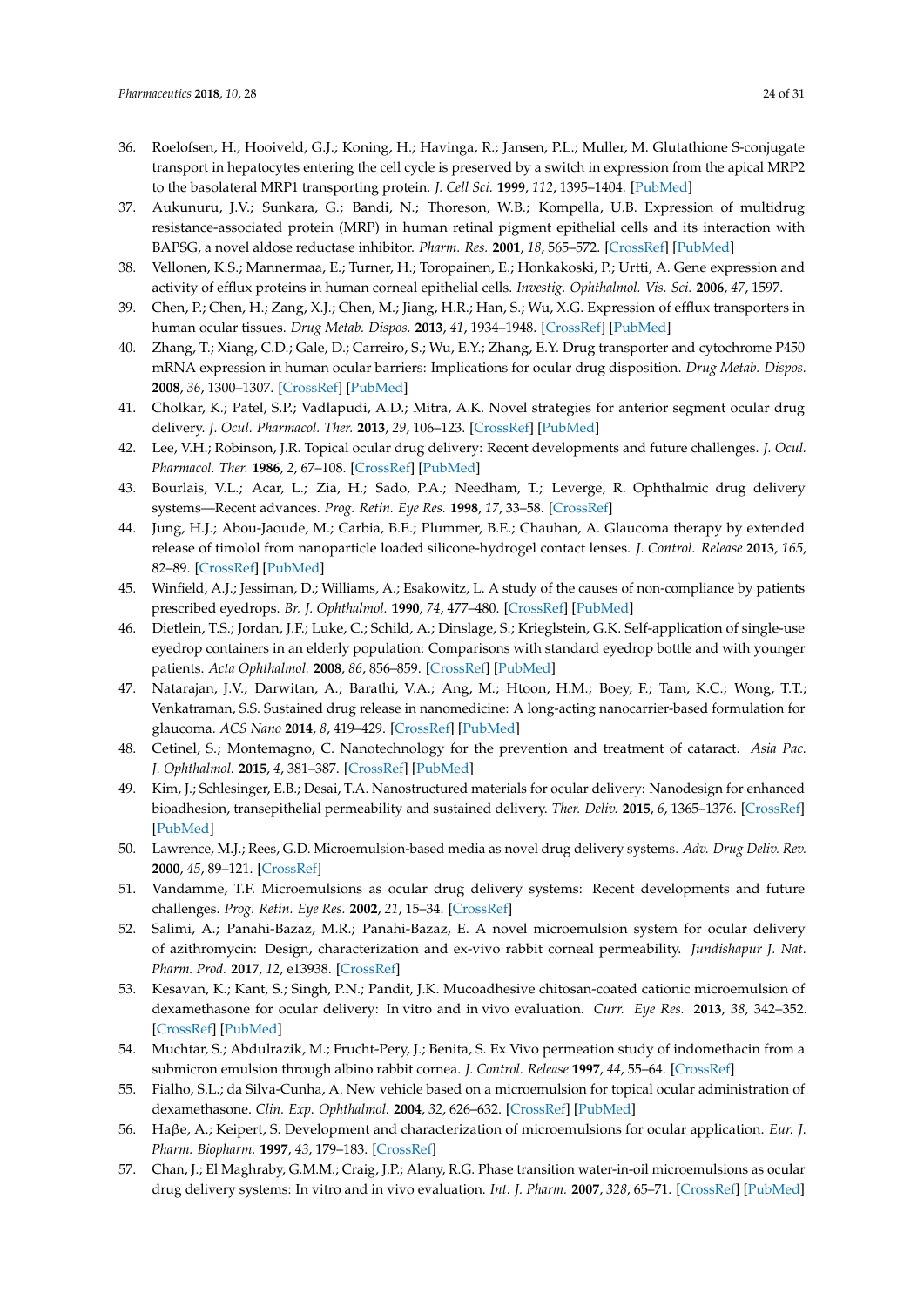- 58. Bharti, S.K.; Kesavan, K. Phase-transition W/O microemulsions for ocular delivery: Evaluation of antibacterial activity in the treatment of bacterial keratitis. *Ocul. Immunol. Inflamm.* **2016**, *25*, 1–12. [CrossRef] [PubMed]
- 59. Gan, L.; Gan, Y.; Zhu, C.L.; Zhang, X.X.; Zhu, J.B. Novel microemulsion in situ electrolyte-triggered gelling system for ophthalmic delivery of lipophilic cyclosporine A: In vitro and in vivo results. *Int. J. Pharm.* **2009**, *365*, 143–149. [CrossRef] [PubMed]
- 60. Hegde, R.R.; Verma, A.; Ghosh, A. Microemulsion: New insights into the ocular drug delivery. *ISRN Pharm.* **2013**, *2013*, 1–11. [CrossRef] [PubMed]
- 61. Gaudana, R.; Jwala, J.; Boddu, S.H.S.; Mitra, A.K. Recent perspectives in ocular drug delivery. *Pharm. Res.* **2009**, *26*, 1197–1216. [CrossRef] [PubMed]
- 62. Sahoo, S.K.; Dilnawaz, F.; Krishnakumar, S. Nanotechnology in ocular drug delivery. *Drug Discov. Today* **2008**, *13*, 144–151. [CrossRef] [PubMed]
- 63. Kassem, M.; Abdel Rahman, A.A.; Ghorab, M.M.; Ahmed, M.B.; Khalil, R.M. Nanosuspension as an ophthalmic delivery system for certain glucocorticoid drugs. *Int. J. Pharm.* **2007**, *340*, 126–133. [CrossRef] [PubMed]
- 64. Pignatello, R.; Bucolo, C.; Spedalieri, G.; Maltese, A.; Puglisi, G. Flurbiprofen-loaded acrylate polymer nanosuspensions for ophthalmic application. *Biomaterials* **2002**, *23*, 3247–3255. [CrossRef]
- 65. Kawashima, Y.; Handa, T.; Takeuchi, H.; Iwamoto, T.; Itoh, K. Preparation of controlled-release microspheres of ibuprofen with acrylic polymers by a novel quasi-emulsion solvent diffusion method. *J. Pharm. Sci.* **1989**, *78*, 68–72. [CrossRef] [PubMed]
- 66. Marchal-Heussler, L.; Maincent, P.; Hoffman, M.; Sirbat, D. Value of the new drug carriers in ophthalmology: Liposomes and nanoparticles. *J. Francais d'Ophtalmologie* **1989**, *13*, 575–582.
- 67. Abdelrahman, A.A.; Salem, H.F.; Khallaf, R.A.; Ali, A.M.A. Modeling, optimization, and in vitro corneal permeation of chitosan-lomefloxacin HCl nanosuspension intended for ophthalmic delivery. *J. Pharm. Innov.* **2015**, *10*, 254–268. [CrossRef]
- 68. Mudgil, M.; Pawar, P.K. Preparation and in vitro/ex vivo evaluation of moxifloxacin-loaded PLGA nanosuspensions for ophthalmic application. *Sci. Pharm.* **2013**, *81*, 591–606. [CrossRef] [PubMed]
- 69. Shi, S.; Zhang, Z.L.; Luo, Z.C.; Yu, J.; Liang, R.L.; Li, X.Y.; Chen, H. Chitosan grafted methoxy poly (ethylene glycol)-poly (ε-caprolactone) nanosuspension for ocular delivery of hydrophobic diclofenac. *Sci. Rep.* **2015**, *5*, 11337. [CrossRef] [PubMed]
- 70. Vadlapudi, A.D.; CholKAr, K.; Dasari, S.R.; Mitra, A.K. Ocular Drug Delivery. In *Drug Delivery*; Jones & Bartlett Learning: Burlington, MA, USA, 2015; pp. 219–263.
- 71. Kaur, I.P.; Garg, A.; Singla, A.K.; Aggarwal, D. Vesicular systems in ocular drug delivery: An overview. *Int. J. Pharm.* **2004**, *269*, 1–14. [CrossRef] [PubMed]
- 72. Shen, Y.; Tu, J. Preparation and ocular pharmacokinetics of ganciclovir liposomes. *AAPS J.* **2007**, *9*, E371–E377. [CrossRef] [PubMed]
- 73. Sun, Y.; Fox, T.; Adhikary, G.; Kester, M.; Pearlman, E. Inhibition of corneal inflammation by liposomal delivery of short-chain, C-6 ceramide. *J. Leukoc. Biol.* **2008**, *83*, 1512–1521. [CrossRef] [PubMed]
- 74. Taha, E.I.; El-Anazi, M.H.; El-Bagory, I.M.; Bayomi, M.A. Design of liposomal colloidal systems for ocular delivery of ciprofloxacin. *Saudi Pharm J.* **2014**, *22*, 231–239. [CrossRef] [PubMed]
- 75. Natarajan, J.V.; Ang, M.; Darwitan, A.; Chattopadhyay, S.; Wong, T.T.; Venkatraman, S.S. Nanomedicine for glaucoma: Liposomes provide sustained release of latanoprost in the eye. *Int. J. Nanomed.* **2012**, *7*, 123–131.
- 76. Natarajan, J.V.; Chattopadhyay, S.; Ang, M.; Darwitan, A.; Foo, S.; Zhen, M.; Koo, M.; Wong, T.T.; Venkatraman, S.S. Sustained release of an anti-glaucoma drug: Demonstration of efficacy of a liposomal formulation in the rabbit eye. *PLoS ONE* **2011**, *6*, e24513. [CrossRef] [PubMed]
- 77. Quintana, A.; Raczka, E.; Piehler, L.; Lee, I.; Myc, A.; Majoros, I.; Patri, A.K.; Thomas, T.; Mulé, J.; Baker, J.R., Jr. Design and function of a dendrimer-based therapeutic nanodevice targeted to tumor cells through the folate receptor. *Pharm. Res.* **2002**, *19*, 1310–1316. [CrossRef] [PubMed]
- 78. Ihre, H.R.; Padilla De Jesús, O.L.; Szoka, F.C.; Fréchet, J.M.J. Polyester dendritic systems for drug delivery applications: Design, synthesis, and characterization. *Bioconjug. Chem.* **2002**, *13*, 443–452. [CrossRef] [PubMed]
- 79. Patton, T.F.; Robinson, J.R. Ocular evaluation of polyvinyl alcohol vehicle in rabbits. *J. Pharm. Sci.* **1975**, *64*, 1312–1316. [CrossRef] [PubMed]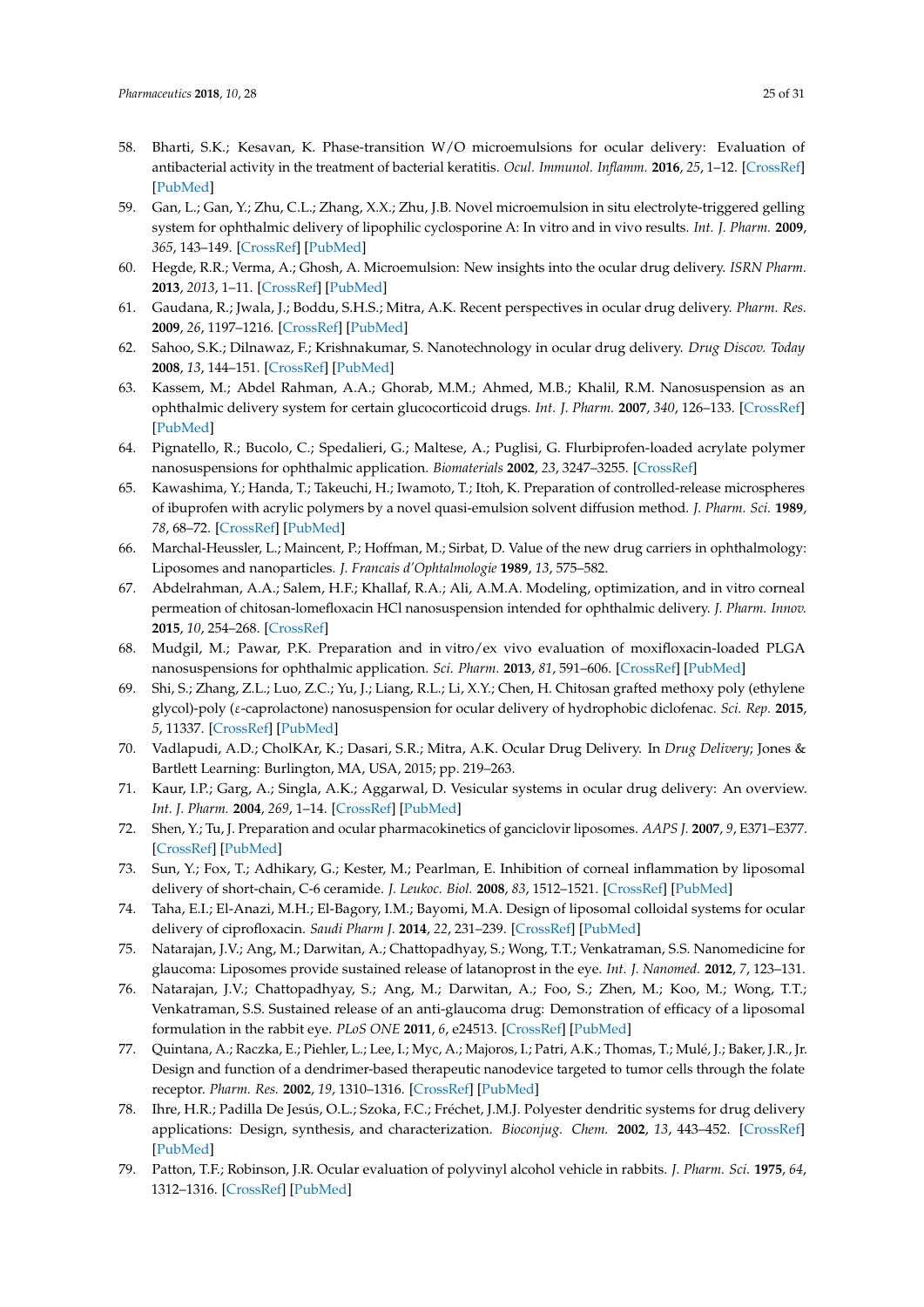- 80. Milhem, O.; Myles, C.; McKeown, N.B.; D'Emanuele, A. Polyamidoamine Starburst® dendrimers as solubility enhancers. *Int. J. Pharm.* **2000**, *197*, 239–241. [CrossRef]
- 81. Bhadra, D.; Bhadra, S.; Jain, S.; Jain, N.K. A PEGylated dendritic nanoparticulate carrier of fluorouracil. *Int. J. Pharm.* **2003**, *257*, 111–124. [CrossRef]
- 82. Ooya, T.; Lee, J.; Park, K. Effects of ethylene glycol-based graft, star-shaped, and dendritic polymers on solubilization and controlled release of paclitaxel. *J. Control. Release* **2003**, *93*, 121–127. [CrossRef] [PubMed]
- 83. Vandamme, T.F.; Brobeck, L. Poly (amidoamine) dendrimers as ophthalmic vehicles for ocular delivery of pilocarpine nitrate and tropicamide. *J. Control. Release* **2005**, *102*, 23–38. [CrossRef] [PubMed]
- 84. Yavuz, B.; Bozdağ Pehlivan, S.; Ünlü, N. Dendrimeric systems and their applications in ocular drug delivery. *Sci. World J.* **2013**, *2013*, 732340. [CrossRef] [PubMed]
- 85. Vyas, S.; Mysore, N.; Jaitely, V.; Venkatesan, N. Discoidal niosome based controlled ocular delivery of timolol maleate. *Die Pharmazie* **1998**, *53*, 466–469. [PubMed]
- 86. Aggarwal, D.; Kaur, I.P. Improved pharmacodynamics of timolol maleate from a mucoadhesive niosomal ophthalmic drug delivery system. *Int. J. Pharm.* **2005**, *290*, 155–159. [CrossRef] [PubMed]
- 87. Gaafar, P.M.; Abdallah, O.Y.; Farid, R.M.; Abdelkader, H. Preparation, characterization and evaluation of novel elastic nano-sized niosomes (ethoniosomes) for ocular delivery of prednisolone. *J. Liposome Res.* **2014**, *24*, 204–215. [CrossRef] [PubMed]
- 88. Abdelkader, H.; Ismail, S.; Kamal, A.; Alany, R.G. Design and evaluation of controlled-release niosomes and discomes for naltrexone hydrochloride ocular delivery. *J. Pharm. Sci.* **2011**, *100*, 1833–1846. [CrossRef] [PubMed]
- 89. Gan, L.; Han, S.; Shen, J.; Zhu, J.; Zhu, C.; Zhang, X.; Gan, Y. Self-assembled liquid crystalline nanoparticles as a novel ophthalmic delivery system for dexamethasone: Improving preocular retention and ocular bioavailability. *Int. J. Pharm.* **2010**, *396*, 179–187. [CrossRef] [PubMed]
- 90. Vaishya, R.D.; Khurana, V.; Patel, S.; Mitra, A.K. Controlled ocular drug delivery with nanomicelles. *Wiley Interdiscip. Rev. Nanomed. Nanobiotechnol.* **2014**, *6*, 422–437. [CrossRef] [PubMed]
- 91. Trivedi, R.; Kompella, U.B. Kompella, Nanomicellar formulations for sustained drug delivery: Strategies and underlying principles. *Nanomedicine* **2010**, *5*, 485–505. [CrossRef] [PubMed]
- 92. Torchilin, V.P. Structure and design of polymeric surfactant-based drug delivery systems. *J. Control. Release* **2001**, *73*, 137–172. [CrossRef]
- 93. Rangel-Yagui, C.O.; Pessoa, A., Jr.; Tavares, L.C. Micellar solubilization of drugs. *J. Pharm. Pharm. Sci.* **2005**, *8*, 147–163. [PubMed]
- 94. Kishore, C.; Ashaben, P.; Aswani, D.V.; Ashim, K.M. Novel nanomicellar formulation approaches for anterior and posterior segment ocular drug delivery. *Recent Pat. Nanomed.* **2012**, *2*, 82–95.
- 95. Sammalkorpi, M.; Karttunen, M.; Haataja, M. Ionic surfactant aggregates in saline solutions: Sodium dodecyl sulfate (SDS) in the presence of excess sodium chloride (NaCl) or calcium chloride (CaCl<sup>2</sup> ). *J. Phys. Chem. B* **2009**, *113*, 5863–5870. [CrossRef] [PubMed]
- 96. Rosen, M.J.; Kunjappu, J.T. *Surfactants and Interfacial Phenomena*, 4th ed.; John Wiley & Sons: New York City, NY, USA, 2012.
- 97. Chevalier, Y.; Zemb, T. The structure of micelles and microemulsions. *Rep. Prog. Phys.* **1990**, *53*, 279. [CrossRef]
- 98. Mitra, A.K.; Velagaleti, P.R.; Natesan, S. Ophthalmic Compositions Comprising Calcineurin Inhibitors or mTOR Inhibitors. U.S. Patent 8,435,544, 7 May 2013.
- 99. Vadlapudi, A.D.; Cholkar, K.; Vadlapatla, R.K.; Mitra, A.K. Aqueous nanomicellar formulation for topical delivery of biotinylated lipid prodrug of acyclovir: Formulation development and ocular biocompatibility. *J. Ocul. Pharmacol. Ther.* **2014**, *30*, 49–58. [CrossRef] [PubMed]
- 100. Kuwano, M.; Ibuki, H.; Morikawa, N.; Ota, A.; Kawashima, Y. Cyclosporine A formulation affects its ocular distribution in rabbits. *Pharm. Res.* **2002**, *19*, 108–111. [CrossRef] [PubMed]
- 101. Kabanov, A.V.; Batrakova, E.V.; Alakhov, V.Y. Pluronic® block copolymers as novel polymer therapeutics for drug and gene delivery. *J. Control. Release* **2002**, *82*, 189–212. [CrossRef]
- 102. Batrakova, E.V.; Kabanov, A.V. Pluronic block copolymers: Evolution of drug delivery concept from inert nanocarriers to biological response modifiers. *J. Control. Release* **2008**, *130*, 98–106. [CrossRef] [PubMed]
- 103. Akhtar, N.; Pathak, K. Polymeric Micelles for Ocular Delivery: Progress and Issues. *Pharm. Nano* **2015**, *3*, 171–187. [CrossRef]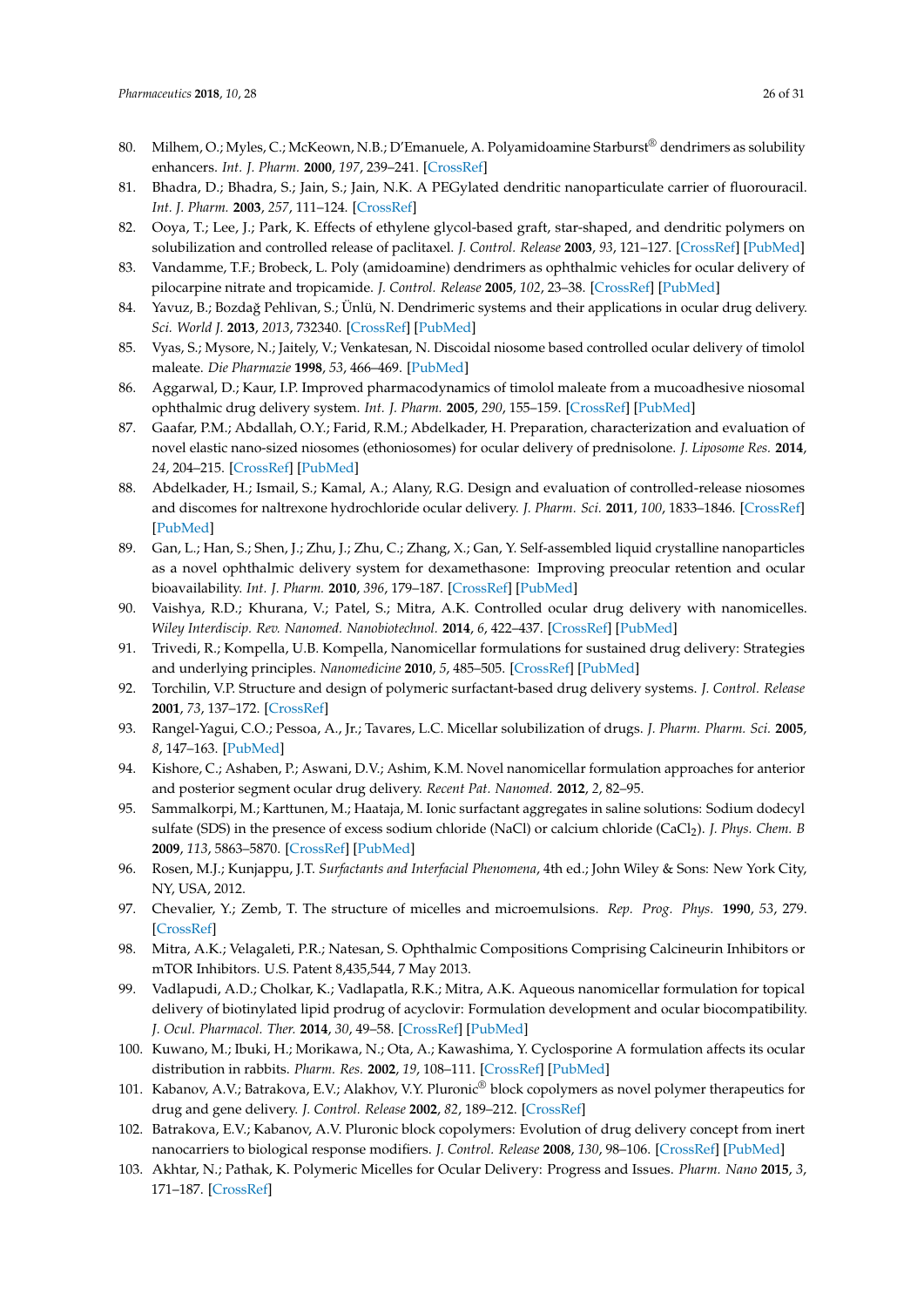- 104. Kwon, G.S.; Kataoka, K. Block copolymer micelles as long-circulating drug vehicles. *Adv. Drug Deliv. Rev.* **1995**, *16*, 295–309. [CrossRef]
- 105. Jones, M.-C.; Leroux, J.-C. Polymeric micelles—A new generation of colloidal drug carriers. *Eur. J. Pharm. Biopharm.* **1999**, *48*, 101–111. [CrossRef]
- 106. Gupta, A.K.; Madan, S.; Majumdar, D.K.; Maitra, A. Ketorolac entrapped in polymeric micelles: Preparation, characterisation and ocular anti-inflammatory studies. *Int. J. Pharm.* **2000**, *209*, 1–14. [CrossRef]
- 107. Di Tommaso, C.; Torriglia, A.; Furrer, P.; Behar–Cohen, F.; Gurny, R.; Möller, M. Ocular biocompatibility of novel Cyclosporin A formulations based on methoxy poly (ethylene glycol)-hexylsubstituted poly (lactide) micelle carriers. *Int. J. Pharm.* **2011**, *416*, 515–524. [CrossRef] [PubMed]
- 108. Pepić, I.; Jalšenjak, N.; Jalšenjak, I. Micellar solutions of triblock copolymer surfactants with pilocarpine. *Int. J. Pharm.* **2004**, *272*, 57–64. [CrossRef] [PubMed]
- 109. Pepić, I.; Hafner, A.; Lovrić, J.; Pirkić, B.; Filipović–Grcić, J. A nonionic surfactant/chitosan micelle system in an innovative eye drop formulation. *J. Pharm. Sci.* **2010**, *99*, 4317–4325. [CrossRef] [PubMed]
- 110. Lin, H.R.; Chang, P.C. Novel pluronic-chitosan micelle as an ocular delivery system. *J. Biomed. Mater. Res. B Appl. Biomater.* **2013**, *101*, 689–699. [CrossRef] [PubMed]
- 111. Kataoka, K.; Harada, A.; Nagasaki, Y. Block copolymer micelles for drug delivery: Design, characterization and biological significance. *Adv. Drug Deliv. Rev.* **2001**, *47*, 113–131. [CrossRef]
- 112. Harada, A.; Kataoka, K. Novel polyion complex micelles entrapping enzyme molecules in the core: Preparation of narrowly-distributed micelles from lysozyme and poly (ethylene glycol)-poly (aspartic acid) block copolymer in aqueous medium. *Macromolecules* **1998**, *31*, 288–294. [CrossRef]
- 113. Zhang, G.D.; Harada, A.; Nishiyama, N.; Jiang, D.L.; Koyama, H.; Aida, T.; Kataoka, K. Polyion complex micelles entrapping cationic dendrimer porphyrin: Effective photosensitizer for photodynamic therapy of cancer. *J. Control. Release* **2003**, *93*, 141–150. [CrossRef] [PubMed]
- 114. Castro, E.; Taboada, P.; Mosquera, V. Behavior of a styrene oxide-ethylene oxide diblock copolymer/surfactant system: A thermodynamic and spectroscopy study. *J. Phys. Chem. B* **2005**, *109*, 5592–5599. [CrossRef] [PubMed]
- 115. Sugisaki, K.; Usui, T.; Nishiyama, N.; Jang, W.D.; Yanagi, Y.; Yamagami, S.; Amano, S.; Kataoka, K. Photodynamic therapy for corneal neovascularization using polymeric micelles encapsulating dendrimer porphyrins. *Investig. Ophthalmol. Vis. Sci.* **2008**, *49*, 894–899. [CrossRef] [PubMed]
- 116. Liaw, J.; Chang, S.; Hsiao, F. In vivo gene delivery into ocular tissues by eye drops of poly (ethylene oxide)-poly (propylene oxide)-poly (ethylene oxide)(PEO-PPO-PEO) polymeric micelles. *Gene Ther.* **2001**, *8*, 999–1004. [CrossRef] [PubMed]
- 117. Tong, Y.C.; Chang, S.F.; Liu, C.Y.; Kao, W.W.; Huang, C.H.; Liaw, J. Eye drop delivery of nano-polymeric micelle formulated genes with cornea-specific promoters. *J. Gene Med.* **2007**, *9*, 956–966. [CrossRef] [PubMed]
- 118. Tong, Y.C.; Chang, S.F.; Kao, W.W.; Liu, C.Y.; Liaw, J. Polymeric micelle gene delivery of bcl-x L via eye drop reduced corneal apoptosis following epithelial debridement. *J. Control. Release* **2010**, *147*, 76–83. [CrossRef] [PubMed]
- 119. Boddu, S.H. Polymeric Nanoparticles for Ophthalmic Drug Delivery: An Update on Research and Patenting Activity. *Recent Pat. Nanomed.* **2012**, *2*, 96–112. [CrossRef]
- 120. Almeida, H.; Amaral, M.H.; Lobão, P.; Silva, A.C.; Loboa, J.M. Applications of polymeric and lipid nanoparticles in ophthalmic pharmaceutical formulations: Present and future considerations. *J. Pharm. Pharm. Sci.* **2014**, *17*, 278–293. [CrossRef] [PubMed]
- 121. Bu, H.Z.; Gukasyan, H.J.; Goulet, L.; Lou, X.J.; Xiang, C.; Koudriakova, T. Ocular disposition, pharmacokinetics, efficacy and safety of nanoparticle-formulated ophthalmic drugs. *Curr. Drug Metab.* **2007**, *8*, 91–107. [CrossRef] [PubMed]
- 122. Peer, D.; Karp, J.M.; Hong, S.; Farokhzad, O.C.; Margalit, R.; Langer, R. Nanocarriers as an emerging platform for cancer therapy. *Nat. Nanotechnol.* **2007**, *2*, 751–760. [CrossRef] [PubMed]
- 123. Losa, C.; Marchal-Heussler, L.; Orallo, F.; Vila Jato, J.L.; Alonso, M.J. Design of new formulations for topical ocular administration: Polymeric nanocapsules containing metipranolol. *Pharm. Res.* **1993**, *10*, 80–87. [CrossRef] [PubMed]
- 124. Losa, C.; Calvo, P.; Castro, E.; Vila-Jato, J.L.; Alonso, M.J. Improvement of ocular penetration of amikacin sulphate by association to poly (butylcyanoacrylate) nanoparticles. *J. Pharm. Pharmacol.* **1991**, *43*, 548–552. [CrossRef]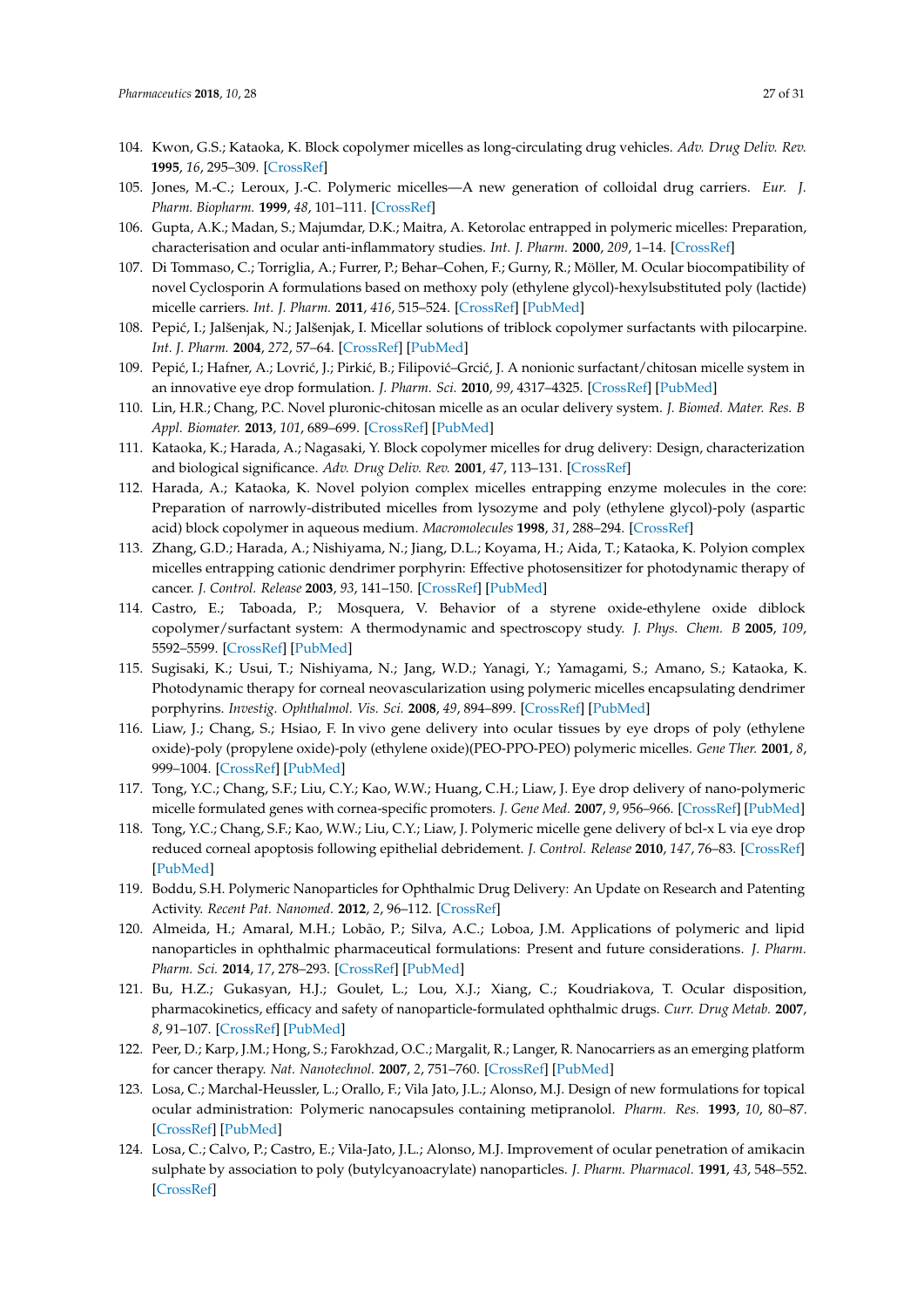- 125. Janagam, D.R.; Wu, L.; Lowe, T.L. Nanoparticles for drug delivery to the anterior segment of the eye. *Adv. Drug Deliv. Rev.* **2017**, *122*, 31–64. [CrossRef] [PubMed]
- 126. Pignatello, R.; Bucolo, C.; Ferrara, P.; Maltese, A.; Puleo, A.; Puglisi, G. Eudragit RS100<sup>®</sup> nanosuspensions for the ophthalmic controlled delivery of ibuprofen. *Eur. J. Pharm. Sci.* **2002**, *16*, 53–61. [CrossRef]
- 127. Liaw, J.; Rojanasakul, Y.; Robinson, J.R. The effect of drug charge type and charge density on corneal transport. *Int. J. Pharm.* **1992**, *88*, 111–124. [CrossRef]
- 128. Rojanasakul, Y.; Wang, L.Y.; Bhat, M.; Glover, D.D.; Malanga, C.J.; Ma, J.K. The transport barrier of epithelia: A comparative study on membrane permeability and charge selectivity in the rabbit. *Pharm. Res.* **1992**, *9*, 1029–1034. [CrossRef] [PubMed]
- 129. De Campos, A.M.; Sánchez, A.; Alonso, M.A.J. Chitosan nanoparticles: A new vehicle for the improvement of the delivery of drugs to the ocular surface. Application to cyclosporin A. *Int. J. Pharm.* **2001**, *224*, 159–168. [CrossRef]
- 130. Ibrahim, H.K.; El-Leithy, I.S.; Makky, A.A. Mucoadhesive nanoparticles as carrier systems for prolonged ocular delivery of gatifloxacin/prednisolone bitherapy. *Mol. Pharm.* **2010**, *7*, 576–585. [CrossRef] [PubMed]
- 131. Mitra, A.K.; Mishra, G.P. Pentablock Polymers. U.S. Patent 20110250283 A1, 8 October 2013.
- 132. Contreras–Ruiz, L.; De la Fuente, M.; Párraga, J.E.; López–García, A.; Fernández, I.; Seijo, B.; Sánchez, A.; Calonge, M.; Diebold, Y. Intracellular trafficking of hyaluronic acid-chitosan oligomer-based nanoparticles in cultured human ocular surface cells. *Mol. Vis.* **2011**, *17*, 279. [PubMed]
- 133. Kompella, U.B.; Sundaram, S.; Raghava, S.; Escobar, E.R. Luteinizing hormone-releasing hormone agonist and transferrin functionalizations enhance nanoparticle delivery in a novel bovine ex vivo eye model. *Mol. Vis.* **2006**, *12*, 1185–1198. [PubMed]
- 134. Sharma, A.; Tandon, A.; Tovey, J.C.; Gupta, R.; Robertson, J.D.; Fortune, J.A.; Klibanov, A.M.; Cowden, J.W.; Rieger, F.G.; Mohan, R.R. Polyethylenimine-conjugated gold nanoparticles: Gene transfer potential and low toxicity in the cornea. *Nanomedicine* **2011**, *7*, 505–513. [CrossRef] [PubMed]
- 135. Jwala, J.; Boddu, S.H.; Shah, S.; Sirimulla, S.; Pal, D.; Mitra, A.K. Ocular sustained release nanoparticles containing stereoisomeric dipeptide prodrugs of acyclovir. *J. Ocul. Pharmacol. Ther.* **2011**, *27*, 163–172. [CrossRef] [PubMed]
- 136. Kim, J.; Conway, A.; Chauhan, A. Extended delivery of ophthalmic drugs by silicone hydrogel contact lenses. *Biomaterials* **2008**, *29*, 2259–2269. [CrossRef] [PubMed]
- 137. Nakada, K.; Sugiyama, A. Process for Producing Controlled Drug-Release Contact Lens, and Controlled Drug-Release Contact Lens Thereby Produced. U.S. Patent 6027745, 29 May 1998.
- 138. Peng, C.-C.; Burke, M.T.; Chauhan, A. Transport of topical anesthetics in vitamin E loaded silicone hydrogel contact lenses. *Langmuir* **2011**, *28*, 1478–1487. [CrossRef] [PubMed]
- 139. Tieppo, A.; White, C.J.; Paine, A.C.; Voyles, M.L.; McBride, M.K.; Byrne, M.E. Sustained in vivo release from imprinted therapeutic contact lenses. *J. Control. Release* **2012**, *157*, 391–397. [CrossRef] [PubMed]
- 140. Sawant, K.K.; Dodiya, S.S. Recent advances and patents on solid lipid nanoparticles. *Recent Pat. Drug Deliv. Formul.* **2008**, *2*, 120–135. [CrossRef] [PubMed]
- 141. Mehnert, W.; Mäder, K. Solid lipid nanoparticles: Production, characterization and applications. *Adv. Drug Deliv. Rev.* **2001**, *47*, 165–196. [CrossRef]
- 142. Kaur, I.P.; Rana, C.; Singh, H. Development of effective ocular preparations of antifungal agents. *J. Ocul. Pharmacol. Ther.* **2008**, *24*, 481–494. [CrossRef] [PubMed]
- 143. Helgason, T.; Awad, T.S.; Kristbergsson, K.; McClements, D.J.; Weiss, J. Effect of surfactant surface coverage on formation of solid lipid nanoparticles (SLN). *J. Colloid. Interface. Sci.* **2009**, *334*, 75–81. [CrossRef] [PubMed]
- 144. Müller, R.; Radtke, M.; Wissing, S. Nanostructured lipid matrices for improved microencapsulation of drugs. *Int. J. Pharm.* **2002**, *242*, 121–128. [CrossRef]
- 145. Pal Kaur, I.; Kanwar, M. Ocular preparations: The formulation approach. *Drug Dev. Ind. Pharm.* **2002**, *28*, 473–493. [CrossRef] [PubMed]
- 146. Seyfoddin, A.; Shaw, J.; Al-Kassas, R. Solid lipid nanoparticles for ocular drug delivery. *Drug Deliv.* **2010**, *17*, 467–489. [CrossRef] [PubMed]
- 147. Cavalli, R.; Gasco, M.R.; Chetoni, P.; Burgalassi, S.; Saettone, M.F. Solid lipid nanoparticles (SLN) as ocular delivery system for tobramycin. *Int. J. Pharm.* **2002**, *238*, 241–245. [CrossRef]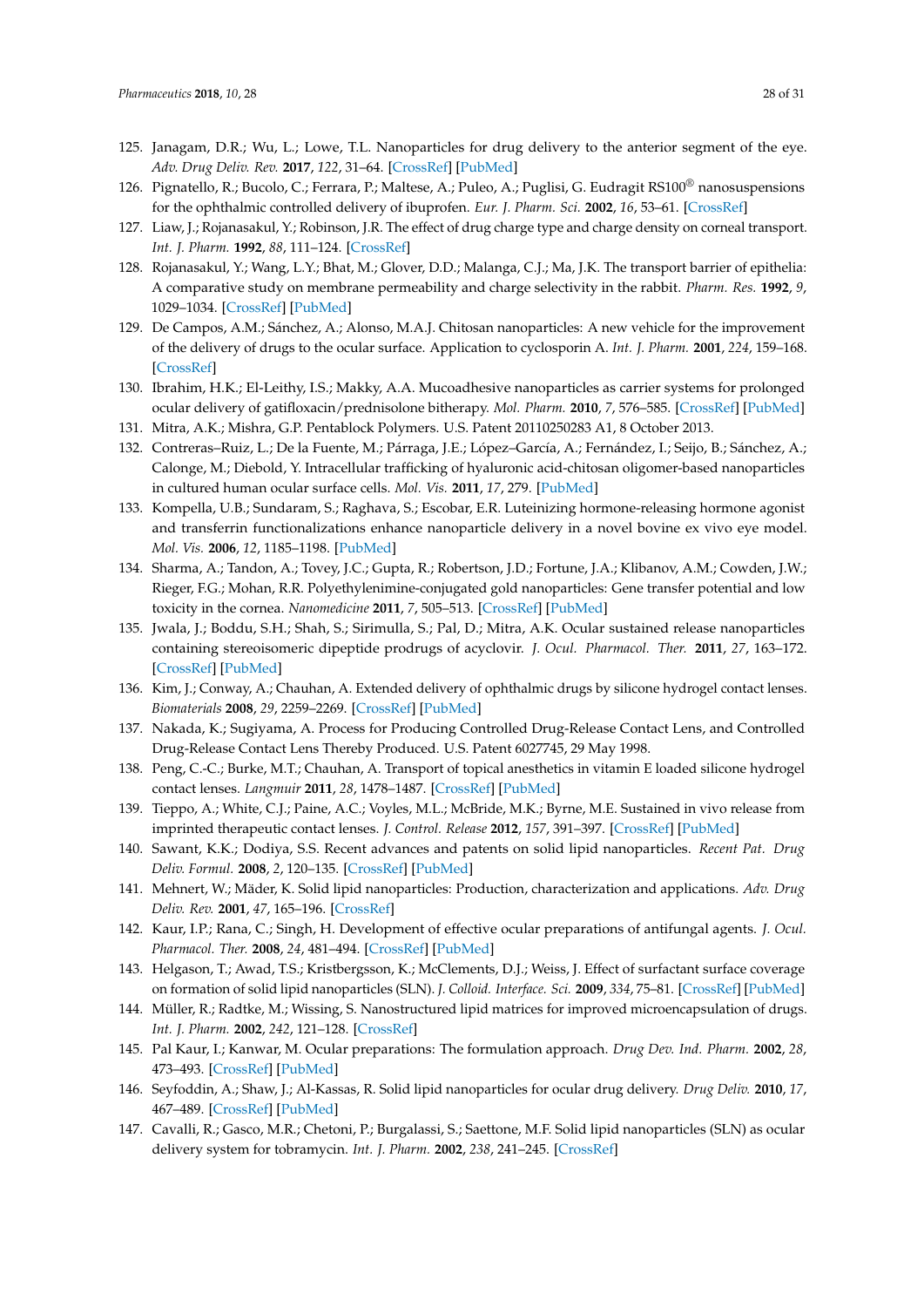- 148. Attama, A.A.; Reichl, S.; Müller–Goymann, C.C. Diclofenac sodium delivery to the eye: In vitro evaluation of novel solid lipid nanoparticle formulation using human cornea construct. *Int. J. Pharm.* **2008**, *355*, 307–313. [CrossRef] [PubMed]
- 149. Gökçe, E.H.; Sandri, G.; Eğrilmez, S.; Bonferoni, M.C.; Güneri, T.; Caramella, C. Cyclosporine A-loaded solid lipid nanoparticles: Ocular tolerance and in vivo drug release in rabbit eyes. *Curr. Eye Res.* **2009**, *34*, 996–1003. [CrossRef] [PubMed]
- 150. Shen, J.; Sun, M.; Ping, Q.; Ying, Z.; Liu, W. Incorporation of liquid lipid in lipid nanoparticles for ocular drug delivery enhancement. *Nanotechnology* **2010**, *21*, 025101. [CrossRef] [PubMed]
- 151. Nasr, F.H.; Khoee, S.; Dehghan, M.M.; Chaleshtori, S.S.; Shafiee, A. Preparation and evaluation of contact lenses embedded with polycaprolactone-based nanoparticles for ocular drug delivery. *Biomacromolecules* **2016**, *17*, 485–495. [CrossRef] [PubMed]
- 152. Danion, A.; Arsenault, I.; Vermette, P. Antibacterial activity of contact lenses bearing surface-immobilized layers of intact liposomes loaded with levofloxacin. *J. Pharm. Sci.* **2007**, *96*, 2350–2363. [CrossRef] [PubMed]
- 153. He, W.; Guo, X.; Feng, M.; Mao, N. In vitro and in vivo studies on ocular vitamin A palmitate cationic liposomal in situ gels. *Int. J. Pharm.* **2013**, *458*, 305–314. [CrossRef] [PubMed]
- 154. Gulsen, D.; Li, C.-C.; Chauhan, A. Dispersion of DMPC liposomes in contact lenses for ophthalmic drug delivery. *Curr Eye Res.* **2005**, *30*, 1071–1080. [CrossRef] [PubMed]
- 155. Hao, J.F.; Wang, X.D.; Bi, Y.P.; Teng, Y.F.; Wang, J.Z.; Li, F.; Li, Q.K.; Zhang, J.M.; Guo, F.G.; Liu, J.Y.; et al. Fabrication of a composite system combining solid lipid nanoparticles and thermosensitive hydrogel for challenging ophthalmic drug delivery. *Colloids Surf. B Biointerfaces* **2014**, *114*, 111–120. [CrossRef] [PubMed]
- 156. Gonzalez-Mira, E.; Nikolić, S.; Calpena, A.C.; Egea, M.A.; Souto, E.B.; García, M.L. Improved and safe transcorneal delivery of flurbiprofen by NLC and NLC-based hydrogels. *J. Pharm. Sci.* **2012**, *101*, 707–725. [CrossRef] [PubMed]
- 157. Duan, Y.; Cai, X.; Du, H.; Zhai, G. Novel in situ gel systems based on P123/TPGS mixed micelles and gellan gum for ophthalmic delivery of curcumin. *Colloids Surf. B Biointerfaces* **2015**, *128*, 322–330. [CrossRef] [PubMed]
- 158. Kapoor, Y.; Thomas, J.C.; Tan, G.; John, V.T.; Chauhan, A. Surfactant-laden soft contact lenses for extended delivery of ophthalmic drugs. *Biomaterials* **2009**, *30*, 867–878. [CrossRef] [PubMed]
- 159. Maulvi, F.A.; Choksi, H.H.; Desai, A.R.; Patel, A.S.; Ranch, K.M.; Vyas, B.A.; Shah, D.O. pH triggered controlled drug delivery from contact lenses: Addressing the challenges of drug leaching during sterilization and storage. *Colloids Surf. B Biointerfaces* **2017**, *157*, 72–82. [CrossRef] [PubMed]
- 160. ElShaer, A.; Mustafa, S.; Kasar, M.; Thapa, S.; Ghatora, B.; Alany, R.G. Nanoparticle-laden contact lens for controlled ocular delivery of prednisolone: Formulation optimization using statistical experimental design. *Pharmaceutics* **2016**, *8*, 14. [CrossRef] [PubMed]
- 161. Maulvi, F.A.; Lakdawala, D.H.; Shaikh, A.A.; Desai, A.R.; Choksi, H.H.; Vaidya, R.J.; Ranch, K.M.; Koli, A.R.; Vyas, B.A.; Shah, D.O. In vitro and in vivo evaluation of novel implantation technology in hydrogel contact lenses for controlled drug delivery. *J. Control. Release* **2016**, *226*, 47–56. [CrossRef] [PubMed]
- 162. Yu, S.; Wang, Q.M.; Wang, X.; Liu, D.; Zhang, W.; Ye, T.; Yang, X.; Pan, W. Liposome incorporated ion sensitive in situ gels for opthalmic delivery of timolol maleate. *Int. J. Pharm.* **2015**, *480*, 128–136. [CrossRef] [PubMed]
- 163. Mehra, N.K.; Cai, D.; Kuo, L.; Hein, T.; Palakurthi, S. Safety and toxicity of nanomaterials for ocular drug delivery applications. *Nanotoxicology* **2016**, *10*, 836–860. [CrossRef] [PubMed]
- 164. Yuan, X.; Marcano, D.C.; Shin, C.S.; Hua, X.; Isenhart, L.C.; Pflugfelder, S.C.; Acharya, G. Ocular drug delivery nanowafer with enhanced therapeutic efficacy. *ACS Nano* **2015**, *9*, 1749–1758. [CrossRef] [PubMed]
- 165. Coursey, T.G.; Henriksson, J.T.; Marcano, D.C.; Shin, C.S.; Isenhart, L.C.; Ahmed, F.; De Paiva, C.S.; Pflugfelder, S.C. Acharya G2.Dexamethasone nanowafer as an effective therapy for dry eye disease. *J. Control. Release* **2015**, *213*, 168–174. [CrossRef] [PubMed]
- 166. Shin, C.; Marcano, D.; Henriksson, J.; Acharya, G.; Pflugfelder, S.C. Nanowafer Drug Delivery for Restoration of Healthy Ocular Surface in Dry Eye Condition. *Investig. Ophthalmol. Vis. Sci.* **2015**, *56*, 321.
- 167. Marcano, D.C.; Shin, C.S.; Lee, B.; Isenhart, L.C.; Liu, X.; Li, F.; Jester, J.V.; Pflugfelder, S.C.; Simpson, J. Acharya G1.Synergistic cysteamine delivery nanowafer as an efficacious treatment modality for corneal cystinosis. *Mol. Pharm.* **2016**, *13*, 3468–3477. [CrossRef] [PubMed]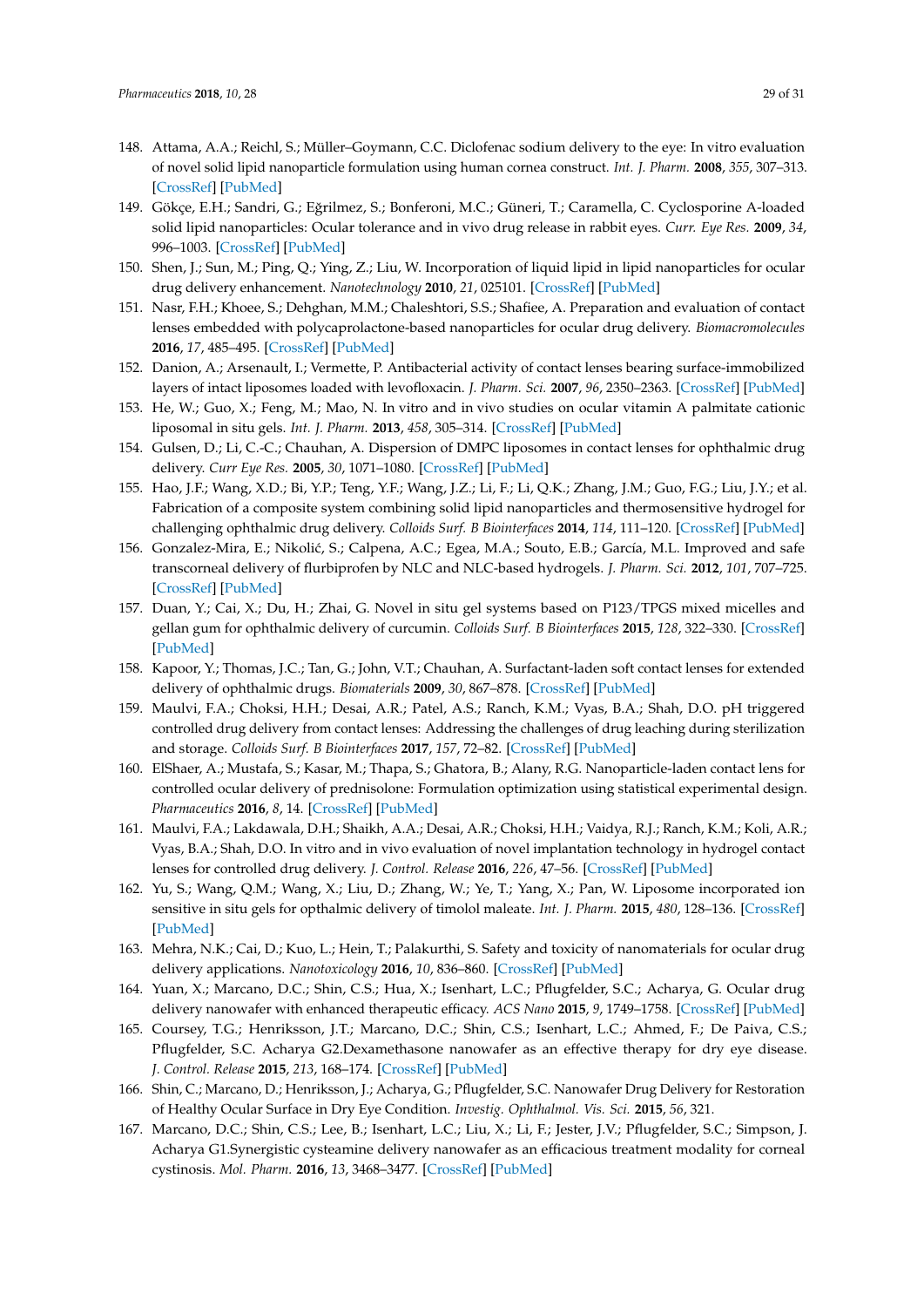- 168. Zimmer, A.; Kreuter, J.; Robinson, J. Studies on the transport pathway of PBCA nanoparticles in ocular tissues. *J. Microencapsul.* **1991**, *8*, 497–504. [CrossRef] [PubMed]
- 169. Wood, R.W.; Li, V.H.K.; Kreuter, J.; Robinson, J.R. Ocular disposition of poly-hexyl-2-cyano [3-14C] acrylate nanoparticles in the albino rabbit. *Int. J. Pharm.* **1985**, *23*, 175–183. [CrossRef]
- 170. Calvo, P.; Thomas, C.; Alonso, M.J.; Vila-Jato, J.L.; Robinson, J.R. Study of the mechanism of interaction of poly ( $\epsilon$ -caprolactone) nanocapsules with the cornea by confocal laser scanning microscopy. *Int. J. Pharm.* **1994**, *103*, 283–291. [CrossRef]
- 171. Calvo, P.; Alonso, M.J.; Vila–Jato, J.L.; Robinson, J.R. Improved ocular bioavailability of indomethacin by novel ocular drug carriers. *J. Pharm. Pharmacol.* **1996**, *48*, 1147–1152. [CrossRef] [PubMed]
- 172. De Campos, A.M.; Sánchez, A.; Gref, R.; Calvo, P.; Alonso, M.J. The effect of a PEG versus a chitosan coating on the interaction of drug colloidal carriers with the ocular mucosa. *Eur. J. Pharm. Sci.* **2003**, *20*, 73–81. [CrossRef]
- 173. Qaddoumi, M.G.; Ueda, H.; Yang, J.; Davda, J.; Labhasetwar, V.; Lee, V.H. The characteristics and mechanisms of uptake of PLGA nanoparticles in rabbit conjunctival epithelial cell layers. *Pharm. Res.* **2004**, *21*, 641–648. [CrossRef] [PubMed]
- 174. De Campos, A.M. Biopharmaceutical Evaluation of Colloidal Systems for the Transport of Drugs through the Eye. Ph.D. Thesis, The University of Santiago de Compostela, Santiago, Spain, 2003.
- 175. Eljarrat-Binstock, E.; Orucov, F.; Aldouby, Y.; Frucht-Pery, J.; Domb, A.J. Charged nanoparticles delivery to the eye using hydrogel iontophoresis. *J. Control. Release* **2008**, *126*, 156–161. [CrossRef] [PubMed]
- 176. De la Fuente, M.; Seijo, B.; Alonso, M.J. Novel hyaluronic acid-chitosan nanoparticles for ocular gene therapy. *Investig. Ophthalmol. Vis. Sci.* **2008**, *49*, 2016–2024. [CrossRef] [PubMed]
- 177. Kala Pharmaceuticals, I. Focus on Eye Care. Available online: http://kalarx.com/technology/focus-on-eyecare (accessed on 22 December 2017).
- 178. Suresh, P.K.; Sah, A.K. Nanocarriers for ocular delivery for possible benefits in the treatment of anterior uveitis: Focus on current paradigms and future directions. *Expert. Opin. Drug Deliv.* **2014**, *11*, 1747–1768. [CrossRef] [PubMed]
- 179. Weng, Y.; Liu, J.; Jin, S.; Guo, W.; Liang, X.; Hu, Z. Nanotechnology-based strategies for treatment of ocular disease. *Acta Pharmacol. Sin. B* **2017**, *7*, 281–291. [CrossRef] [PubMed]
- 180. Liu, S.; Jones, L.; Gu, F.X. Nanomaterials for ocular drug delivery. *Macromol. Biosci.* **2012**, *12*, 608–620. [CrossRef] [PubMed]
- 181. Wadhwa, S.; Paliwal, R.; Paliwal, S.R.; Vyas, S.P. Nanocarriers in ocular drug delivery: An update review. *Curr. Pharm. Des.* **2009**, *15*, 2724–2750. [CrossRef] [PubMed]
- 182. Diebold, Y.; Calonge, M. Applications of nanoparticles in ophthalmology. *Prog. Retin. Eye Res.* **2010**, *29*, 596–609. [CrossRef] [PubMed]
- 183. De, T.; Bergey, E.J.; Chung, S.J.; Rodman, D.J.; Bharali, D.J.; Prasad, P.N. Polycarboxylic acid nanoparticles for ophthalmic drug delivery: An ex vivo evaluation with human cornea. *J. Microencapsul.* **2004**, *21*, 841–855. [CrossRef] [PubMed]
- 184. Vega, E.; Egea, M.A.; Valls, O.; Espina, M.; García, M.L. Flurbiprofen loaded biodegradable nanoparticles for ophtalmic administration. *J. Pharm. Sci.* **2006**, *95*, 2393–2405. [CrossRef] [PubMed]
- 185. Abrego, G.; Alvarado, H.; Souto, E.B.; Guevara, B.; Bellowa, L.H.; Parra, A.; Calpena, A.; Garcia, M.L. Biopharmaceutical profile of pranoprofen-loaded PLGA nanoparticles containing hydrogels for ocular administration. *Eur. J. Pharm. Biopharm.* **2015**, *95*, 261–270. [CrossRef] [PubMed]
- 186. De Campos, A.M.; Diebold, Y.; Carvalho, E.L.S.; Sánchez, A.; Alonso, M.A. Chitosan nanoparticles as new ocular drug delivery systems: In vitro stability, in vivo fate, and cellular toxicity. *Pharm. Res.* **2004**, *21*, 803–810. [CrossRef] [PubMed]
- 187. Louis Lima da Silveira, W.; Damasceno, B.P.; Ferreira, L.F.; Ribeiro, I.L.; Silva, K.S.; Silva, A.L.; Giannini, M.J.; da Silva-Júnior, A.A.; de Oliveira, A.G.; do Egito, E.S. Development and Characterization of a Microemulsion System Containing Amphotericin B with Potential Ocular Applications. *Curr Drug Deliv.* **2016**, *13*, 982–993. [CrossRef]
- 188. Ince, I.; Karasulu, E.; Ates, H.; Yavasoglu, A.; Kirilmaz, L. A novel pilocarpine microemulsion as an ocular delivery system: In vitro and in vivo studies. *J. Clin. Exp. Ophthalmol.* **2015**, *6*, 408.
- 189. Boddeda, B.; Prasanthi, B.; Harani, A.; Vijaya, R.J. Design and ocular tolerance of flurbiprofen loaded nanosuspension. *Pharm Nanotechnol.* **2015**, *3*, 56–67. [CrossRef]